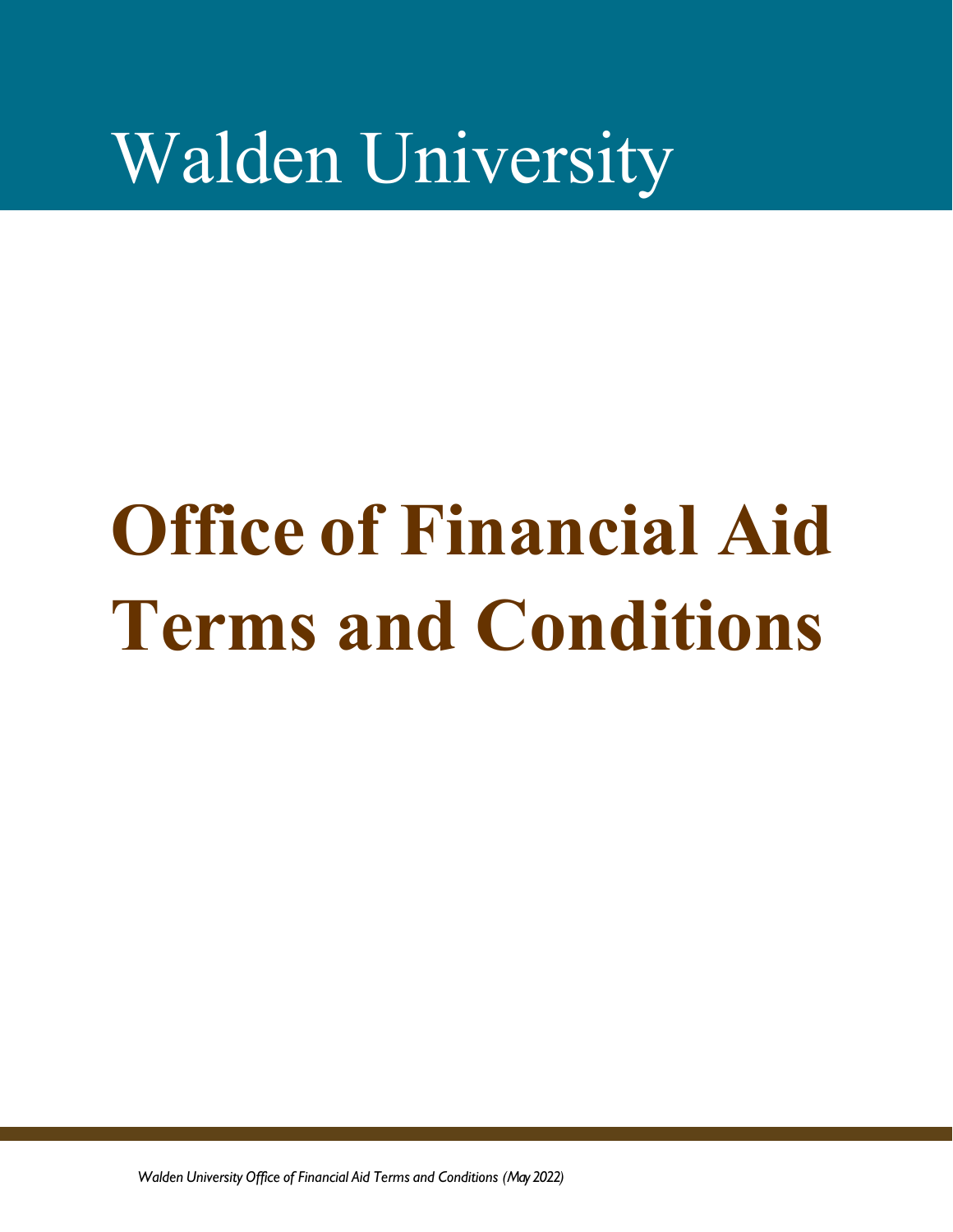

A higher degree. A higher purpose.

Updated: May 2022

7065 Samuel Morse Drive Columbia, MD 21046 Phone: 1-800-925-3368 Fax: 1- 410-209-8026

© 2013 Walden University, LLC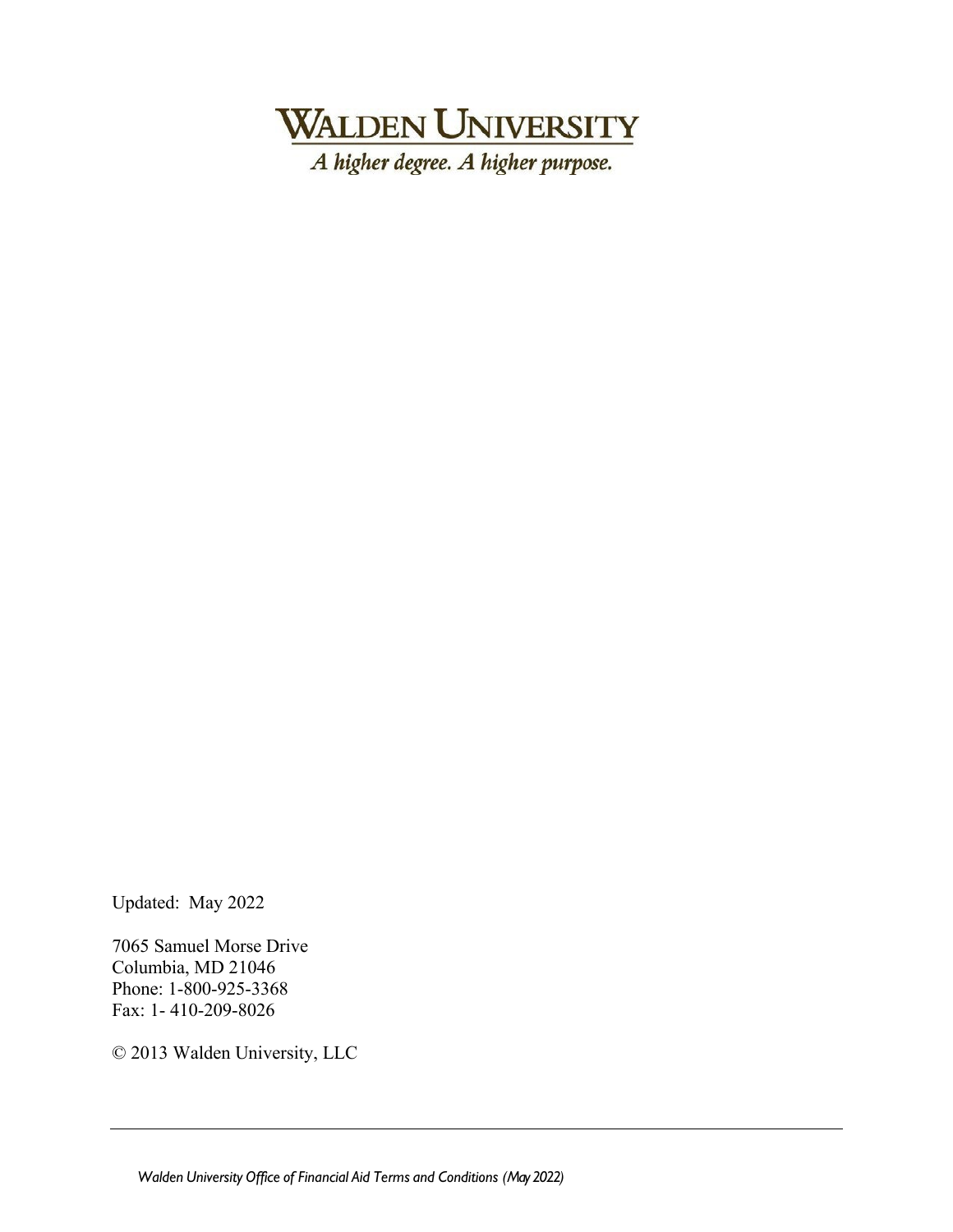# **Table of Contents**

| Federal Teacher Education Assistance for College and Higher Education (TEACH) Grant7 |  |
|--------------------------------------------------------------------------------------|--|
|                                                                                      |  |
|                                                                                      |  |
|                                                                                      |  |
|                                                                                      |  |
|                                                                                      |  |
|                                                                                      |  |
|                                                                                      |  |
|                                                                                      |  |
|                                                                                      |  |
|                                                                                      |  |
|                                                                                      |  |
| Time Limitation on Direct Subsidized Loan Eligibility for First-Time Borrowers on or |  |
|                                                                                      |  |
|                                                                                      |  |
|                                                                                      |  |
|                                                                                      |  |
|                                                                                      |  |
|                                                                                      |  |
|                                                                                      |  |
|                                                                                      |  |
|                                                                                      |  |
|                                                                                      |  |
|                                                                                      |  |
|                                                                                      |  |
|                                                                                      |  |
|                                                                                      |  |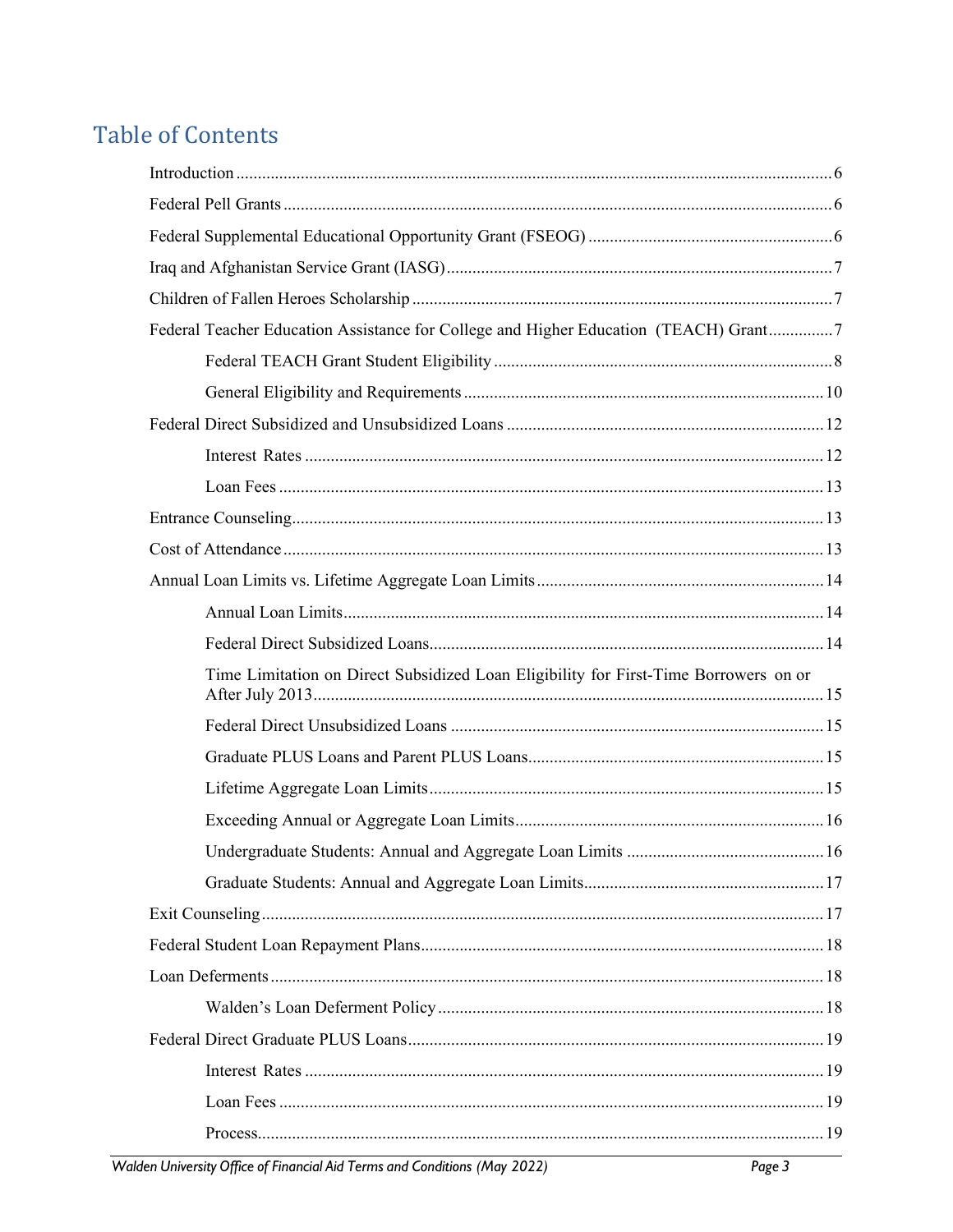| Walden University Office of Financial Aid Terms and Conditions (May 2022) | Page 4 |
|---------------------------------------------------------------------------|--------|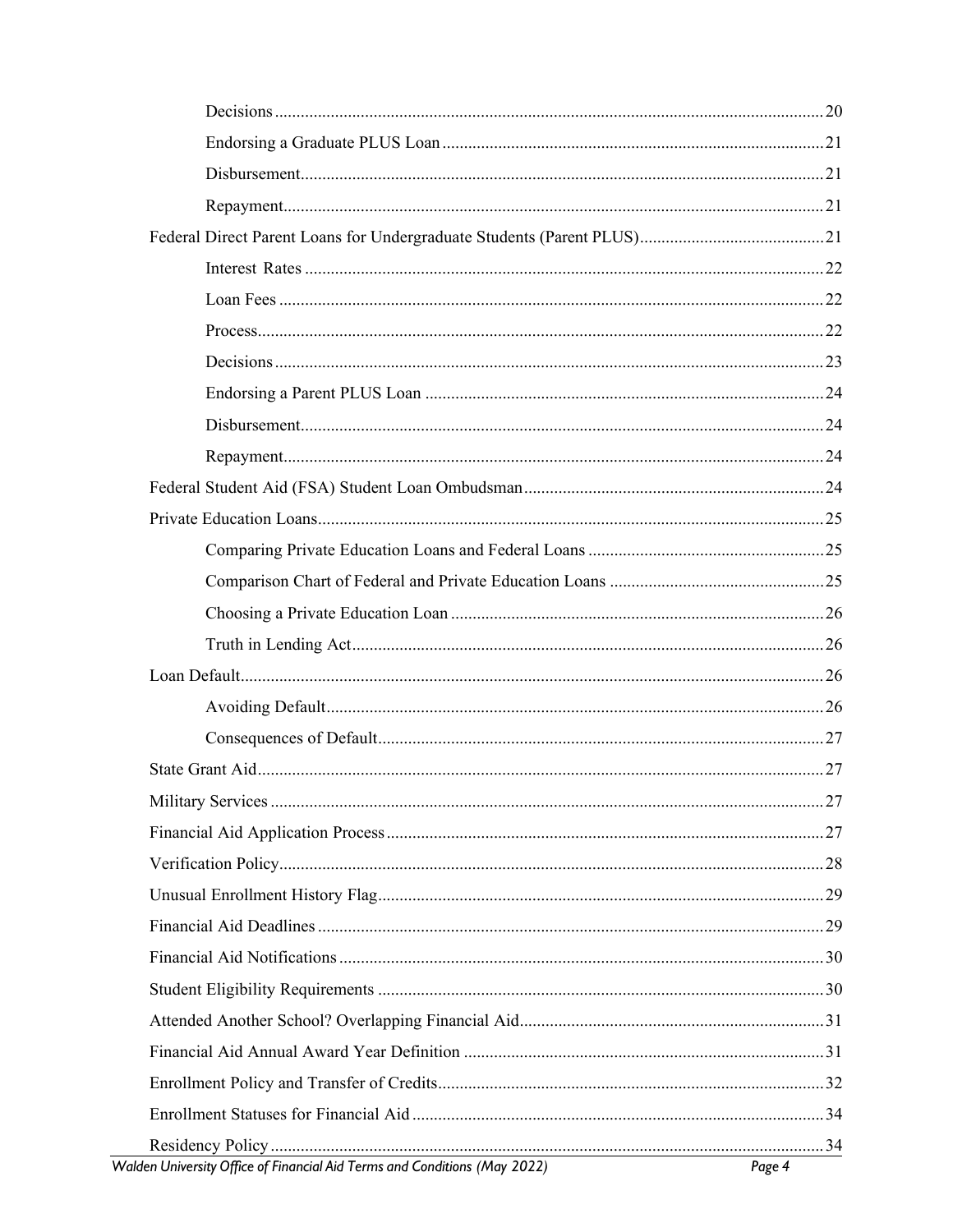| Financial Aid Disbursement Process and Requests for Excess Funds for Course-Based Programs37 |
|----------------------------------------------------------------------------------------------|
|                                                                                              |
| Financial Aid Disbursement Process and Requests for Excess Funds for Tempo Learning®         |
|                                                                                              |
|                                                                                              |
| Example 1 Course-Based Program -- Enrollment in Modules:43                                   |
| Example 2 Course-Based Program --Failing All Classes or the Last Class:43                    |
| Example 3 Course-Based Program--Withdrawal from Term:44                                      |
| Example 4 Course-Based Program —Participation for More Than 60% of the Term:                 |
| Example 5 Tempo Learning® —Participation for More Than 60% of the Payment                    |
|                                                                                              |
| Satisfactory Academic Progress (SAP) Standards for Course-Based Programs47                   |
|                                                                                              |
|                                                                                              |
|                                                                                              |
|                                                                                              |
|                                                                                              |
|                                                                                              |
| Financial Aid SAP for Modality Switch from Tempo Learning® to Course Based.51                |
|                                                                                              |
|                                                                                              |
|                                                                                              |
|                                                                                              |
|                                                                                              |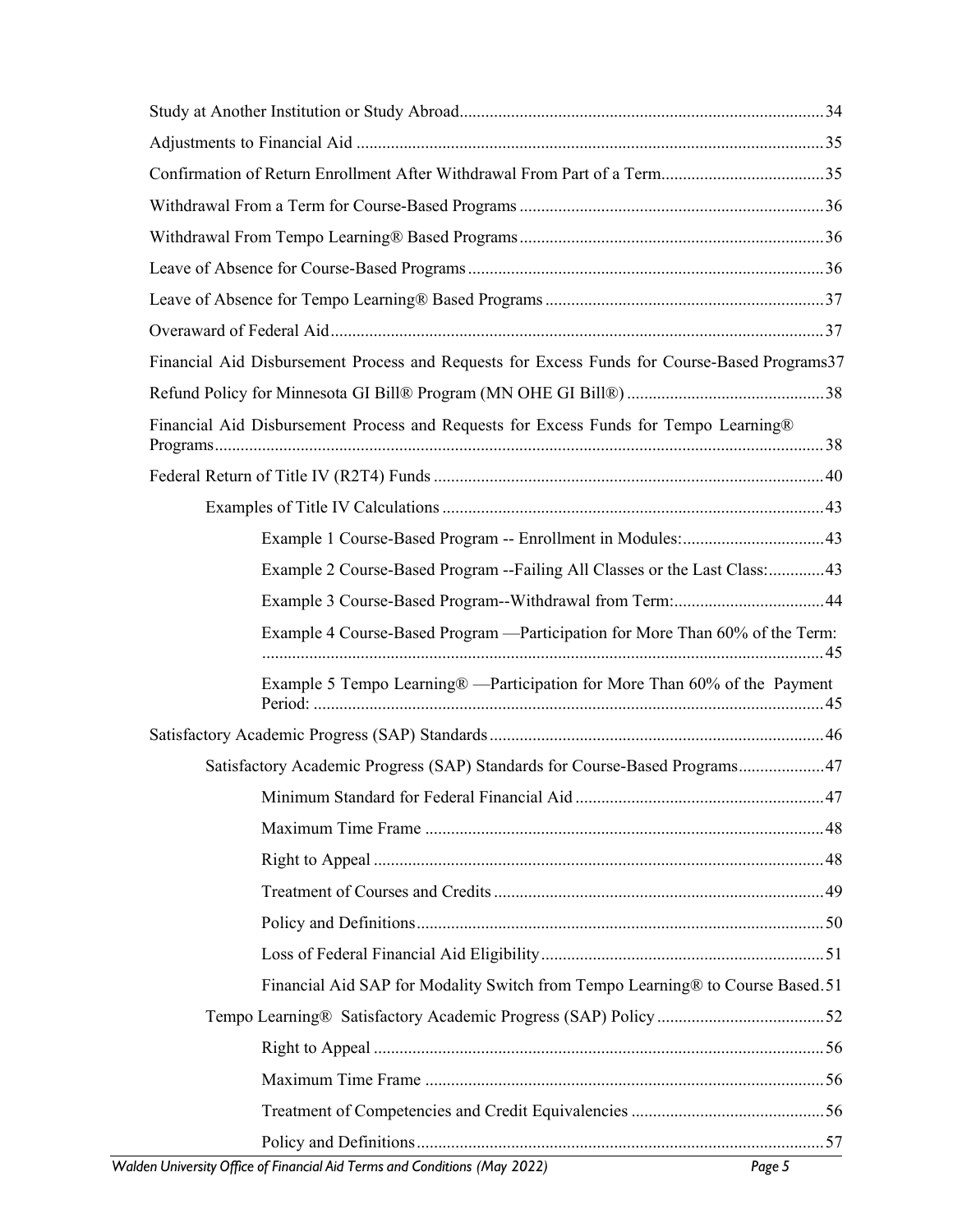# **Office of Financial Aid Terms and Conditions**

# <span id="page-5-0"></span>**Introduction**

Walden University is certified by the U.S. Department of Education as being eligible to participate in the Federal Pell Grant program, the Federal Supplemental Educational Opportunity Grant (FSEOG) program, the Iraq and Afghanistan Service Grant, the Federal Teacher Education Assistance for College and Higher Education (TEACH) Grant program, and the Federal Direct Loan program.

The following sections detail the policies related to financial aid programs. Federal regulations that govern the administration of federal aid programs are subject to change. Notification of any regulatory changes will be provided to all students prior to the effective date of the new or revised policy.

# <span id="page-5-1"></span>**Federal Pell Grants**

**Federal Pell Grants** are generally offered to undergraduate students who have not yet earned a bachelor's or professional degree. The amount of Federal Pell Grant funds students may receive over their lifetime is limited by federal law to be the equivalent of six years (12 semesters) of Federal Pell Grant funding. Since the maximum amount of Federal Pell Grant funding students can receive each year is equal to 100%, the six-year equivalent is 600%. This change affects all students regardless of when or where they received their first Federal Pell Grant. For more information on how lifetime eligibility is calculated, visit [Calculating Pell Grant Lifetime Eligibility Used.](https://studentaid.gov/understand-aid/types/grants/pell/calculate-eligibility) Students may view their percentage of Federal Pell Grant used by logging in to [StudentAid.gov.](https://studentaid.gov/) Click "View Details" in the "My Aid" section and the "Pell Lifetime Eligibility Used" percentage will be displayed in the "Grants" section under "Aid Summary". The U.S. Department of Education (ED) determines and keeps track of a student's Federal Pell Grant Lifetime Eligibility percentage used.

The maximum Federal Pell Grant offer for the 2021-2022 award year (July 1, 2021 – June 30, 2022) is \$6,495.

The maximum Federal Pell Grant offer for the 2022-2023 award year (July 1, 2022 – June 30, 2023) is \$6,895.

The amount a student receives depends on their expected family contribution (EFC), cost of attendance (COA), how many credits they are enrolled for, and whether they are attending for a full academic year or less. In certain situations, an undergraduate student may be eligible to receive up to 150% of their scheduled Federal Pell Grant offer for an award year. This is referred to as ["year-round Pell".](https://studentaid.gov/understand-aid/types/grants/pell) Students may not receive Federal Pell Grant funds from more than one school at a time. A Federal Pell Grant does not have to be repaid, except under [certain circumstances.](https://studentaid.gov/understand-aid/types/grants)

# <span id="page-5-2"></span>**Federal Supplemental Educational Opportunity Grant (FSEOG)**

**Federal Supplemental Educational Opportunity Grants (FSEOG)** are offered to undergraduate students who are enrolled in their first undergraduate program of study and who have exceptional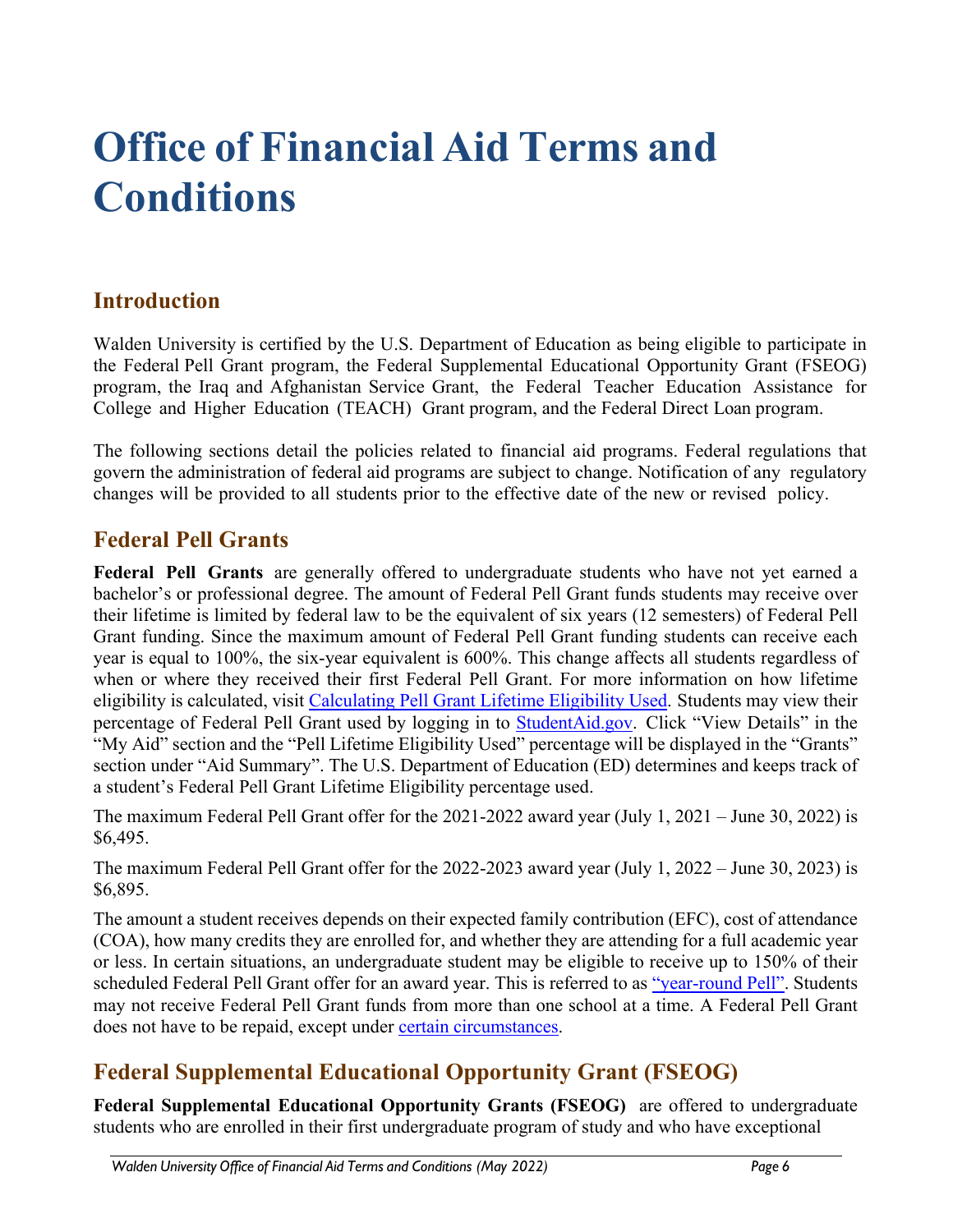financial need. Funding is extremely limited. Federal Pell Grant recipients with the lowest expected family contribution (EFC) will be considered first for FSEOG until funds are exhausted. Having a low EFC is not a guarantee that a student will receive this grant.

Grant amounts are determined by Walden based on availability of funding. Just like a Federal Pell Grant, this grant does not have to be repaid in most circumstances.

# <span id="page-6-0"></span>**Iraq and Afghanistan Service Grant (IASG)**

**The Iraq and Afghanistan Grant Service Grant (IASG)** is a federal grant for students whose parent or guardian was a member of the U.S. armed forces and died as a result of military service performed in Iraq or Afghanistan after the events of September 11, 2001.

To qualify, a student must not be eligible for a Federal Pell Grant on the basis of their Expected Family Contribution (EFC) but meet the remaining Federal Pell Grant eligibility requirements and was under 24 years old or enrolled at an institution of higher education at least part-time at the time of their parent's or guardian's death.

# <span id="page-6-1"></span>**Children of Fallen Heroes Scholarship**

**The Children of Fallen Heroes Scholarship** is for a Federal Pell Grant-eligible student whose parent or guardian died in the line of duty while performing as a public safety officer. The student is eligible to receive a maximum Federal Pell Grant for the award year in which the determination of eligibility is made.

To qualify for this scholarship, a student must be Federal Pell Grant-eligible, have a Federal Pell Granteligible expected family contribution (EFC), and be less than 24 years of age or enrolled at an institution of higher education at the time of their parent's or guardian's death.

# <span id="page-6-2"></span>**Federal Teacher Education Assistance for College and Higher Education (TEACH) Grant**

**The Federal TEACH Grant program** is a non-need-based program that currently provides grants of up to \$3,772 per year, \* per sequestration, to graduate students enrolled in an eligible program, as defined by Walden University, and who intends to teach full-time in high-need subject areas at schools or educational service agencies that serve students from low-income families. Recipients of a Federal TEACH Grant must teach for at least four years within eight years of ceasing enrollment from the college program for which the Federal TEACH Grant was awarded. Graduate students may receive up to two years of grant funding for a total of \$8,000 in lifetime Federal TEACH Grant awards, assuming the program remains eligible for a Federal TEACH Grant. A student may not receive Federal TEACH Grant payments concurrently from more than one school.

The Federal TEACH Grant is only available to students in select eligible programs at Walden University. Students enrolled less than full-time will have their Federal TEACH Grant offer reduced according to a schedule established by the U.S. Department of Education. The amount of the Federal TEACH Grant offered when combined with other student aid cannot exceed a student's cost of attendance each payment period. Because total financial aid received must not exceed the cost of attendance, receiving a Federal TEACH Grant may reduce the recipient's eligibility for other sources of financial aid. The Federal TEACH Grant cannot be denied if students reach their aggregate maximum on federal loans. This grant is not based on need and does not factor into a student's aggregate limit on federal loans.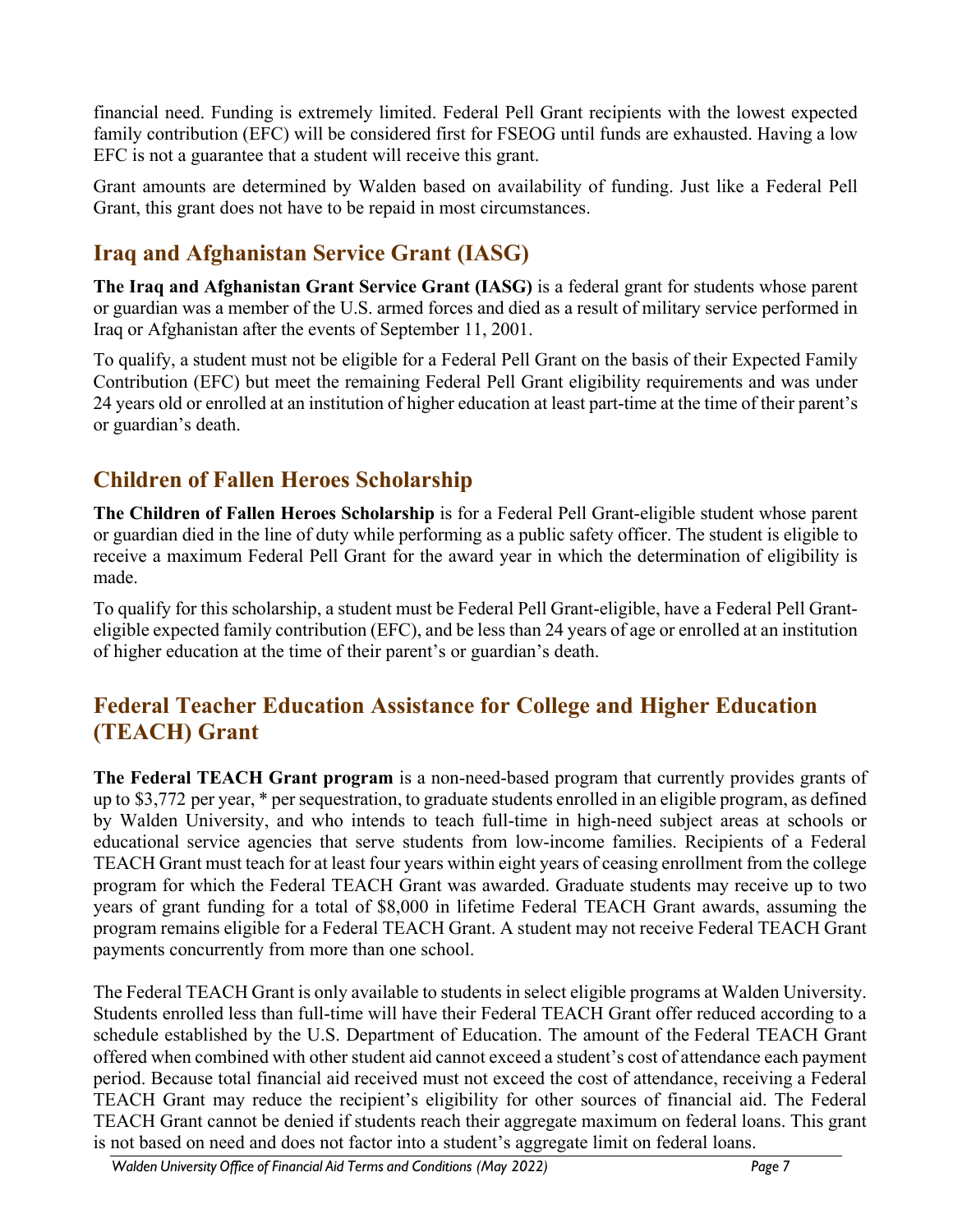If a student awarded a Federal TEACH Grant either (1) fails to complete the teaching service obligation, (2) does not complete an eligible program for which the Federal TEACH Grant was received, or (3) does not meet any other requirement as defined by the U.S. Department of Education, their Federal TEACH grant will convert into a Federal Direct Unsubsidized Loan (Direct Unsubsidized Loan), with interest charged from the date the grant was disbursed.

To maintain Federal TEACH Grant eligibility, Federal TEACH Grant recipients who enroll directly from their undergraduate degree must maintain a cumulative GPA of 3.25 or higher at the end of each semester. A cumulative GPA of 3.0 or higher at the end of each semester is required if a student has prior work experience as a teacher or is changing their occupation for any reason and has expertise in a highneed field who is seeking a master's degree.

#### *It isthe student'sresponsibility to understand all requirements and rulesforthe Federal TEACH Grant Program. For more information, go to [StudentAid.gov.](https://studentaid.gov/understand-aid/types/grants/teach)*

\* Due to sequestration, for any 2020-21 or 2021-22 Federal TEACH Grant first disbursed on or after Oct. 1, 2020, and before Oct. 1, 2022, the maximum offer of \$4,000 is reduced by 5.70 percent (\$228), resulting in a maximum offer of \$3,772.

# <span id="page-7-0"></span>**Federal TEACH Grant Student Eligibility**

#### **To receive a Federal TEACH Grant, students must meet the following criteria:**

- Complete the [Free Application for Federal Student Aid \(FAFSA\).](https://studentaid.gov/h/apply-for-aid/fafsa) Students do not have to demonstrate financial need.
- Meet the eligibility requirements for federal student aid.
- Complete the [Walden University Institutional Federal TEACH Grant Application.](https://finaid.waldenu.edu/NetPartnerStudent/PgHome.aspx) Students will return this to [teachgrant@mail.waldenu.edu.](mailto:teachgrant@mail.waldenu.edu)
- Complete the Federal TEACH [Grant Disclosure Statement](https://finaid.waldenu.edu/NetPartnerStudent/PgHome.aspx) . Students will return this to [teachgrant@mail.waldenu.edu.](mailto:teachgrant@mail.waldenu.edu)
- Complete the [TEACH Grant Initial and Subsequent Counseling session](https://studentaid.gov/teach-initial-and-subsequent-counseling/) from the U.S. Department of Education (subsequent counseling must be completed annually to renew the grant).
- Sign the [TEACH Grant Agreement to Serve or Repay](https://studentaid.gov/teach-agreement/) from the U.S. Department of Education.
- Confirm completion of each of the four required academic years of teaching service.
- Be enrolled in the following Walden Program of Study designated as TEACH Grant eligible (this program is administered by Walden's Richard W. Riley College of Education and Leadership):

#### **Current Program:**

- Teacher Preparation Program with a Master of Arts in Teaching  $(MAT)$ <sup>†</sup>
	- Special Education (K-21)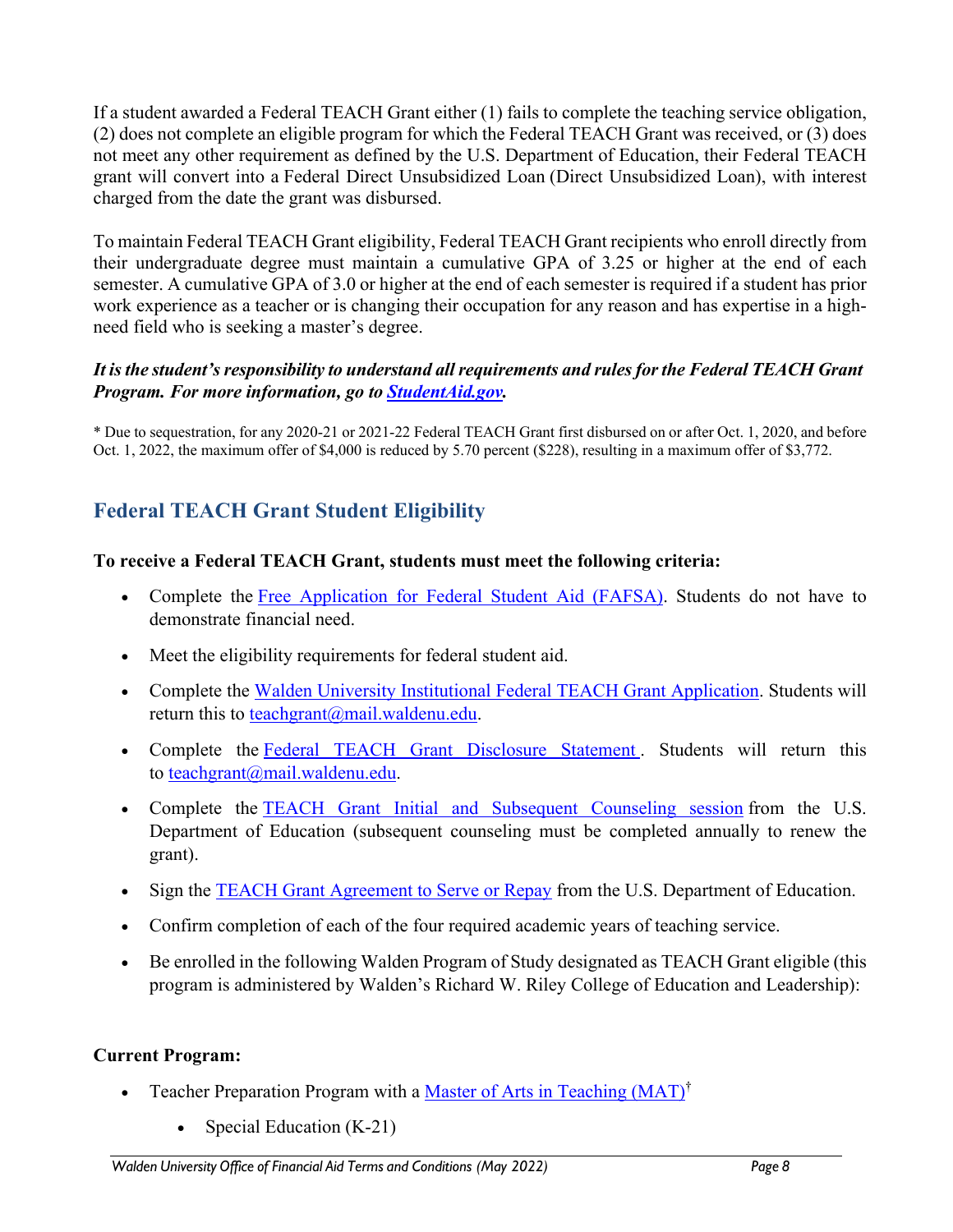†Walden University's teacher preparation program is approved by the Minnesota Board of Teaching for licensure in Minnesota. Walden's enrollment specialists can provide individuals with guidelines and other information about licensure. It remains the individual's responsibility to understand and comply with the out-of-state licensure requirements for the state in which they seek to be licensed.

Prospective Alabama students: Contact the Teacher Education and Certification Division of the Alabama State Department of Education at 1-334-353-8567 or [www.alsde.edu](http://www.alsde.edu/) to verify that these programs qualify for teacher certification, endorsement, and/or salary benefits.

Prospective Washington State students are advised to contact the Office of the Superintendent of Public Instruction at 1-360-725-6320 or [prof.educ@k12.wa.us](mailto:prof.educ@k12.wa.us) to determine whether Walden's programs in the field of education are approved for teacher certification or endorsement in Washington State. Additionally, teachers are advised to contact their individual school district as to whether this program may qualify for salary advancement.

#### **During college, students must meet the following criteria:**

- Be a degree-seeking student.
- Take coursework necessary to complete teacher certification in a high-need field.
- Maintain Satisfactory Academic Progress.

*To maintain Federal TEACH Grant eligibility, Federal TEACH Grant recipients who enroll directly from their undergraduate degree must maintain a cumulative GPA of 3.25 or higher at the end of each semester. A cumulative GPA of 3.0 or higher at the end of each semester is required if a student has prior work experience as a teacher or is changing their occupation for any reason and has expertise in a high-need field who is seeking a master's degree.*

#### **In order to maintain grant status after graduation or otherwise ceasing enrollment in a granteligible program, students must meet the following criteria:**

- Complete the [TEACH Grant Exit Counseling](https://studentaid.gov/teach-exit-counseling/) within 30 days of graduating.
- Serve as a full-time teacher in a low-income school, as a [highly qualified](https://studentaid.gov/understand-aid/types/grants/teach) teacher, and in a [high](https://studentaid.gov/understand-aid/types/grants/teach#high-need-fields)[need field](https://studentaid.gov/understand-aid/types/grants/teach#high-need-fields) for at least 4 years within 8 calendar years of ceasing enrollment from the program for which a student received the Federal TEACH Grant. For a listing of schools and teaching fields that qualify, visit the [Nationwide List](https://tsa.ed.gov/#/home/) for the state in which the student intends to teach.
- Upon completion of each year of teaching service, submit documentation of the service to the TEACH Grant servicer on a form approved by the U.S. Department of Education and certified by a chief administrative officer of the school or educational service agency recipient.
- Comply with all other terms, conditions, and requirements that the Secretary of Education determines to be necessary.

#### **To renew a student's Federal TEACH Grant for the MAT program, submit the following:**

• Complete the annual [Free Application for Federal Student Aid \(FAFSA\).](https://studentaid.gov/h/apply-for-aid/fafsa) Students do not have to demonstrate financial need.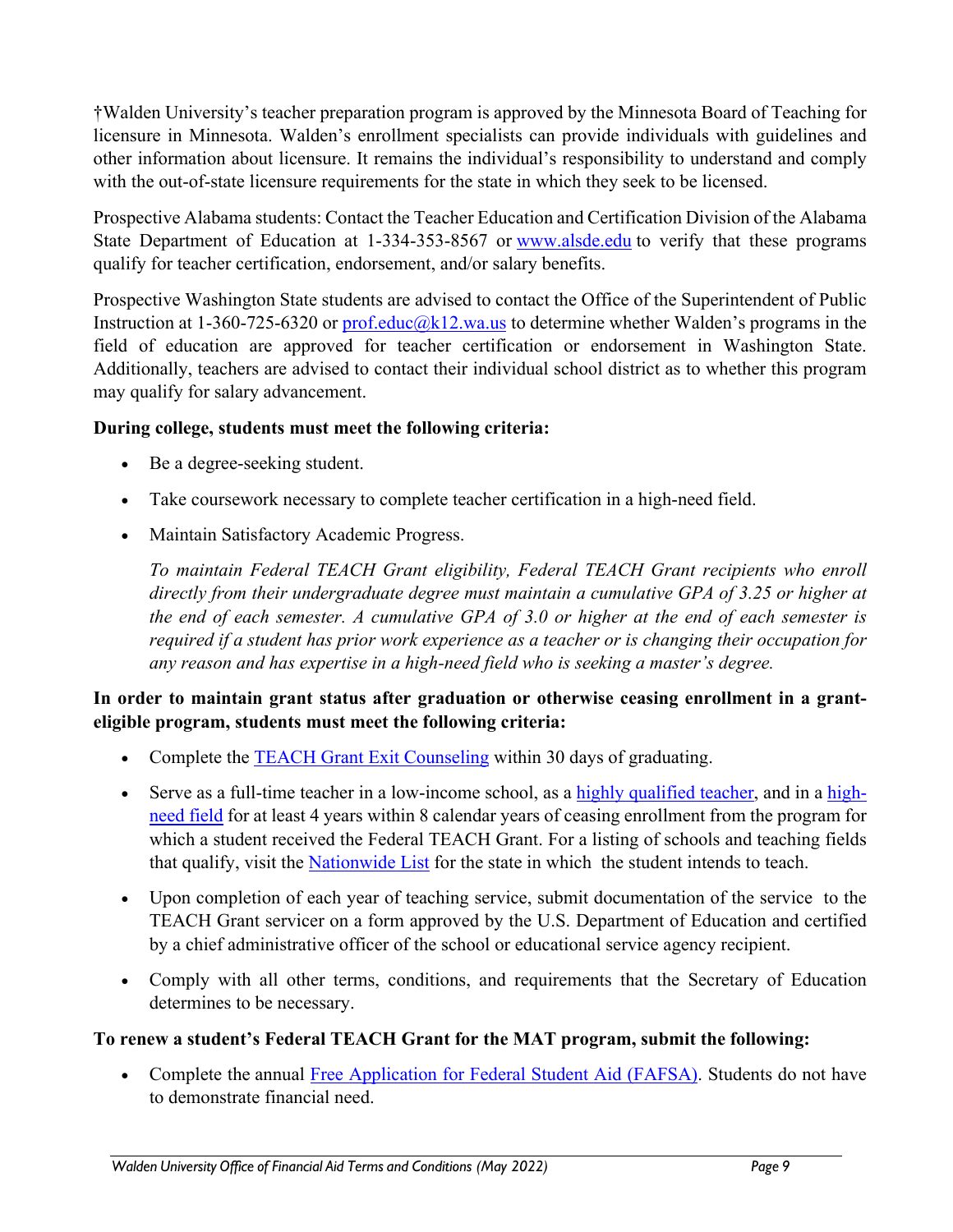- Complete the [Walden University Institutional TEACH Grant Application.](https://finaid.waldenu.edu/NetPartnerStudent/PgHome.aspx) Students will return this to [teachgrant@mail.waldenu.edu.](mailto:teachgrant@mail.waldenu.edu)
- Complete the Federal TEACH [Grant Disclosure Statement.](https://finaid.waldenu.edu/NetPartnerStudent/PgHome.aspx) Students will return this to [teachgrant@mail.waldenu.edu.](mailto:teachgrant@mail.waldenu.edu)
- Complete the [TEACH Grant Subsequent Counseling](https://studentaid.gov/teach-initial-and-subsequent-counseling/) from the U.S. Department of Education.
- Complete the [TEACH Grant Agreement to Serve](https://studentaid.gov/teach-agreement/) or Repay from the U.S. Department of Education.
- Maintain Satisfactory Academic Progress.

*To maintain Federal TEACH Grant eligibility, Federal TEACH Grant recipients who enroll directly from their undergraduate degree must maintain a cumulative GPA of 3.25 or higher at the end of each semester. A cumulative GPA of 3.0 or higher at the end of each semester is required if a student has prior work experience as a teacher or is changing their occupation for any reason and has expertise in a high-need field who is seeking a master's degree.*

**Please note:** Each of the above steps must be completed annually in order to receive the Federal TEACH Grant for an additional year.

# <span id="page-9-0"></span>**General Eligibility and Requirements**

**Please note:** If students are not already committed to teaching a high-need subject in a low-income school, please use caution when considering this possible source of funds. According to some estimates, only 20% of students who participate in the Federal TEACH Grant Program will be able to use the funds as grants, while many students will see their funds converted to loans with accumulated interest.

#### **TEACH Grant Agreement to Serve or Repay**

Each year students receive a Federal TEACH Grant, they must sign a TEACH Grant Agreement to Serve or Repay (Agreement) that is available electronically on [StudentAid.gov.](https://studentaid.gov/teach-agreement/) The TEACH Grant service agreement specifies the conditions under which the grant will be awarded and the teaching service requirements and includes an acknowledgment by the student that they understand that if they do not meet the teaching service requirements, they must repay the grant as a Direct Unsubsidized Loan, with interest charged from the date the grant funds were first disbursed.

#### **Teaching Obligation**

To avoid repaying the Federal TEACH Grant with interest students must be a highly qualified full-time teacher in a high-need subject area for at least 4 years at a school or educational service agency serving low-income students. Specific definitions of these terms are included in the sections below.

Students must complete the 4 years of teaching within 8 years of ceasing enrollment from the institution for which they received the grant. **Students incur a 4-year teaching obligation for each educational program for which they received Federal TEACH Grant funds; however, they may work off multiple 4-year obligations simultaneously under certain circumstances**.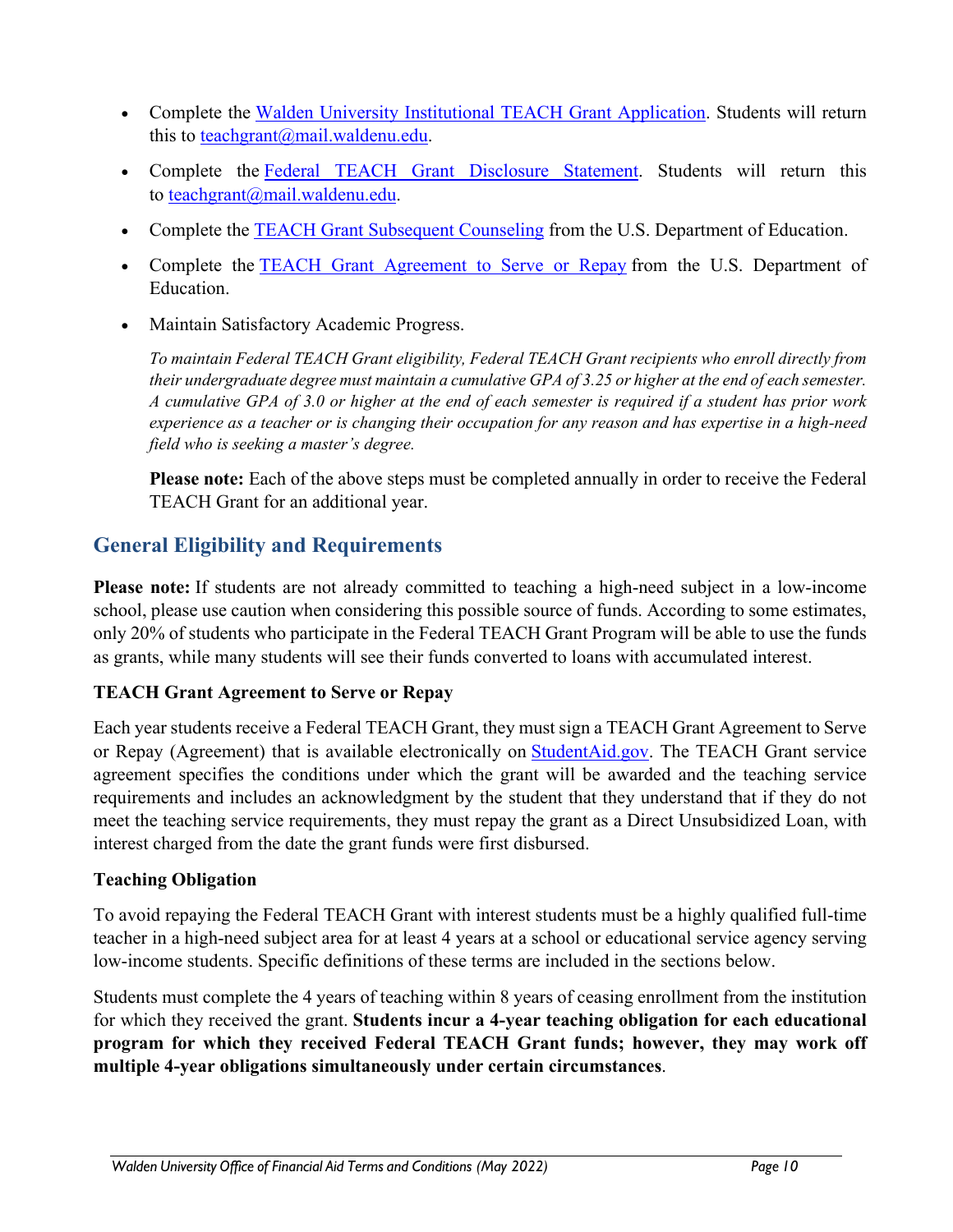#### **Highly Qualified Teacher**

Students must perform the teaching service as a highly qualified teacher, which is defined in federal law. The definition can be found [online.](https://www.law.cornell.edu/cfr/text/34/686.2)

#### **Full-Time Teacher**

Students must meet the state's definition of a full-time teacher and spend the majority (at least 51%) of their time teaching one of the high-need subject areas. Elementary teachers who teach many subjects would not be able to fulfill their service agreement.

#### **High-Need Fields**

- Bilingual Education and English Language Acquisition
- Foreign Language
- **Mathematics**
- Reading Specialist
- Science, including, but not limited to, computer science
- Special Education
- Other teacher shortage areas listed in the Department of Education's [Annual Teacher Shortage](https://tsa.ed.gov/#/home/)  [Area Nationwide Listing.](https://tsa.ed.gov/#/home/)

#### **Schools Serving Low-Income Students**

Schools serving low-income students include any elementary or secondary school that is listed in the U.S. Department of Education's Annual [Teacher Cancellation Low-Income \(TCLI\) Directory.](https://studentaid.gov/tcli/)

#### **Documentation**

Students must respond promptly to any requests for information or documentation from the U.S. Department of Education, even if these are duplicate requests. These requests will be sent to students while they are still in school, as well as once they are out of school. Students will be required to confirm when they have completed each of the four required elementary or secondary academic years of teaching service.

If students temporarily cease enrollment in their program of study, or if they encounter situations that affect their ability to begin or continue teaching and they want to avoid having the grant funds converted into a loan, students will need to contact the U.S. Department of Education to request a suspension of their teaching service obligation.

#### **IMPORTANT REMINDERS**

Failure to complete the teaching service obligation, respond to requests for information, properly document their teaching service, or otherwise lose eligibility for the grant will cause the Federal TEACH Grant funds received to be converted to a Direct Unsubsidized Loan with interest.

Please visit the [frequently asked questions](https://finaid.waldenu.edu/NetPartnerStudent/PgHome.aspx) for additional information. For more information on the rules and regulations regarding this grant, please visit [StudentAid.gov.](https://studentaid.gov/understand-aid/types/grants/teach)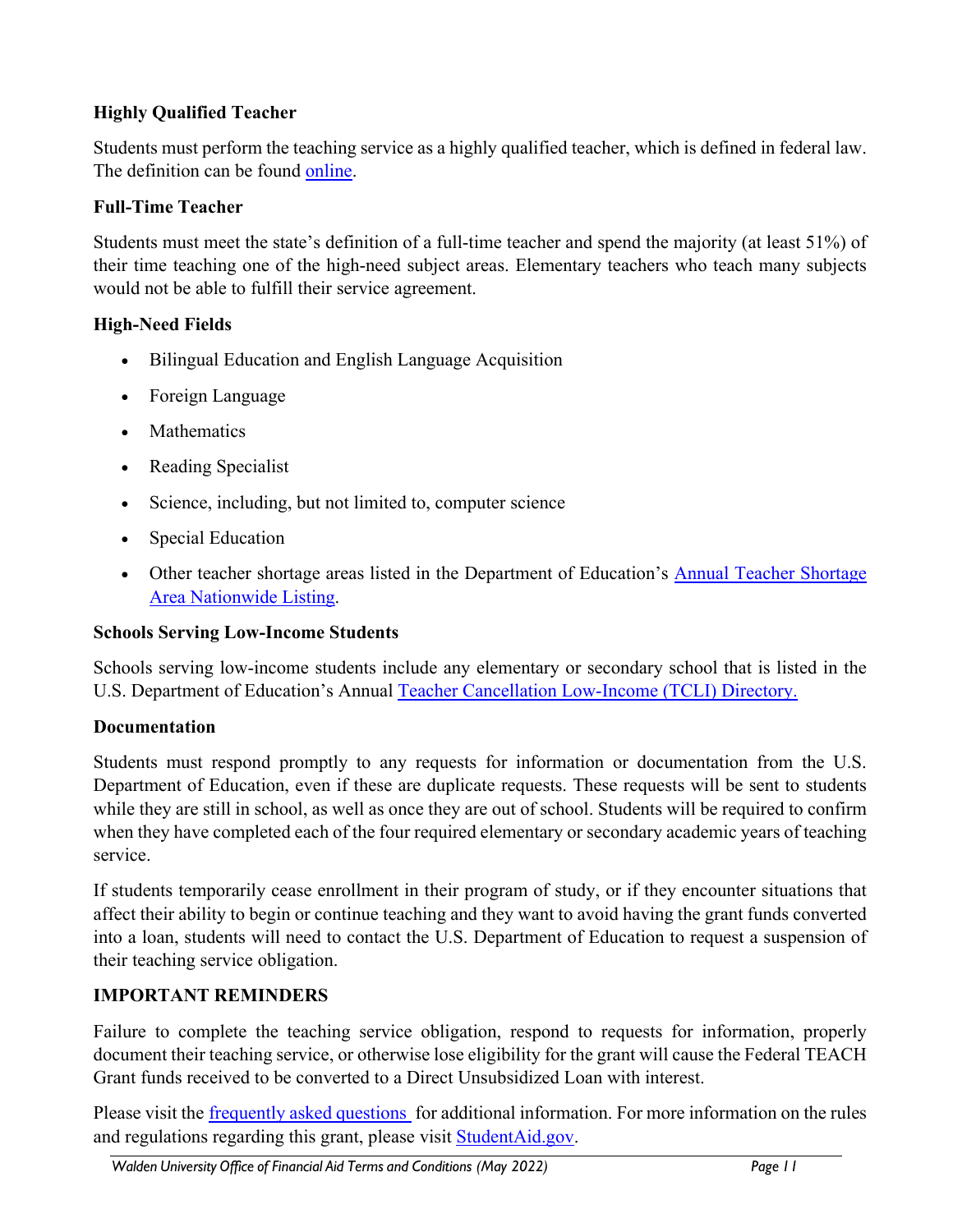For more information about Walden's eligible programs or meeting the Federal TEACH Grant conditions please email Walden's certification officer at [educlicensure@mail.waldenu.edu.](mailto:educlicensure@mail.waldenu.edu)

FedLoan Servicing monitors compliance with the requirements of the Federal TEACH Grant program. If a Federal TEACH Grant is converted to a Direct Unsubsidized Loan, FedLoan Servicing will service your loan. FedLoan Servicing can be contacted at 1-855-499-9543 or [https://myfedloan.org/.](https://myfedloan.org/)

# <span id="page-11-0"></span>**Federal Direct Subsidized and Unsubsidized Loans**

Federal Direct Loans are available to undergraduate and graduate students. Students must be enrolled at least half-time to receive a Federal Direct Loan.

**Federal Direct Subsidized Loans** are need-based loans available only to undergraduate students. The U.S. Department of Education pays the interest on this loan while the student is enrolled at least halftime in school. Students typically have a six-month grace period for all federal loans. A grace period is a period of time that generally begins on the day after a borrower graduates, leaves school, or drops below half-time enrollment and usually ends six months later. A borrower is not required to make payments during the grace period for subsidized loans made under the Direct Loan program.

**Federal Direct Unsubsidized Loans** are available to undergraduate and graduate students and are not need-based. The student pays the accruing interest while enrolled in school, unless the student arranges to postpone the interest payment by checking the appropriate box on the Master Promissory Note or contacting their servicer. Interest payments may be deferred for six months after graduation. If students are unsure, they can determine who their servicer is by logging in to [StudentAid.gov](https://studentaid.gov/) and viewing their aid summary. A student is responsible for paying the interest on their Direct Unsubsidized loan during all periods (including the grace period). If a student chooses not to pay the interest while they are in school and during the grace, deferment, or forbearance periods, the interest will accrue (accumulate) and be capitalized. In other words, the interest will be added to the principal amount owed on the loan.

#### <span id="page-11-1"></span>**Interest Rates**

- Undergraduate subsidized and unsubsidized Direct Loans first disbursed on or after July 1, 2020, and before July 1, 2021, are fixed at 2.75%.
- Undergraduate subsidized and unsubsidized Direct Loans first disbursed on or after July 1, 2021, and before July 1, 2022, are fixed at 3.73%.
	- o The interest rate cap for these loans is 8.25%.
- Graduate unsubsidized Direct Loans first disbursed on or after July 1, 2020, and before July 1, 2021, are fixed at 4.30%.
- Graduate unsubsidized Direct Loans first disbursed on or after July 1, 2021, and before July 1, 2022, are fixed at 5.28%.
	- o The interest rate cap for these loans is 9.5%.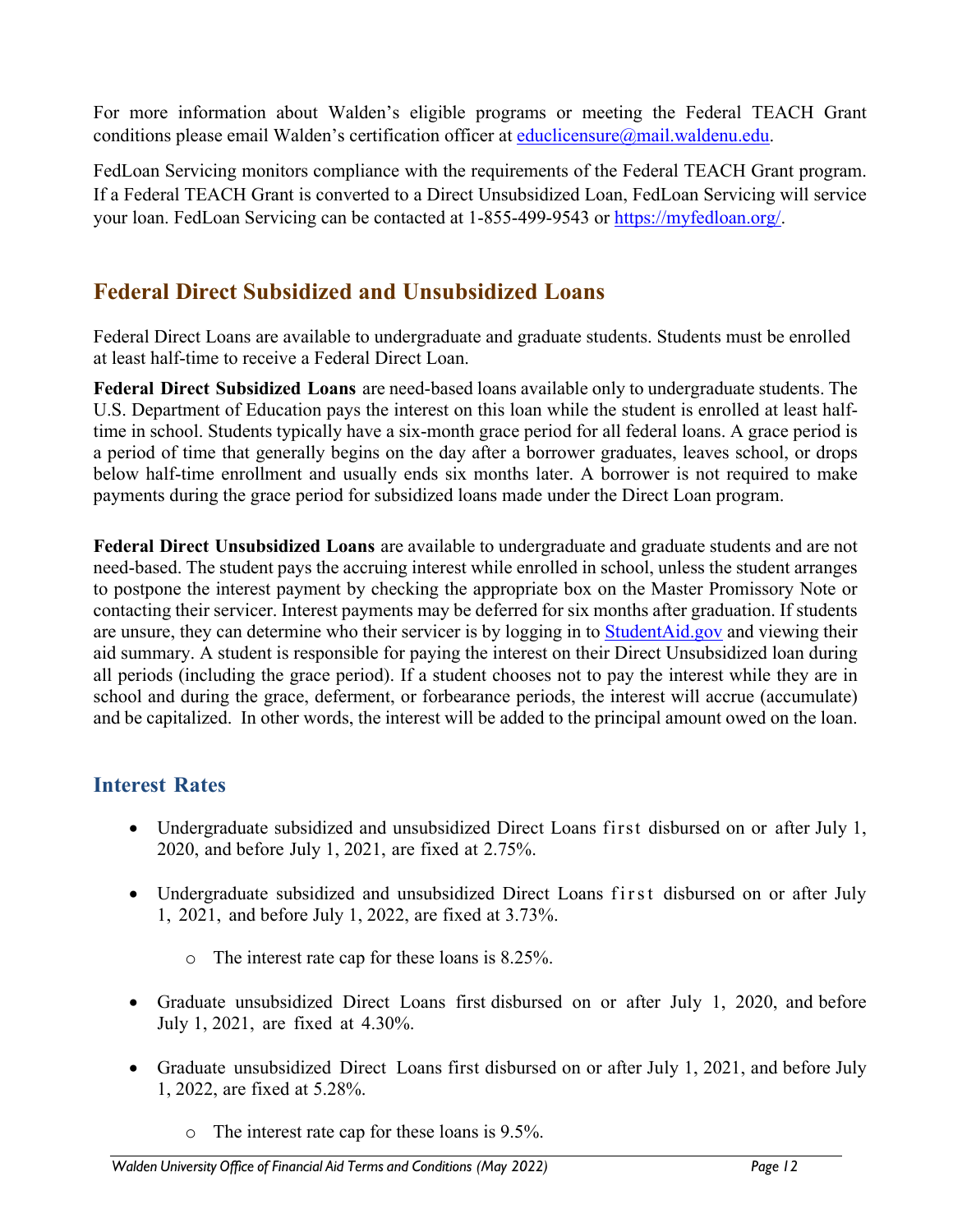#### <span id="page-12-0"></span>**Loan Fees**

Most federal student loans have loan fees which are a percentage of the total loan amount. The loan fee is deducted from each loan disbursement received. Even though this means the money students receive will be less than the amount they actually borrowed, students are still responsible for repaying the entire amount of the borrowed loan.

• Direct subsidized and unsubsidized loans first disbursed on or after October 1, 2020, and before October 1, 2022, have a 1.057% loan fee.

Creditworthiness is not a requirement to obtain a Federal Direct Loan (subsidized or unsubsidized). Under this program, students may borrow up to their maximum annual loan limit every award year (i.e., nine months for quarter-based programs, 12 months for semester-based programs). Loan funds can be used to cover direct education costs, such as tuition, fees, and room and board, as well as indirect costs, such as books and other education-related expenses.

The U.S. Department of Education will send a federal loan Disclosure Statement to students, either before or at the same time as disbursement, which provides information about the Federal Direct Loans Walden University plans to disburse (pay out) by crediting the student's school account, paying the student directly, or both. For subsequent disbursements, students will also receive a Plain Language Disclosure from the U.S. Department of Education that will summarize the terms and conditions of the loan(s). Walden encourages students to keep a copy of all disclosures for their records. All information submitted for the purpose of securing a federal student loan will be submitted to the U.S. Department of Education and are accessible by authorized agencies, lenders, and institutions.

The student loan borrower is responsible for knowing the total amount of federal loans borrowed and can see a summary of their federal loan debt via [StudentAid.gov.](https://studentaid.gov/)

On August 2, 2011, Congress passed the Budget Control Act of 2011, which put into place automatic federal budget cuts, known as a "sequester." To find out more information, please visit [StudentAid.gov.](https://studentaid.gov/understand-aid/types/loans/subsidized-unsubsidized)

# <span id="page-12-1"></span>**Entrance Counseling**

First-time borrowers are required to complete Direct Loan Entrance Counseling prior to receiving the first disbursement of a Federal Direct Loan. Federal Direct Loan Entrance Counseling is completed online at [StudentAid.gov](https://studentaid.gov/entrance-counseling/) and will help students understand their rights and obligations as a student loan borrower. Loan counseling is mandatory and must be completed before students can receive loan funds.

# **Cost of Attendance (COA)**

The Financial Aid Cost of Attendance (COA) is an estimate of the educational costs for the academic year and is used for calculating a student's Federal Student Aid (FSA) program fund eligibility (Pell Grant, FSEOG, Direct Loans, and TEACH Grant). Students may view their cost of attendance along with their financial offer on their [myFinAid](https://finaid.waldenu.edu/NetPartnerStudent/Logon.aspx) page.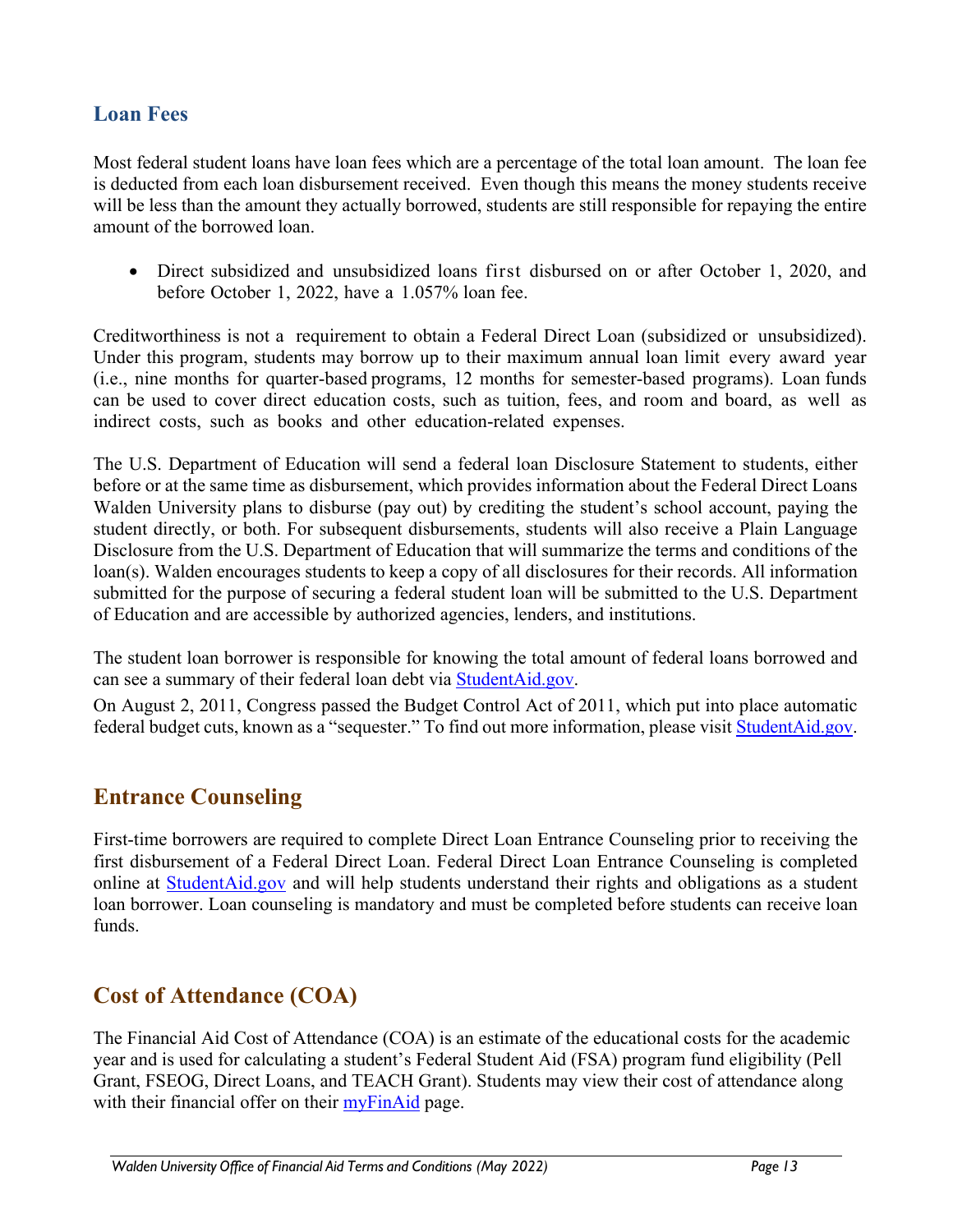Walden includes the following components in the COA:

- Tuition and Fees
- Books and Supplies
- Living Allowance
	- o Room and Board (housing and food)
	- o Transportation/Internet
- Loan Fees
- Doctoral Miscellaneous Allowance (doctoral programs only)

Walden reviews the COA annually and adjusts the COA components based on institutional information and economic data.

The following allowable charges may be added to the COA within pre-defined caps if accompanied by requested documentation. Eligibility for additional loan funding to pay for these allowable charges depends on additional financial aid eligibility after the initial offer is determined. Students who seek an increase in the COA for any of the allowable charges below must start by discussing their financial aid options with a Walden financial aid counselor.

- Computer Purchase
- Program required residency and field experience fees, transportation, and lodging
- Dependent Care Expenses associated with time in school
- Disability Related Educational Expenses not covered by a third party

Generally, the FSA program funds available in an academic year exceed the costs for tuition and fees and Walden strongly encourages students to borrow only what they need for educationally related expenses.

# <span id="page-13-0"></span>**Annual Loan Limits vs. Lifetime Aggregate Loan Limits**

#### <span id="page-13-1"></span>**Annual Loan Limits**

The federal government limits the total and annual amount of Federal Direct Loan(s) that students can borrow. Walden University defines its annual award year as three quarters or three semesters for coursebased programs.

For Tempo Learning® Programs, the annual borrowing limit is based on the minimum weeks and credit equivalencies in the program's financial aid academic year and students cannot borrow a new annual loan limit until both requirements are met (please see **Financial Aid Disbursement Process and Requests for Excess Funds for Tempo Learning® Programs** for program specific information). Students cannot exceed the annual Federal Direct Loan limits in the award year. Loans borrowed at a prior institution can impact the student's eligibility at Walden. The Office of Financial Aid may ask students to provide additional information about prior loans in order to process new loans at Walden.

#### <span id="page-13-2"></span>**Federal Direct Subsidized Loans**

**Undergraduate** annual borrowing ranges from \$3,500 to \$5,500 depending on year in school and expected family contribution (EFC).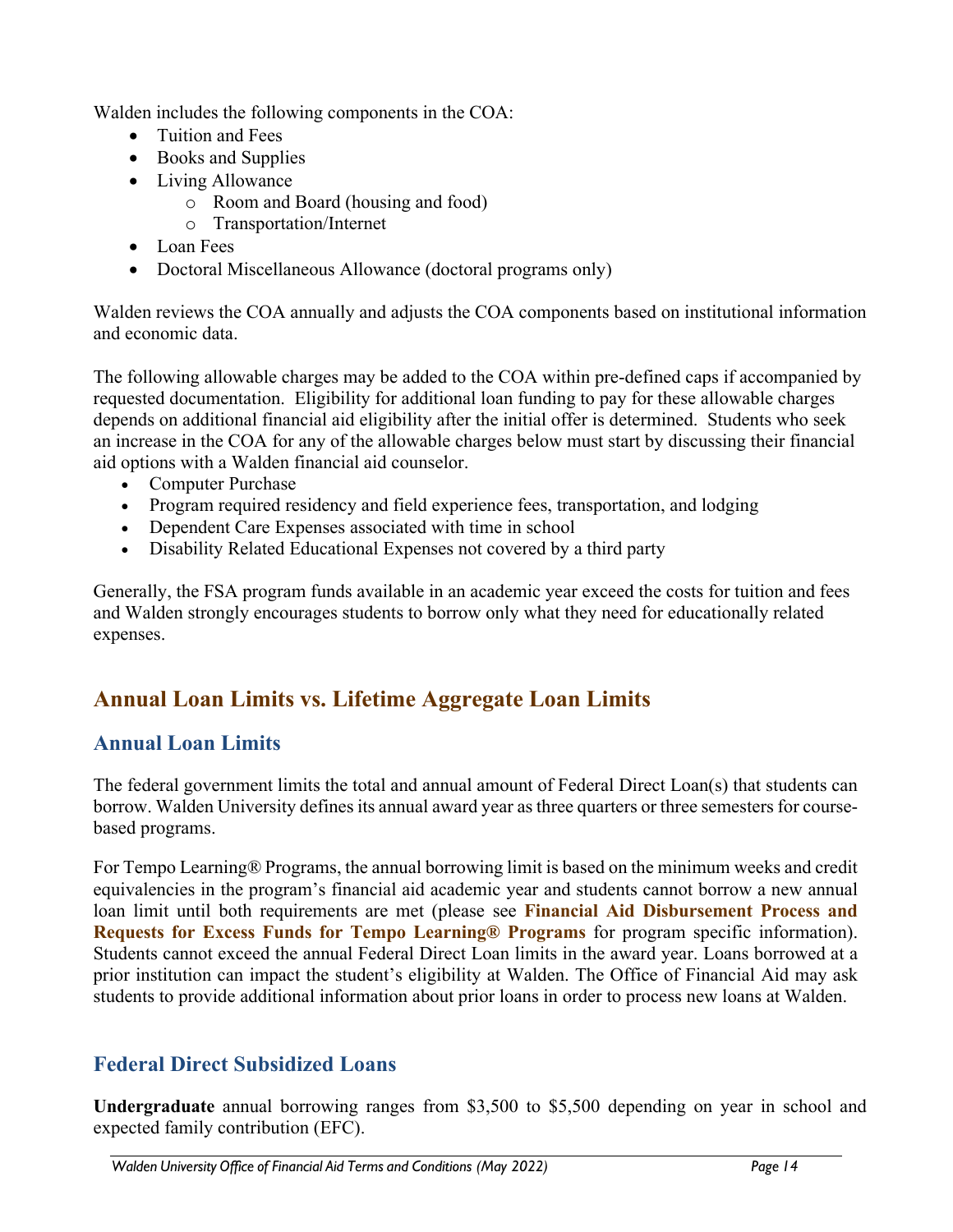#### <span id="page-14-0"></span>**Time Limitation on Direct Subsidized Loan Eligibility for First-Time Borrowers**

Effective July 1, 2021, the FAFSA Simplification Act, part of the Consolidated Appropriations Act, 2021, repealed the 150% Subsidized Usage Limit Applies (SULA) requirements. For Direct Subsidized Loans first disbursed on or after July 1, 2021, there is no longer a time limitation. Prior to July 1, 2021, a first-time borrower was subject to a limit on the maximum period of time they could receive Direct Subsidized Loans. Previously, they could not receive Federal Direct Subsidized Loans for more than 150% of the published length of their academic program. For Walden's course-based bachelor's degree programs, the Federal Direct Subsidized Loan maximum eligibility period was 6.5 academic years. For the Tempo Learning® programs, the Federal Direct Subsidized Loan maximum eligibility period was 6 years.

#### <span id="page-14-1"></span>**Federal Direct Unsubsidized Loans**

- **Undergraduate** annual borrowing ranges from \$5,500–\$12,500 (less Direct Subsidized Loan eligibility) depending on year in school and dependency status.
- **Graduate** student annual borrowing maximum is \$20,500<sup>1</sup>
- **Teacher Preparation Students or Endorsement Students** who do not choose the M.S. degree option have a borrowing maximum of \$12,500.
- **Students Enrolled in Preparatory Courses for the Master of Science in Nursing** (MSN) have a borrowing maximum of \$12,500.

*¹ Master of Public Health students may be eligible for up to \$33,000 in Federal Direct Unsubsidized Loans annually.*

#### <span id="page-14-2"></span>**Graduate PLUS Loans and Parent PLUS Loans**

These loans are limited annually by the cost of attendance minus any financial aid received.

#### <span id="page-14-3"></span>**Lifetime Aggregate Loan Limits**

The federal government limits the aggregate amount of Federal Direct Loans that students can borrow in their lifetime. The lifetime aggregate limits for federal student loans (Federal Family Education Loan [FFEL] Program and Direct Loans) are as follows:

- **Graduate students:** \$138,500 combined (only \$65,500 may be subsidized; includes amounts borrowed as an undergraduate student) ²
- **Dependent undergraduate students:** \$31,000 combined (only \$23,000 may be subsidized).
- **Independent undergraduate students:** \$57,500 combined (only \$23,000 may be subsidized).
- **Parent PLUS Loans and Graduate PLUS Loans** do not have a lifetime maximum.

*² Master of Public Health students may be eligible for up to \$224,000 combined (only \$65,000 may be subsidized; includes amounts borrowed as an undergraduate student).*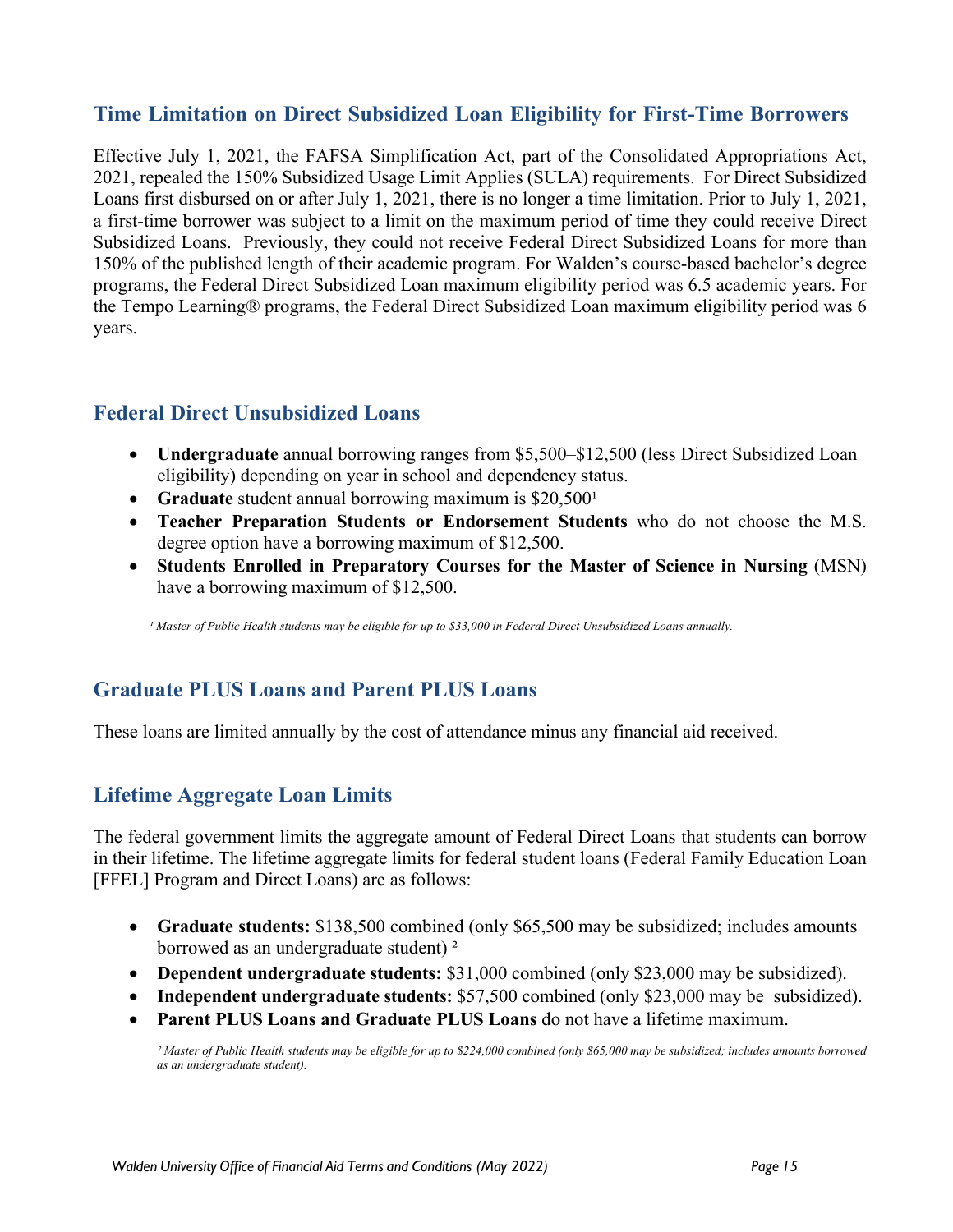Student loan borrowers are responsible for knowing the total amount of federal loans they have borrowed and the amount remaining to borrow. Having sufficient remaining eligibility is important to a student's ability to successfully complete their academic program. A summary of each student's federal loan debt is available by logging in to [StudentAid.gov.](https://studentaid.gov/)

#### <span id="page-15-0"></span>**Exceeding Annual or Aggregate Loan Limits**

The Student Aid Report (SAR) may indicate that a student has inadvertently borrowed in excess of the Federal Direct Loan limits. For example, a prior institution may have inadvertently allowed a student to borrow federal undergraduate loans in excess of undergraduate limits while not exceeding the graduate loan limits. Before Walden can offer graduate-level Federal Direct Loans to the student, the student must reaffirm the debt by either consolidating the prior loans that exceed the limits or by obtaining a reaffirmation letter from the holder of the loans. Another example would be if a prior institution inadvertently allowed a student to exceed graduate loan limits. Before Walden can offer Federal Graduate PLUS Loans, the student must reaffirm the debt by either consolidating the prior loans that exceed the limits or by obtaining a reaffirmation letter from the holder of the loans.

#### **Grade Level Dependent** Undergraduate Student **Independent** Undergraduate **Student First-Year\***  $(0-44 \text{ credits})$  \$5,500—Up to \$3,500 of this amount may be in subsidized loans. \$9,500—Up to \$3,500 of this amount may be in subsidized loans. **Second-Year\***  $(45-89 \text{ credits})$  \$6,500—Up to \$4,500 of this amount may be in subsidized loans. \$10,500—Up to \$4,500 of this amount may be in subsidized loans. **Third Year and Beyond\***(90+ credits) \$7,500 per year —Up to \$5,500 of this amount may be in subsidized loans. \$12,500 per year—Up to \$5,500 of this amount may be in subsidized loans. **Subsidized and Unsubsidized Aggregate Loan Limits (Lifetime Maximum)** \$31,000—Only \$23,000 of this amount may be in subsidized loans. \$57,500—Only \$23,000 of this amount may be subsidized loans.

#### <span id="page-15-1"></span>**Undergraduate Students: Annual and Aggregate Loan Limits\***

\*Dependent undergraduate students whose parents have been denied a Federal Parent PLUS Loan are eligible to borrow at the independent undergraduate level. Students in undergraduate certificate programs or who are in the last two terms of their *academic program may be offered less than the maximum yearly amount due to required prorating.*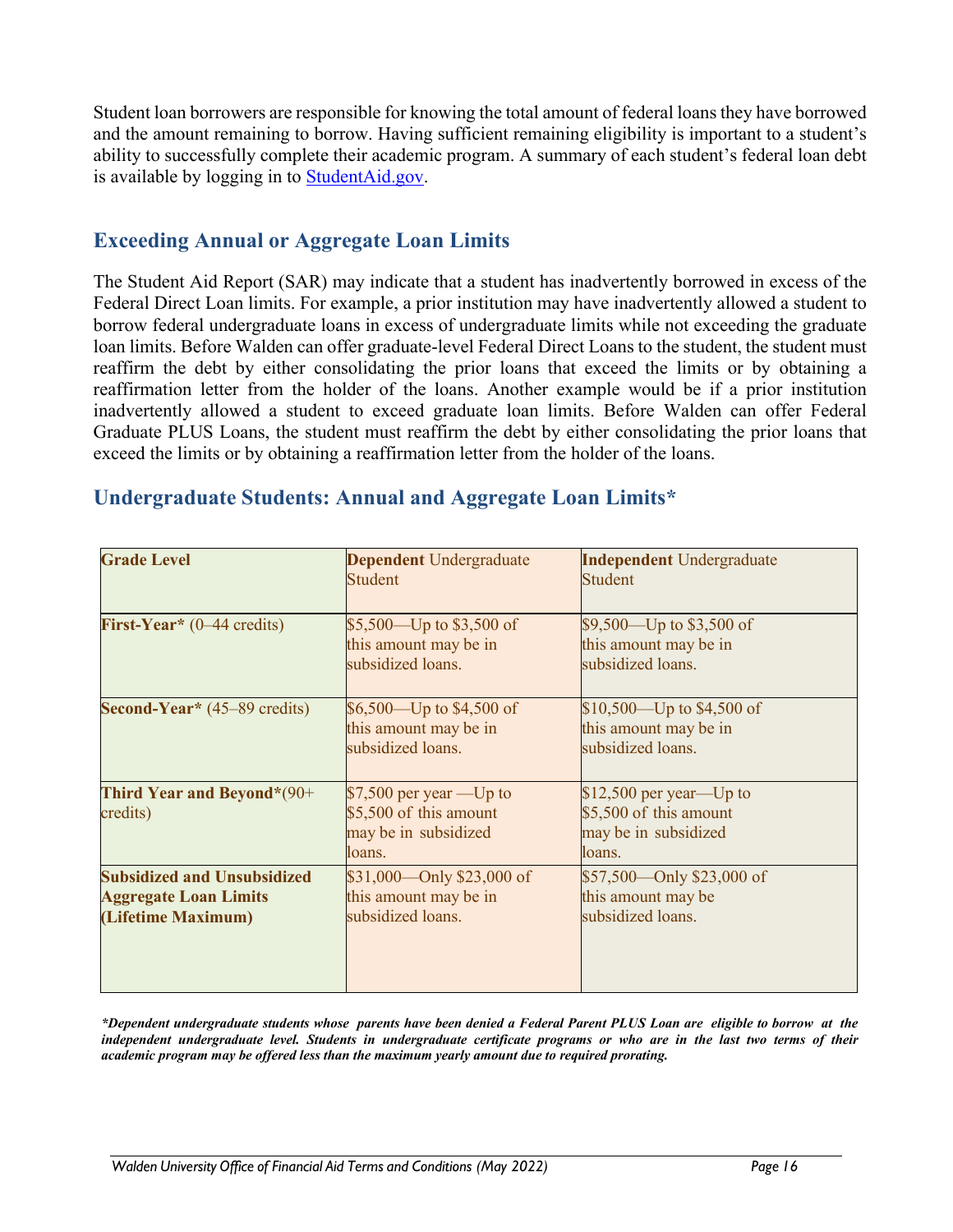|                                                                                                                                  | <b>Doctoral, Graduate Certificate)</b>                                                                                                                                                                                                           | (Master's, Ed.S., Doctoral, Post- Preparatory Courses for the Master of<br><b>Science in Nursing (MSN)</b>                                                                      |                                                                                                                                                                 |
|----------------------------------------------------------------------------------------------------------------------------------|--------------------------------------------------------------------------------------------------------------------------------------------------------------------------------------------------------------------------------------------------|---------------------------------------------------------------------------------------------------------------------------------------------------------------------------------|-----------------------------------------------------------------------------------------------------------------------------------------------------------------|
|                                                                                                                                  |                                                                                                                                                                                                                                                  | Dependent<br><b>Students</b>                                                                                                                                                    | Independent<br><b>Students</b>                                                                                                                                  |
| Per<br><b>Academic</b><br>Year                                                                                                   | \$20,500 Unsubsidized loans <sup>3</sup>                                                                                                                                                                                                         | \$7,500-Up to<br>\$5,500 of this<br>amount may be<br>in subsidized<br>loans.<br><b>Note:</b> Students are<br>eligible for this loan<br>for one consecutive 12-<br>month period. | \$12,500-Up to \$5,500 of<br>this amount may be in<br>subsidized loans.<br>Note: Students are eligible for<br>this loan for one consecutive<br>12- month period |
| <b>Subsidized</b><br>and<br><b>Unsubsidized</b><br><b>Aggregate</b><br><b>Loan Limit</b><br><b>(Lifetime</b><br><b>Maximum</b> ) | $$138,500$ - Only \$65,500 of this<br>amount may be subsidized loans. <sup>4</sup><br>Note:<br>The graduate aggregate limit<br>$\bullet$<br>includes all federal loans (Stafford<br>Loans and Direct Loans) received for<br>undergraduate study. | $$31,000$ —Only<br>\$23,000 of this<br>amount may be<br>subsidized loans.                                                                                                       | \$57,500-Only<br>\$23,000 of this<br>amount may be<br>subsidized loans.                                                                                         |

#### <span id="page-16-0"></span>**Graduate Students: Annual and Aggregate Loan Limits**

*³ Master of Public Health students may be eligible for up to \$33,000 in Federal Direct Unsubsidized Loans annually.*

*4 Master of Public Health students may be eligible for up to \$224,000 combined (only \$65,000 may be subsidized); includes amounts borrowed as an undergraduate student.*

# <span id="page-16-1"></span>**Exit Counseling**

Federal regulations require students to complete exit counseling to help students manage their student loans after graduation and to understand their responsibilities and repayment obligations. Student borrowers who are graduating, leaving school, or who drop below half-time enrollment are required to complete exit counseling. Exit counseling is completed online at **StudentAid.gov**. Students will be notified via email to both their Walden University email account and their personal email account when they are required to complete exit counseling. Additionally, the U.S. Department of Education has compiled the [Exit Counseling Guide for Federal Student Loan Borrowers](https://studentaid.gov/sites/default/files/loan-exit-counseling-color.pdf) in order to assist all borrowers.

The timing to complete *Exit Counseling* is:

- Student is graduating
- Student is on a leave of absence (course-based program)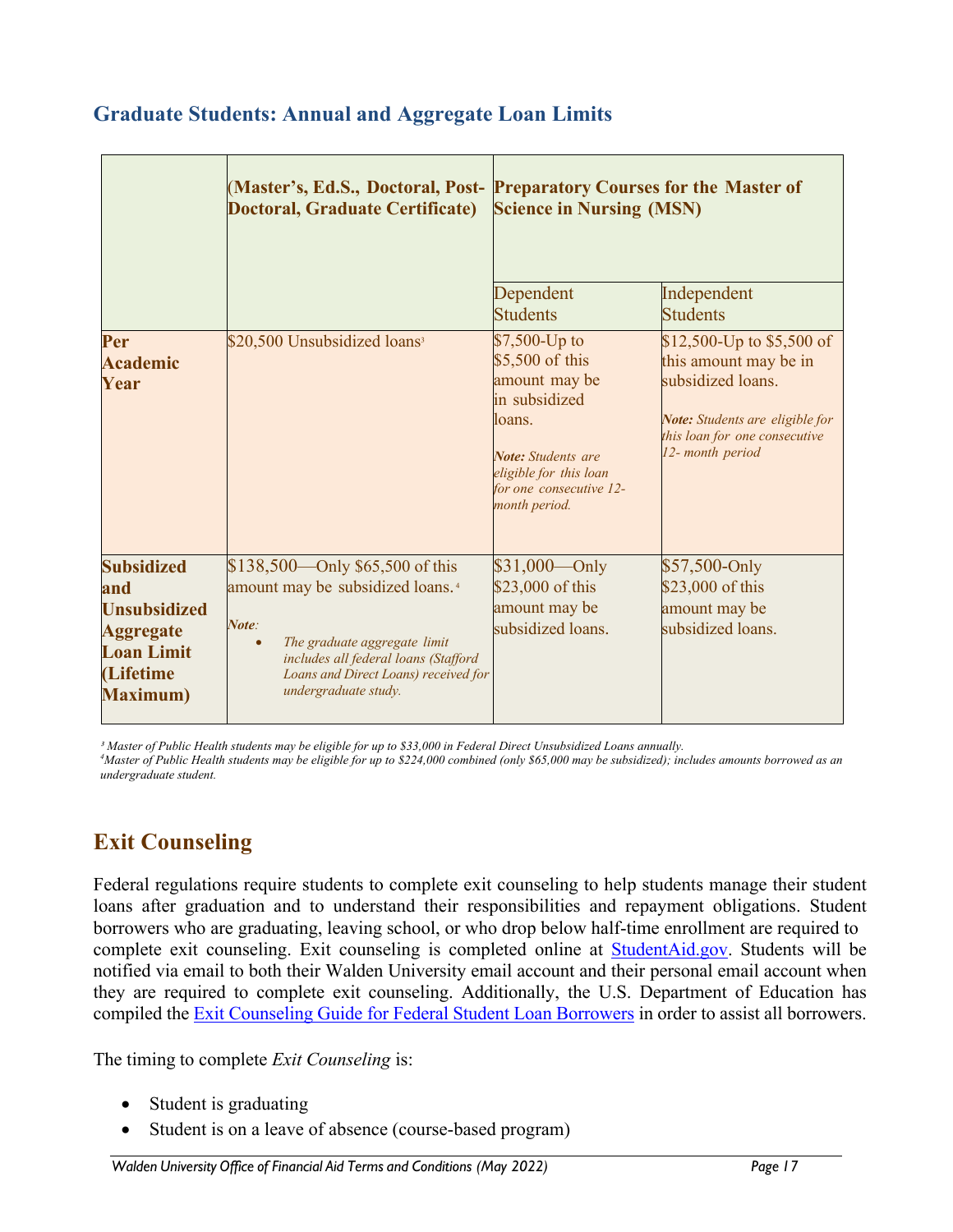- Student did not return from a leave of absence (Tempo program)
- Student is not enrolled at least half-time (6 credits undergraduate or 3 credits graduate)
- Student did not complete all the courses student was scheduled to complete in the current term/payment period

# <span id="page-17-0"></span>**Federal Student Loan Repayment Plans**

The federal government offers several [repayment plan options.](https://studentaid.gov/manage-loans/repayment/plans) Some of the options carry a lower monthly payment than standard repayment, but choosing these other options extends the term of the loan and increases the total amount of interest paid during the life of the loan.

Before choosing a repayment plan, students can use the [Loan Simulator](https://studentaid.gov/loan-simulator/) to determine which plans they may be eligible for and see estimates on how much they would pay monthly and overall.

For Washington State residents seeking information and resources about student loan repayment or seeking to submit a complaint relating to your student loans or student loan servicer, please visit [www.wsac.wa.gov/loan-advocacy](http://www.wsac.wa.gov/loan-advocacy) or contact the Student Loan Advocate at <u>loanadvocate</u>@wsac.wa.gov.

# <span id="page-17-1"></span>**Loan Deferments**

Under certain circumstances, an enrolled borrower is entitled to have the repayment of a loan deferred. During deferment, the borrower is not required to pay loan principal, and interest on subsidized loans does not accrue. After the in-school deferment, the borrower is entitled to one grace period of 6 consecutive months. The date that the deferment starts may affect the length of the grace period.

Students who have a valid Social Security number on file at Walden will have their enrollment here reported and updated monthly with the National Student Clearinghouse (NSC). The NSC communicates electronically with the federal and non-federal loan servicers to ensure that students who remain enrolled maintain the in-school deferments for which they are eligible.

#### <span id="page-17-2"></span>**Walden's Loan Deferment Policy**

Students who seek to defer repayment of their prior student loans and do not want to rely on the electronic exchange with the NSC must fill out forms to have their enrollment status verified. Students must get the forms from their lender(s) and send them directly to:

**Walden University, Office of the Registrar Attn: Loan Deferment 7065 Samuel Morse Drive, Columbia, MD 21046 Fax: 1-410-209-8044**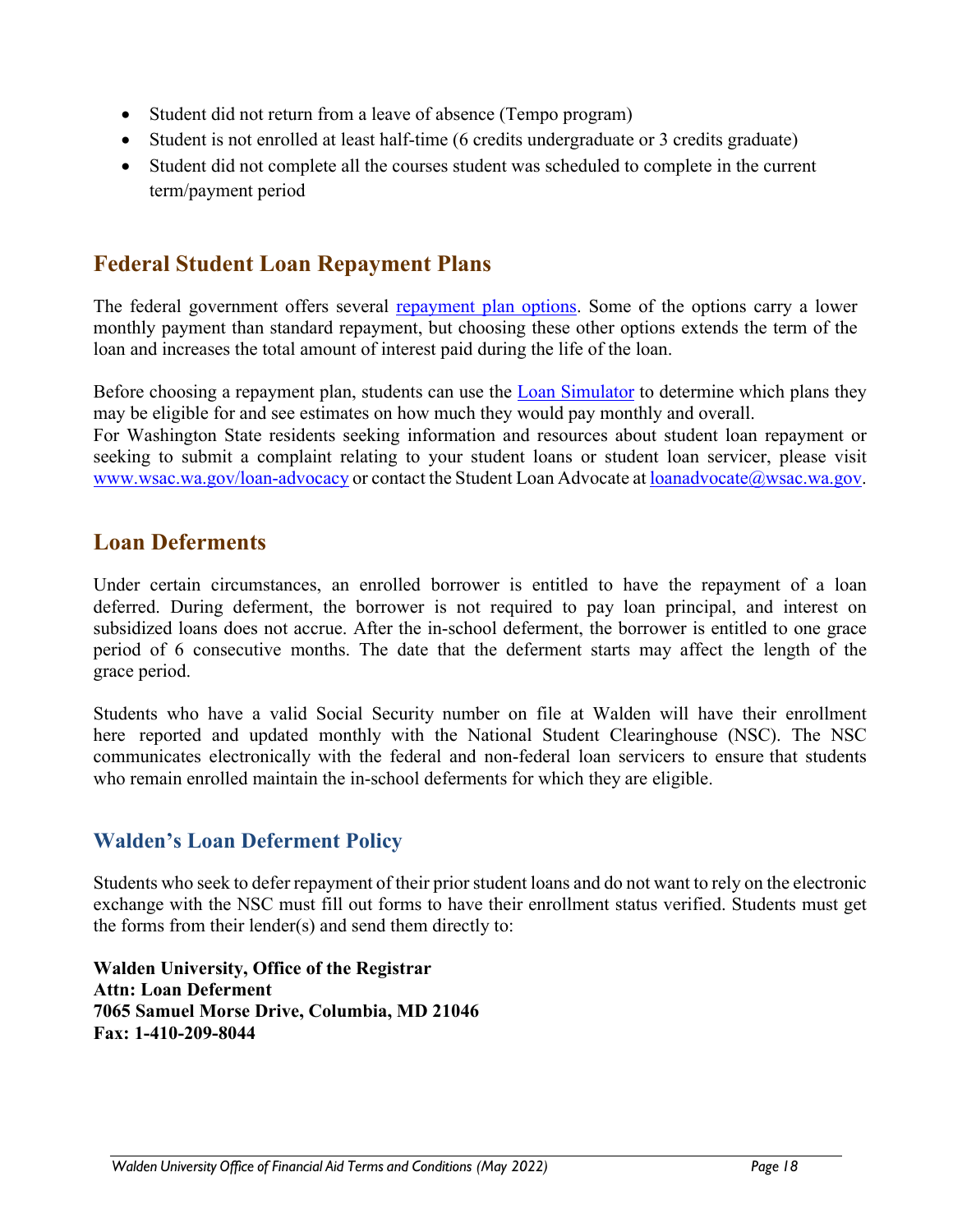The U.S. Department of Education will not accept incomplete deferment forms. Please make sure to complete the required borrower information section as it appears on the deferment form. If a student has more than one loan holder, they must complete a separate deferment form for each lender/servicer. Students can log in to [StudentAid.gov](https://studentaid.gov/) to determine the loan servicer for their loans.

*Note: Any deferment paperwork sent to Walden's Office of the Registrar for enrollment verification is forwarded to the NSC on a weekly basis.*

# <span id="page-18-0"></span>**Federal Direct Graduate PLUS Loans**

Federal Direct Graduate PLUS loans are available to graduate students enrolled at least half-time who do not have an adverse credit history. Students may borrow up to the cost of attendance minus any other financial aid received. The total education costs may include tuition, living allowance, books and supplies, and transportation. Graduate students must use their Federal Direct Unsubsidized loan eligibility prior to applying for a Federal Direct Graduate PLUS loan.

#### <span id="page-18-1"></span>**Interest Rates**

- Federal Direct Graduate PLUS loans first disbursed on or after July 1, 2020, and before July 1, 2021, have an interest rate fixed at 5.30%, with interest beginning to accrue upon disbursement.
- Federal Direct Graduate PLUS loans first disbursed on or after July 1, 2021, and before July 1, 2022, have an interest rate fixed at 6.28%, with interest beginning to accrue upon disbursement.
	- o The interest rate cap is 10.5%.

#### <span id="page-18-2"></span>**Loan Fees**

• Federal Direct Graduate PLUS loans first disbursed on or after October 1, 2020, and before October 1, 2022, have a 4.228% loan fee.

The loan fee is retained by the federal government to reduce the cost of supporting these low interest loans.

#### <span id="page-18-3"></span>**Process**

- Student completes the [Free Application for Federal Student Aid \(FAFSA\).](https://studentaid.gov/h/apply-for-aid/fafsa)
- Student completes the following:
	- [Direct Graduate PLUS Loan Application,](https://studentaid.gov/plus-app/grad/landing)
	- [Direct Graduate PLUS Loan Master Promissory Note \(MPN\),](https://studentaid.gov/mpn/) and
	- [Graduate Level Direct Loan Entrance Counseling.](https://studentaid.gov/entrance-counseling/)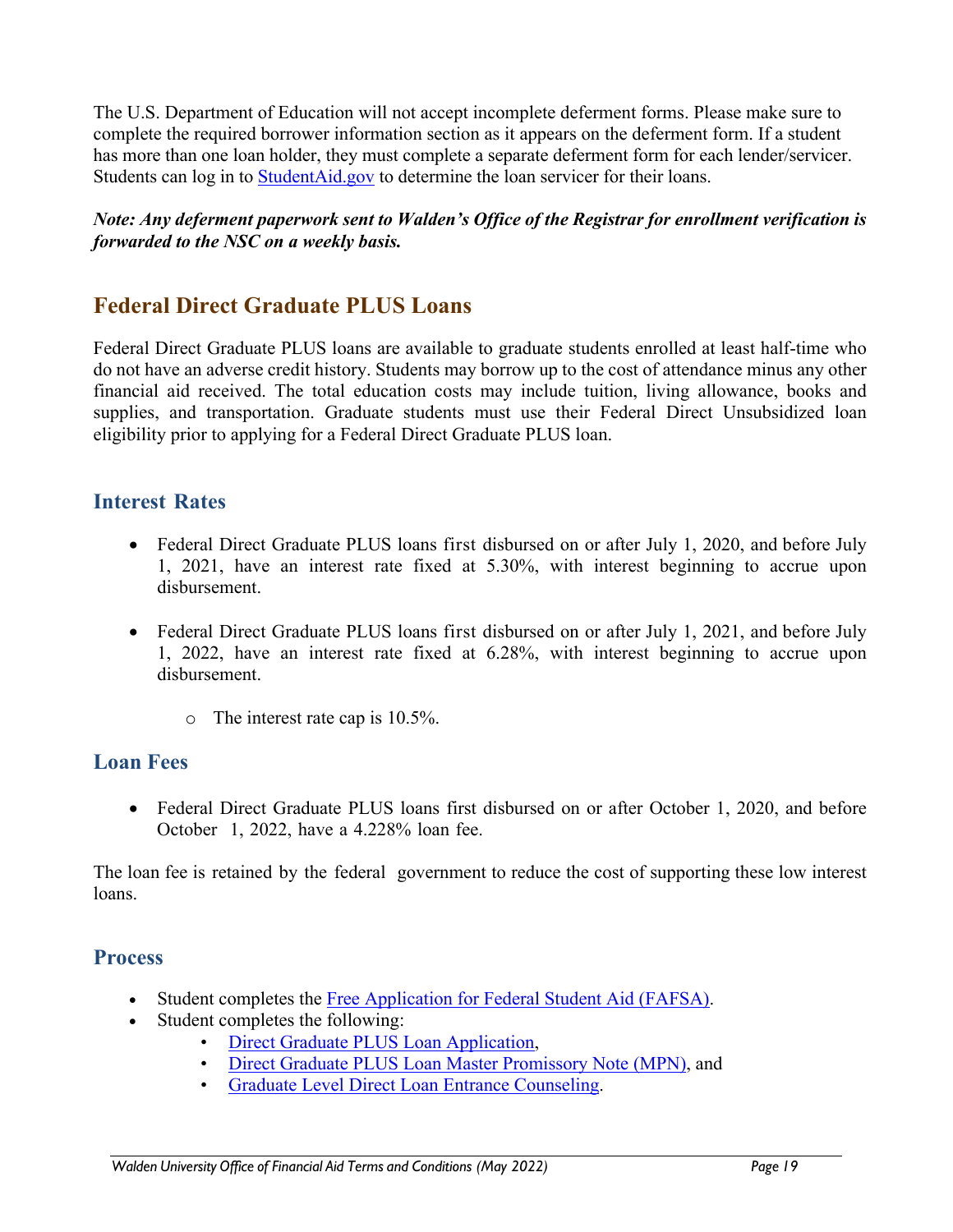- A GPLUS offer is generated once the Office of Financial Aid is in receipt of the following:
	- Direct Graduate PLUS MPN,
	- Direct Loan Entrance Counseling, and
	- An "Approved", "Approved After New Credit Decision" \* or "Endorsed" \* status from the U.S. Department of Education.
- Student goes to myFinAid to accept, reduce, or decline the GPLUS offer amount. This needs to be completed prior to being sent for certification.
- If the student is registered, all required documents have been received, and all official transcripts are on file with the Office of Admissions, the Office of Financial Aid sends a Direct Graduate PLUS MPN origination record to the U.S. Department of Education.

*\*Students who apply for a Federal Graduate PLUS loan with adverse credit will be required to complete [PLUS Credit](https://studentaid.gov/app/counselingInstructions.action?counselingType=plus)  [Counseling.](https://studentaid.gov/app/counselingInstructions.action?counselingType=plus)*

#### <span id="page-19-0"></span>**Decisions**

The U.S. Department of Education is responsible for all Graduate PLUS loan credit decisions. Graduate PLUS loan borrowers are required to pass a simplified credit check, meaning that the U.S. Department of Education is not looking for a certain credit score or for an extensive credit history, but simply the absence of an adverse credit history. Students can view their application status at [StudentAid.gov](https://studentaid.gov/mpn/) or by calling Federal Direct Loans at 1-800-557-7394. Credit checks remain valid for 180 days.

The following may cause a Graduate PLUS loan to be denied. Please refer to [StudentAid.gov](https://studentaid.gov/understand-aid/types/loans/plus/grad) for more information.

- Bankruptcy discharge
- Borrower initiated credit freeze†
- Charge off account, collection account and/or 90 or more days delinquent on any debt balance greater than \$2,085
- Defaulted loan
- **Foreclosure**
- Repossession
- Tax lien
- Wage garnishment
- Write-off of a federal student aid debt

*†Since the Direct Graduate PLUS Loan application requires a credit check, the application cannot be processed when a security freeze is on the credit file. To avoid delays in the process, the applicant must lift or remove the security freeze at each credit bureau before completing the application.*

Students will receive an immediate response of an approved or denied application upon electronic completion as well as the loan reference number, which is needed if the student wishes to pursue an endorser. The Office of Financial Aid will be notified electronically of the credit decision only if the application was completed electronically. Applications are not approved or denied based on the dollar amount requested; therefore, students should NOT complete additional applications once a denied decision is rendered by the U.S. Department of Education. Approval for the Graduate PLUS loan is specific to the individual loan. It is possible to be approved for one loan and denied at a later date for a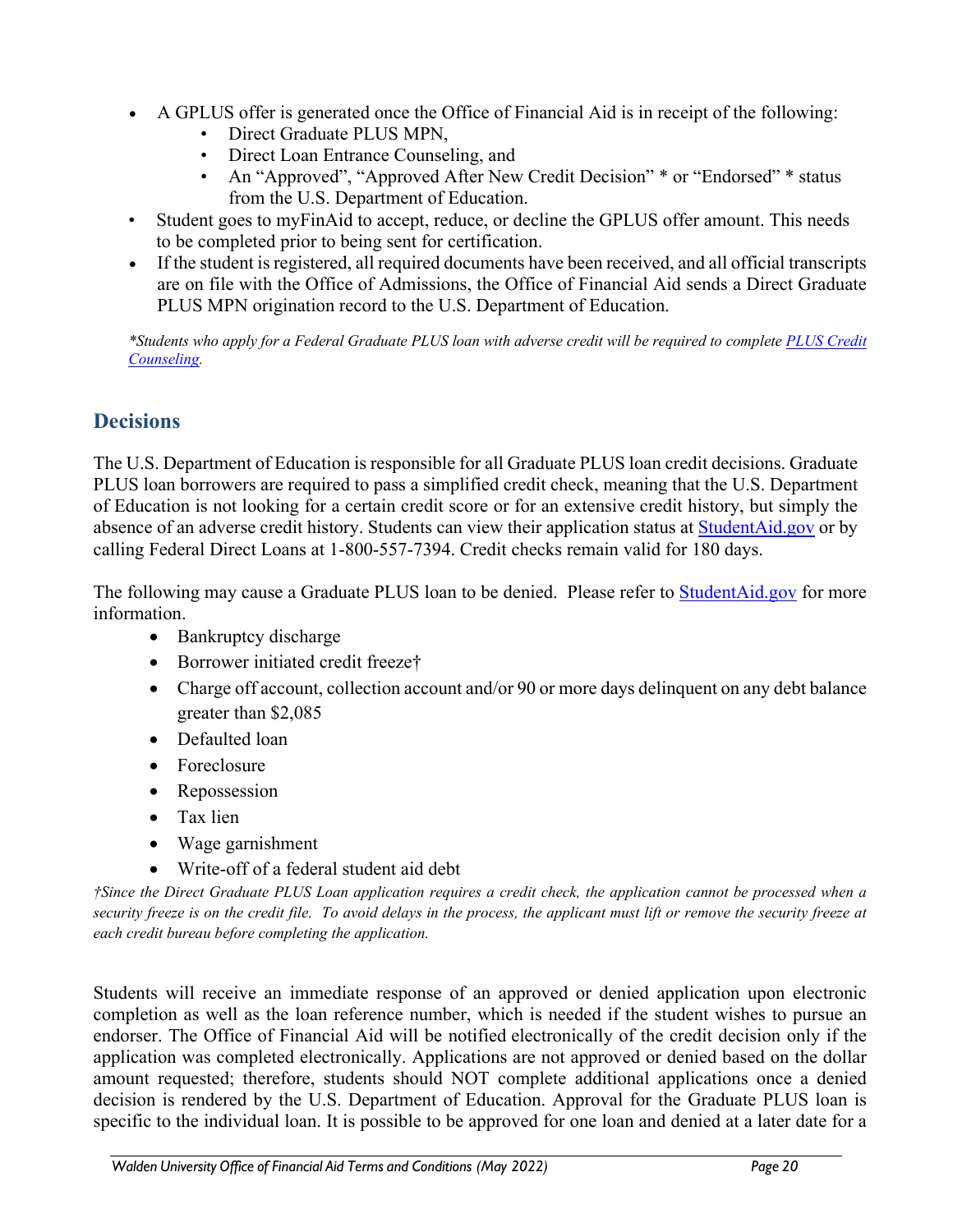new loan. Once the loan application is denied, the student must either find an endorser or appeal the credit decision by documenting extenuating circumstances.

The Office of Financial Aid has no control or influence on the credit decision rendered by the U.S. Department of Education. All correspondence regarding credit appeals and endorsers must be sent to the U.S. Department of Education.

Denied students still have two options to obtain the Graduate PLUS Loan:

- Review their credit report (for free) at [AnnualCreditReport.com](https://www.annualcreditreport.com/index.action) for possible errors and correct them before appealing directly to the U.S. Department of Education.
- Obtain an endorser who does not have an adverse credit history. The endorser will be responsible for repaying the Direct Graduate PLUS Loan if the borrower does not.

#### <span id="page-20-0"></span>**Endorsing a Graduate PLUS Loan**

The steps below are to be taken by the endorser. These steps MUST be completed electronically and in a single session; paper addenda will not be accepted:

- Create an **FSA ID**. Endorsers must log in using their own FSA ID to complete an endorser addendum.
- Sign in to **StudentAid.gov**. This is the website where the endorser electronically co-signs for the loan.
- Enter the Borrower's Last Name and the Endorser Code or Award Identification Number (provided by student borrower) and follow the instructions.
- Accept or reduce the Direct Graduate PLUS loan amount. This will need to be done prior to the record being sent for certification.

#### <span id="page-20-1"></span>**Disbursement**

The disbursement schedule is spread out equally over the financial aid academic year. A federal loan fee may be deducted from the proceeds.

#### <span id="page-20-2"></span>**Repayment**

Federal Direct Graduate PLUS loan repayment normally begins six months after a student graduates, leaves school or drops below half-time enrollment.

# <span id="page-20-3"></span>**Federal Direct Parent Loans for Undergraduate Students (Parent PLUS)**

Federal PLUS loans are available to all parents of dependent undergraduate students regardless of income. Qualification is based solely on good credit. The borrower must be the student's biological or adoptive parent or the student's stepparent, if the biological or adoptive parent has remarried at the time of application. The parent's child must be a dependent student who is enrolled at least halftime at Walden.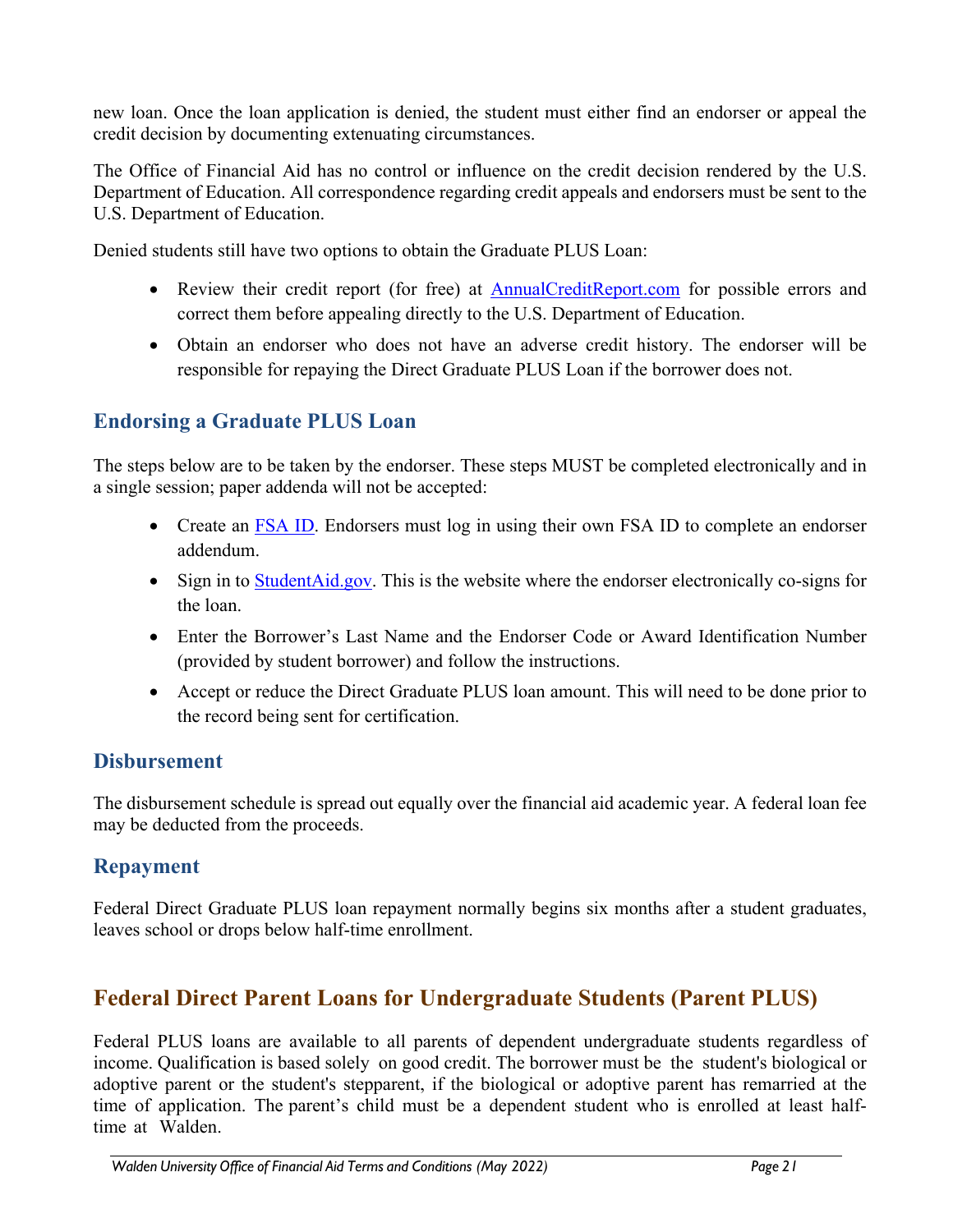There are no debt-to-income ratio guidelines or employment verification requirements. Parents may borrow up to the total education cost for the year, minus any other financial aid that the student is receiving. The total education cost can include tuition and fees, room and board, books and supplies, transportation, and living allowance.

#### <span id="page-21-0"></span>**Interest Rates**

- Federal Direct Parent PLUS loans first disbursed on or after July 1, 2020, and before July 1, 2021, have a fixed interest rate at 5.30%, with interest beginning to accrue upon disbursement until it is repaid in full.
- Federal Direct Parent PLUS loans first disbursed on or after July 1, 2021, and before July 1, 2022, have a fixed interest rate at 6.28%, with interest beginning to accrue upon disbursement until it is repaid in full.
	- o The interest rate cap is 10.5%.

#### <span id="page-21-1"></span>**Loan Fees**

• Federal Direct Parent PLUS loans first disbursed on or after October 1, 2020, and before October 1, 2022, have a 4.228% loan fee.

The loan fee is retained by the federal government to reduce the cost of supporting these low interest loans.

#### <span id="page-21-2"></span>**Process**

- Student completes the following:
	- [Free Application for Federal Student Aid \(FAFSA\),](https://studentaid.gov/h/apply-for-aid/fafsa) and
	- [Undergraduate Level Direct Loan Entrance Counseling.](https://studentaid.gov/app/counselingInstructions.action?counselingType=entrance)
- Parent completes the following:
	- [Direct Parent PLUS Loan Application,](https://studentaid.gov/plus-app/parent/landing) and
	- [Direct Parent PLUS Loan Master Promissory Note \(MPN\).](https://studentaid.gov/mpn/)
	- A Parent PLUS offer is generated once the Office of Financial Aid is in receipt of the following:
		- Direct Parent PLUS MPN
		- Direct Loan Entrance Counseling
		- An "Approved", "Approved After New Credit Decision"\* or "Endorsed"\* status from the U.S. Department of Education
- Student goes to myFinAid to accept, reduce, or decline the Parent PLUS offer amount. This needs to be completed prior to being sent for certification.
- If the student is registered, all required documents have been received, and all official transcripts are on file with the Office of Admissions, then the Office of Financial Aid sends a Direct Parent PLUS MPN origination record to the U.S. Department of Education.

<span id="page-21-3"></span>*\*Parents who apply for a Federal Parent PLUS loan with adverse credit will be required to complete [PLUS Credit](https://studentaid.gov/app/counselingInstructions.action?counselingType=plus)  [Counseling.](https://studentaid.gov/app/counselingInstructions.action?counselingType=plus)*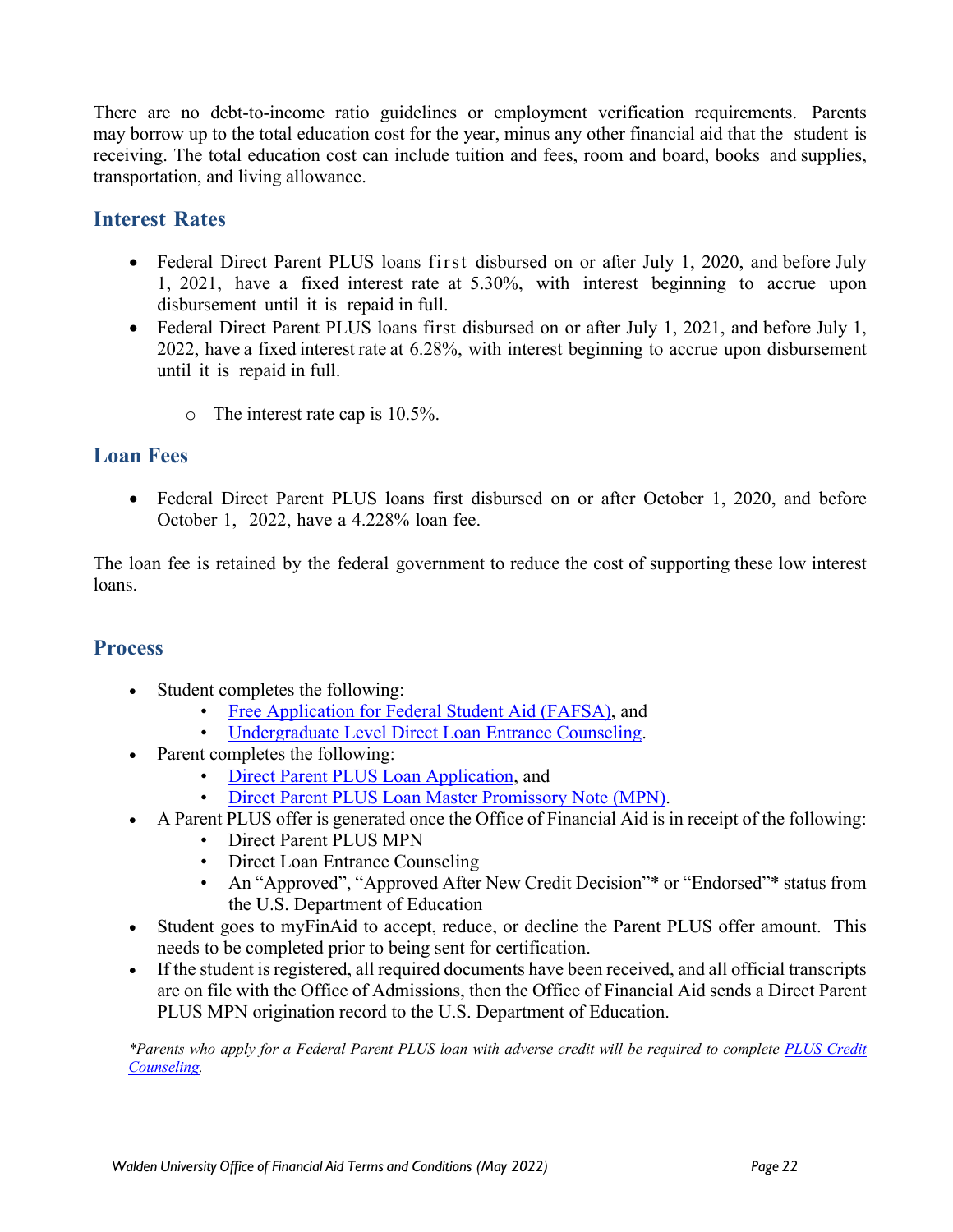#### **Decisions**

The U.S. Department of Education is responsible for all Parent PLUS loan credit decisions. Parent PLUS loan borrowers are required to pass a simplified credit check, meaning that the U.S. Department of Education is not looking for a certain credit score or for an extensive credit history but simply the absence of an adverse credit history. Students can view the status of their parents' application by logging in to [StudentAid.gov](https://studentaid.gov/mpn/) or by calling Federal Direct Loans at 1-800-557-7394. Credit checks remain valid for 180 days.

The following may cause a Parent PLUS loan to be denied. Please refer to **StudentAid.gov** for more information.

- Bankruptcy discharge
- Borrower initiated credit freeze†
- Charge off account, collection account and/or 90 or more days delinquent on any debt balance greater than \$2,085
- Defaulted loan
- Foreclosure
- Repossession
- Tax lien
- Wage garnishment
- Write-off of a federal student aid debt

*†Since the Direct Parent PLUS Loan application requires a credit check, the application cannot be processed when a security freeze is on the credit file. To avoid delays in the process, the applicant must lift or remove the security freeze at each credit bureau before completing the application.*

Parents will receive an immediate approval or denial of their application upon electronic completion as well as the loan reference number, which is needed if the parent wishes to pursue an endorser. The Office of Financial Aid will be notified electronically of the credit decision only if the application was completed electronically. Applications are not approved or denied based on the dollar amount requested; therefore, parents should not complete additional applications once a denial is rendered by the U.S. Department of Education. Credit decisions are held for 90 days. Once the loan application is denied, the parent must either find an endorser or appeal the credit decision by documenting extenuating circumstances. The Office of Financial Aid has no control over or influence on the credit decision rendered by the U.S. Department of Education.

All correspondence regarding credit appeals and endorsers must be sent to the U.S. Department of Education. Approval for the Parent PLUS loan is loan specific. It is possible to be approved for one loan and denied later for a new loan.

Denied parents still have two options to obtain the Parent PLUS Loan:

- Review their credit report (for free) at **AnnualCreditReport.com** for possible errors and correct them before appealing directly to the U.S. Department of Education.
- Obtain an endorser who does not have an adverse credit history. The endorser will be responsible for repaying the Direct PLUS Loan if the borrower does not.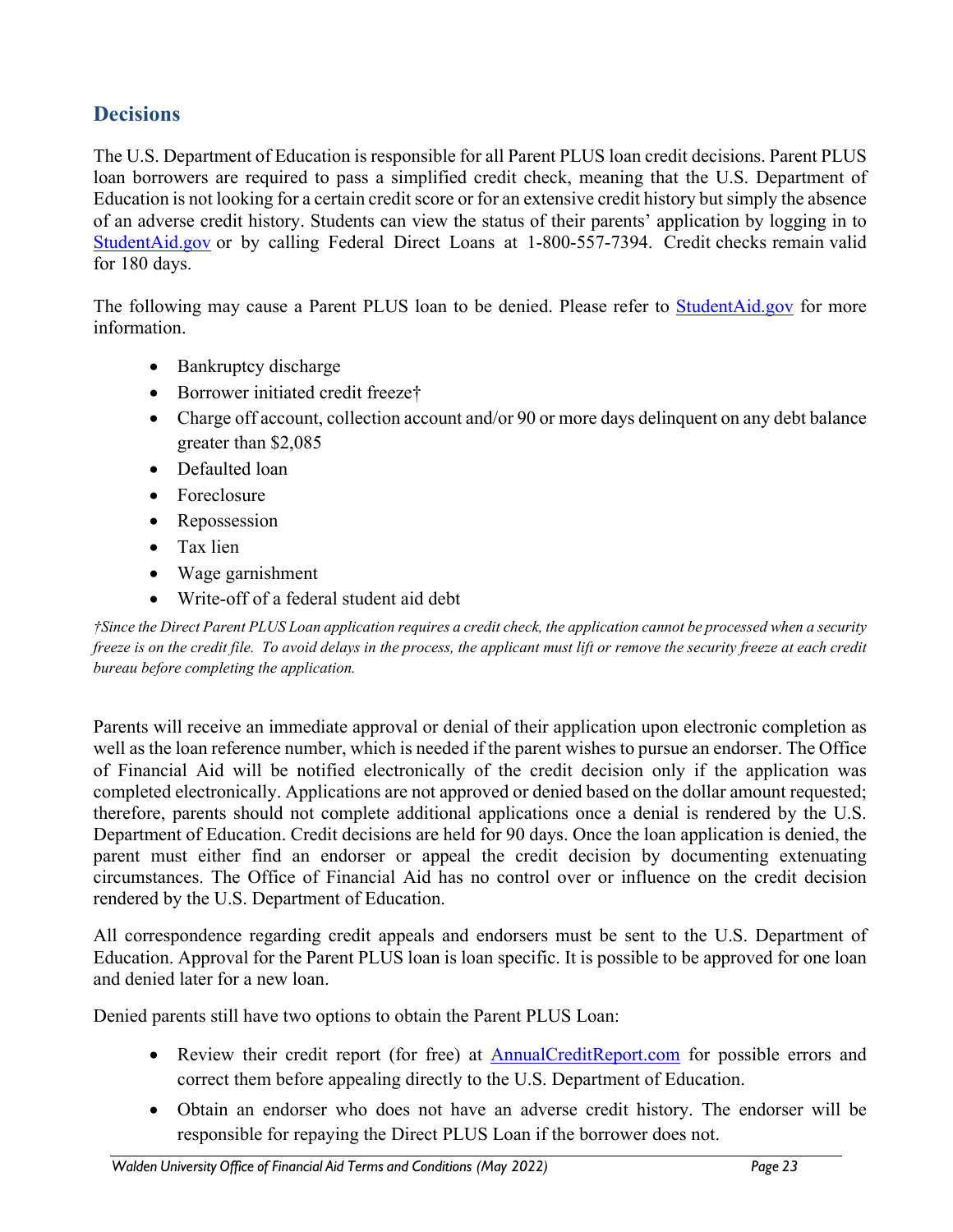#### <span id="page-23-0"></span>**Endorsing a Parent PLUS Loan**

The steps below are to be taken by the parent endorser. These steps MUST be completed electronically and in a single session; paper addenda will not be accepted:

- Create an [FSA ID.](https://studentaid.gov/fsa-id/create-account/launch) Endorsers must log in using their own FSA ID to complete an endorser addendum.
- Sign in to **StudentAid.gov**. This is the website where the endorser electronically co-signs the loan.
- Enter the Borrower's Last Name and Endorser Code or Award Identification Number (provided by parent borrower) and follow the instructions.
- Accept or reduce the Parent PLUS loan amount. This will need to be done prior to the record being sent for certification.

#### <span id="page-23-1"></span>**Disbursement**

The disbursement schedule is spread out equally over the financial aid academic year. A federal loan fee may be deducted from the proceeds.

#### <span id="page-23-2"></span>**Repayment**

Federal Direct Parent PLUS loan repayment normally begins within 60 calendar days after the loan has been fully disbursed, unless a deferment is requested. During any period that a payment is not required, interest will still accrue on the loan. In certain circumstances, parents may elect to repay the loan on a graduated repayment schedule, making interest-only payments (the minimum amount is based on the term of the loan and must be at least \$50 per month) for a portion of the repayment term.

# <span id="page-23-3"></span>**Federal Student Aid (FSA) Student Loan Ombudsman**

The Walden Office of Financial Aid is always ready to assist with any questions or concerns regarding student loans. If loan issues cannot be resolved, the Federal Student Aid (FSA) Ombudsman Group of the U.S. Department of Education is available to help student borrowers. An ombudsman resolves federal loan disputes from a neutral and independent viewpoint. The FSA Ombudsman Group will informally research a borrower's problem and suggest solutions to resolve the problem. Student borrowers can contact the FSA Ombudsman Group via the following:

**Online assistance:** <https://studentaid.gov/feedback-ombudsman/disputes/prepare>

**Toll-free telephone: 1-877-557-2575 Fax: 1-606-396-4821**

**Mail: U.S. Department of Education FSA Ombudsman Group P.O. Box 1843 Monticello, KY 42633**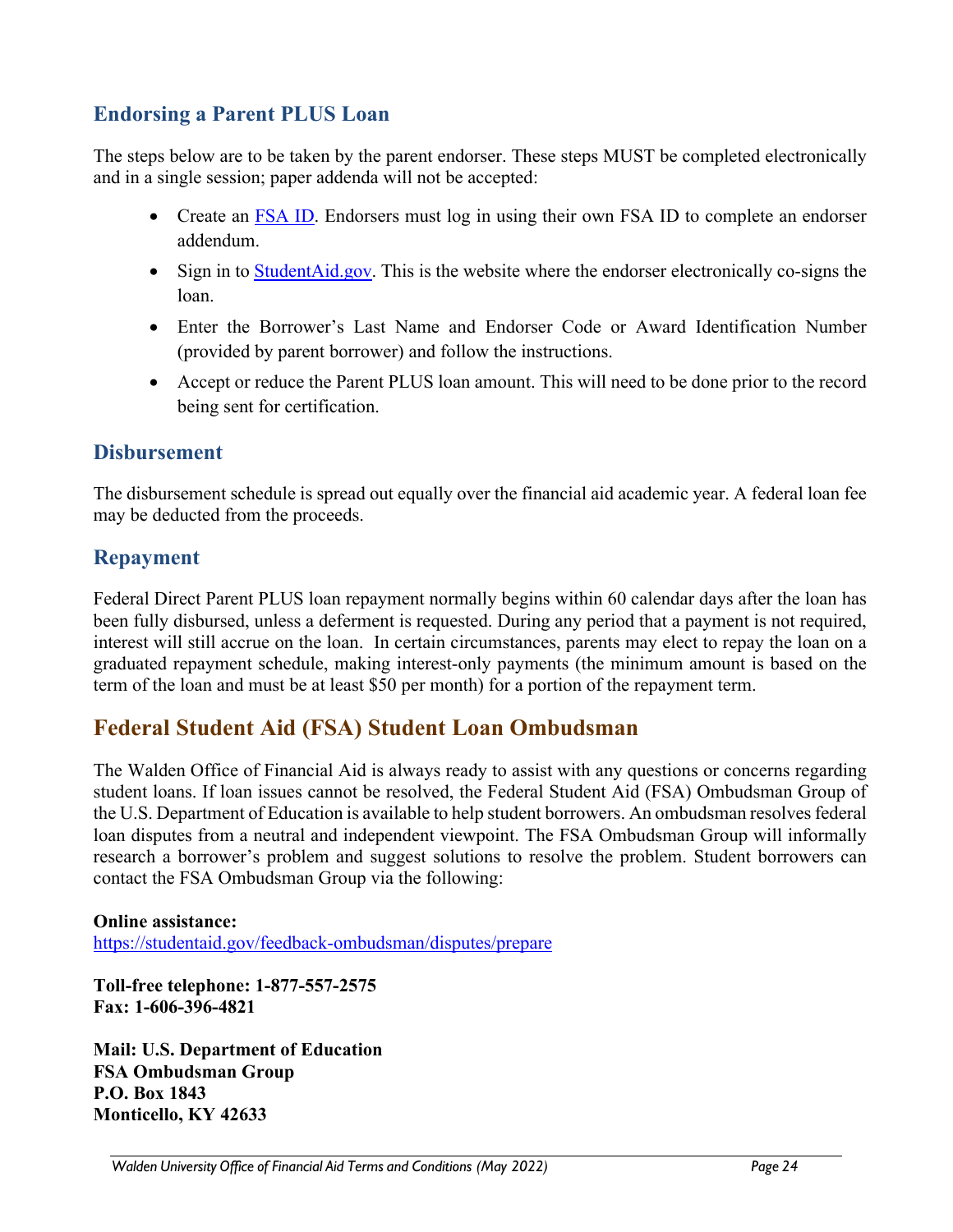# <span id="page-24-0"></span>**Private Education Loans**

#### <span id="page-24-1"></span>**Comparing Private Education Loans and Federal Loans**

Private education loans may have significant disadvantages when compared with federal education loans. Walden University strongly encourages students to first borrow any federal loans for which they are eligible. The chart below will help in understanding the differences between federal and private education loan funds.

#### <span id="page-24-2"></span>**Comparison Chart of Federal and Private Education Loans**

| <b>Topic</b>                          | <b>Federal Direct Loans</b>                                             | <b>Private Loans</b>    |
|---------------------------------------|-------------------------------------------------------------------------|-------------------------|
| <b>Credit Check Required?</b>         | Direct Loan: No                                                         | Yes                     |
|                                       | Parent PLUS/Grad PLUS: Yes (limited)                                    |                         |
| <b>Credit Score or Debt-to-Income</b> | Direct Loan: No                                                         | Yes                     |
| <b>Considered?</b>                    | Parent PLUS/Grad PLUS: No                                               |                         |
| <b>Co-Signer Required?</b>            | Direct Loan: No                                                         | Depends on              |
|                                       | Parent PLUS/Grad PLUS: Depends on Credit Check Result                   | <b>Credit Check</b>     |
|                                       |                                                                         | Result                  |
| <b>Deferment Options</b>              | <b>Several Options</b>                                                  | Depends on              |
|                                       |                                                                         | Lender                  |
| <b>Grace Period</b>                   | Direct Loans: 6 months                                                  | Depends on              |
|                                       |                                                                         | Lender                  |
| <b>Interest Rates*</b>                | Undergraduate Subsidized and Unsubsidized Direct Loans:                 | <b>Usually Variable</b> |
|                                       | Disbursed on or after July 1, 2020 and before July 1, 2021<br>$\bullet$ |                         |
|                                       | are fixed at 2.75%                                                      |                         |
|                                       | Disbursed on or after July 1, 2021 and before July 1, 2022              |                         |
|                                       | are fixed at $3.73\%$                                                   |                         |
|                                       |                                                                         |                         |
|                                       | <b>Graduate Unsubsidized Direct Loans:</b>                              |                         |
|                                       | Disbursed on or after July 1, 2020 and before July 1, 2021              |                         |
|                                       | are fixed at 4.30%                                                      |                         |
|                                       | Disbursed on or after July 1, 2021 and before July 1, 2022<br>$\bullet$ |                         |
|                                       | are fixed at 5.28%                                                      |                         |
|                                       |                                                                         |                         |
|                                       | Direct PLUS Loans (Parent and Graduate/Professional):                   |                         |
|                                       | Disbursed on or after July 1, 2020 and before July 1, 2021<br>$\bullet$ |                         |
|                                       | are fixed at 5.30%                                                      |                         |
|                                       | Disbursed on or after July 1, 2021 and before July 1, 2022<br>$\bullet$ |                         |
|                                       | are fixed at 6.28%                                                      |                         |
|                                       |                                                                         |                         |
| <b>Loan Fees*</b>                     | Subsidized and Unsubsidized Direct Loans:                               | Depends on              |
|                                       | Disbursed on or after October 1, 2020 and before October<br>$\bullet$   | Lender                  |
|                                       | 1, 2022 is 1.057%                                                       |                         |
|                                       |                                                                         |                         |
|                                       | Direct PLUS Loans (Parent and Graduate/Professional):                   |                         |
|                                       | Disbursed on or after October 1, 2020 and before October<br>$\bullet$   |                         |
|                                       | 1, 2022 is 4.228%                                                       |                         |
|                                       |                                                                         |                         |
| <b>Flexible Repayment Options</b>     | <b>Many Options Available</b>                                           | Generally - None        |
| <b>Loan Forgiveness Options</b>       | <b>Several Options Available</b>                                        | Generally - None        |
| <b>Penalties for Early Repayment</b>  | None                                                                    | Depends on              |
|                                       |                                                                         | Lender                  |

<span id="page-24-3"></span>*\*Rates Adjust Annually*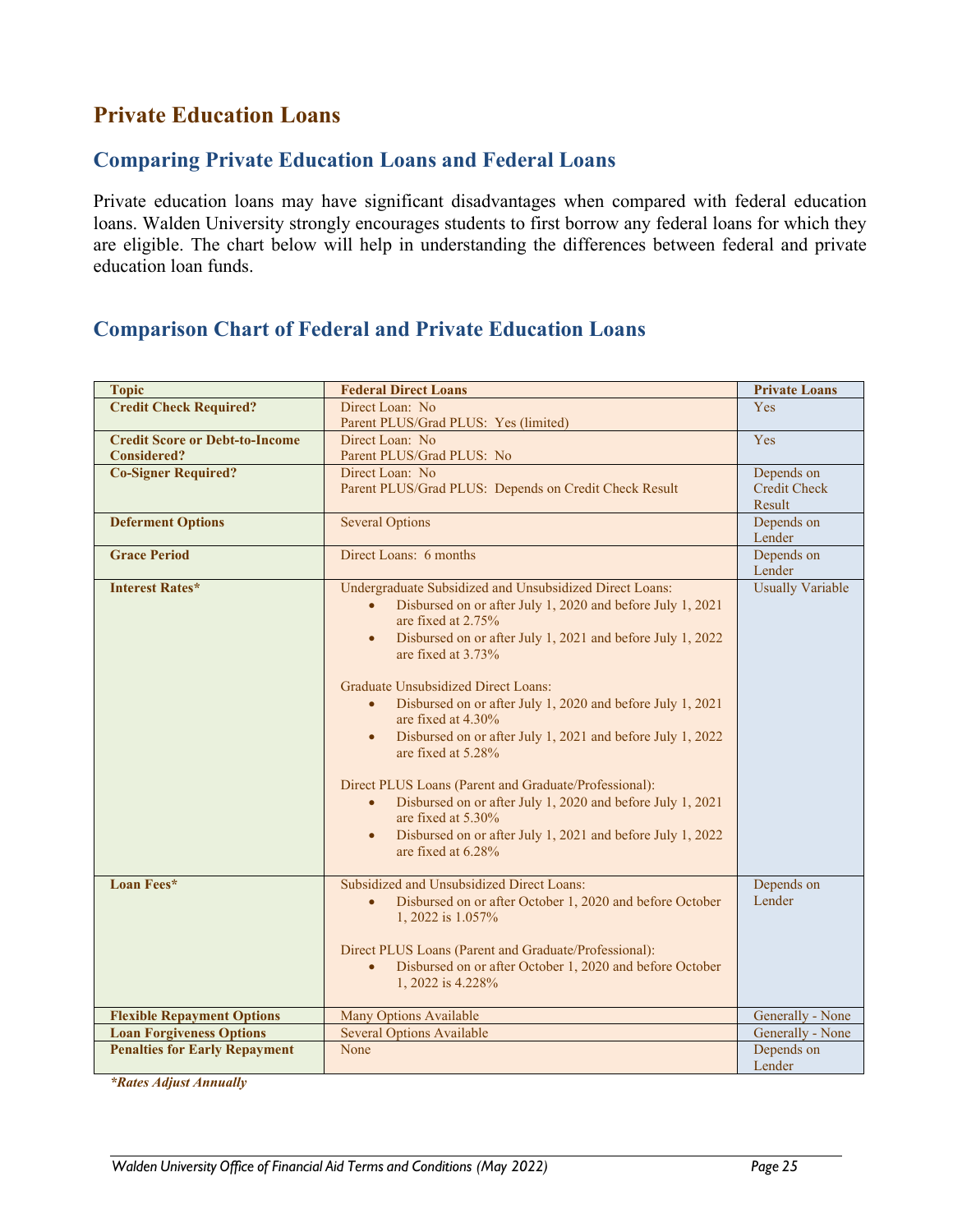#### **Choosing a Private Education Loan**

When choosing a private education loan, students should compare the loan terms offered by several lenders in order to choose the best fit for their situation. When choosing a lender, borrowers should make sure that Walden University is a participating school in their loan program [\(www.elmselect.com\)](http://www.elmselect.com/). Several points that should be researched when considering a private education loan:

- What is the interest rate? Is it fixed or variable? Is the rate capped?
- What fees must be paid for this loan and when are they paid?
- How will the student receive their loan funds?
- When does repayment begin and is there a grace period?
- What will the monthly payment be?
- What will be the total cost if the student uses the full repayment period?
- Are there penalties for early repayment?
- Are there deferment, forbearance, or cancellation options?

Most private education loan programs require the Office of Financial Aid to certify a student's eligibility before approving the loan. If students receive financial aid, they must notify the Office of Financial Aid of any private education loans they borrow, as it may affect their aid eligibility.

# <span id="page-25-0"></span>**Truth in Lending Act**

Under the Federal Truth in Lending Act (TILA), the lender must provide the following documents:

- **[Private Education Loan Applicant Self-Certification Form:](https://finaid.waldenu.edu/NetPartnerStudent/PgHome.aspx)** Students must complete this form and return it to the lender before receiving their first disbursement of loan funds.
- **Private Education Loan Right-to-Cancel Period**: After the student signs the promissory note, the private lender will deliver a disclosure statement to confirm the terms and conditions of the private education loan. At the time that this disclosure is delivered, the "right-to-cancel" period begins. The student may cancel a private education loan, without penalty, until midnight of the third business day following the date on which the student receives the disclosure. The student may cancel the loan by contacting the lender. The lender cannot release the first disbursement of the loan funds until the end of the right-to-cancel period.

# <span id="page-25-1"></span>**Loan Default**

Default is a legal term for a borrower's failure to repay a loan according to the terms agreed to when they signed a promissory note. For the Federal Direct Student Loan Program, default occurs when a borrower fails to make a payment for 270 days under the normal monthly repayment plan.

#### <span id="page-25-2"></span>**Avoiding Default**

- [Consolidation](https://studentaid.gov/manage-loans/consolidation)
- [Deferment and Forbearance](https://studentaid.gov/manage-loans/lower-payments/get-temporary-relief)
- [Forgiveness, Cancellation and Discharge](https://studentaid.gov/manage-loans/forgiveness-cancellation)
- [Repayment Plans](https://studentaid.gov/manage-loans/repayment/plans)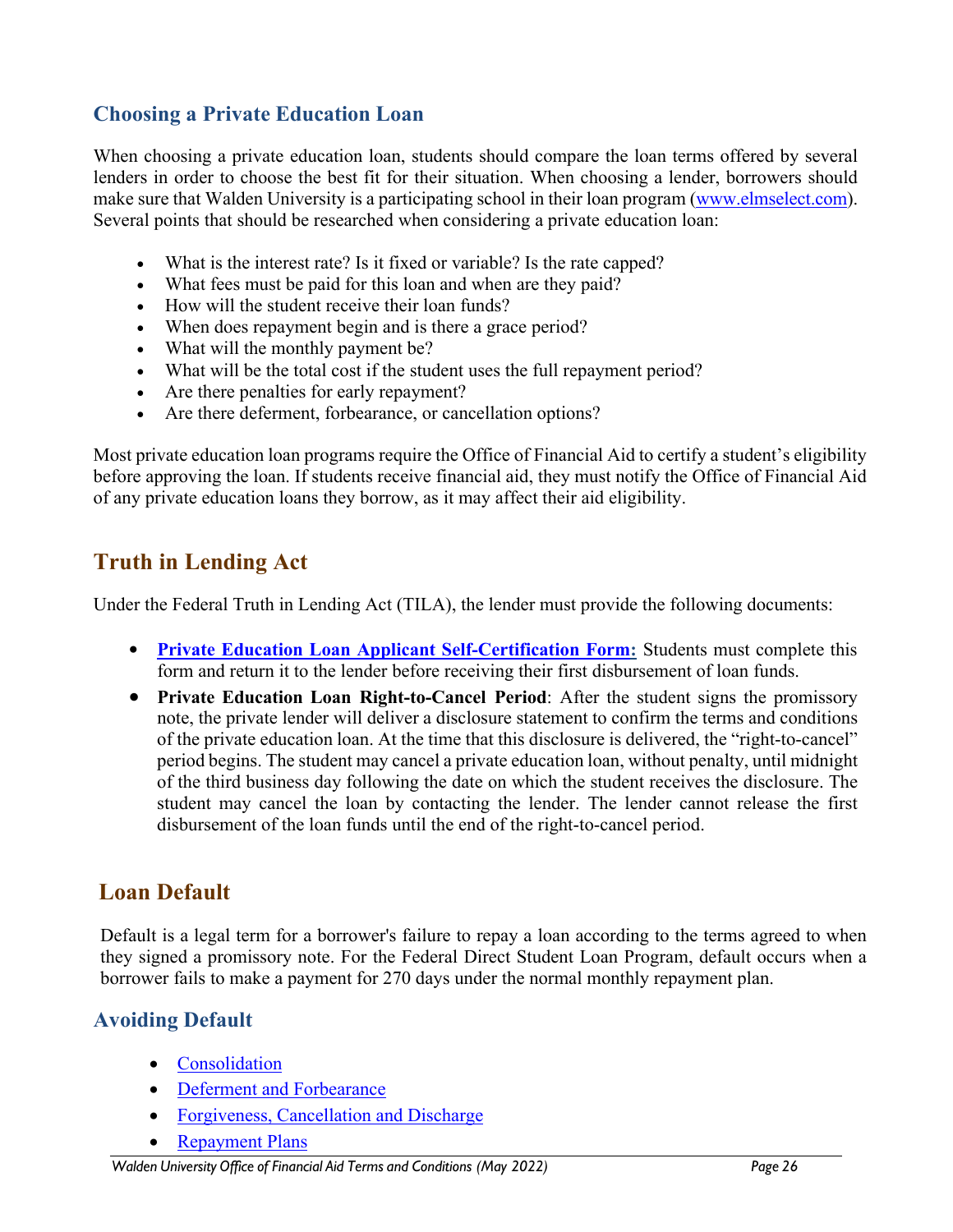• [Steps to Avoid Default](https://studentaid.gov/manage-loans/default/avoid)

#### <span id="page-26-0"></span>**Consequences of Default**

The consequences of default are severe. The lender or agency that holds the student loan and the state and federal government will normally take legal action to recover the money the student owes. Other consequences include but are not limited to:

- The lender can notify national credit bureaus of the student's default. This may affect the student's credit rating for as long as 7 years. For example, the student might find it difficult to borrow money from a bank to buy a car or a home.
- The Internal Revenue Service can withhold the student's U.S. Individual Tax Refund and apply it to the amount the student owes.
- The agency holding the loan may ask the student's employer to deduct payments from their paycheck; this is known as wage garnishment.
- The student generally will be liable for loan collection costs.
- The student can no longer receive a deferment or forbearance, and if the student returns to school, they generally will not be eligible for additional federal aid.

# <span id="page-26-1"></span>**State Grant Aid**

Some states have a reciprocity policy for their [state grants.](https://www.nasfaa.org/State_Financial_Aid_Programs) Select a state to find out what grants may be available through that state education agency.

# <span id="page-26-2"></span>**Military Services**

If you are (or the spouse of) a servicemember, or a veteran of the U.S. armed forces, visit [Walden's](https://academicguides.waldenu.edu/military-services)  [Military Services](https://academicguides.waldenu.edu/military-services) for information about military benefits.

# <span id="page-26-3"></span>**Financial Aid Application Process**

Applying for federal financial assistance is a two-part process consisting of (1) completion of the Free Application for Federal Student Aid (FAFSA) and notification of eligibility, and (2) acceptance of the financial aid offer, and completion of the Master Promissory Note (MPN) and entrance counseling. This process takes approximately two to four weeks from the initial application through the receipt of funds. New students are strongly encouraged to complete the FAFSA at the same time they are applying for admission. Continuing students are required to complete a renewal FAFSA for each award year they are enrolled. A good practice is to complete the renewal FAFSA when it becomes available in October, but at least 8 weeks prior to each award year renewal date.

- Students fill out the 2021-2022 FAFSA if they started their program on or after May 31, 2021.
- Students fill out the 2022-2023 FAFSA if they start their program on or after May 30, 2022.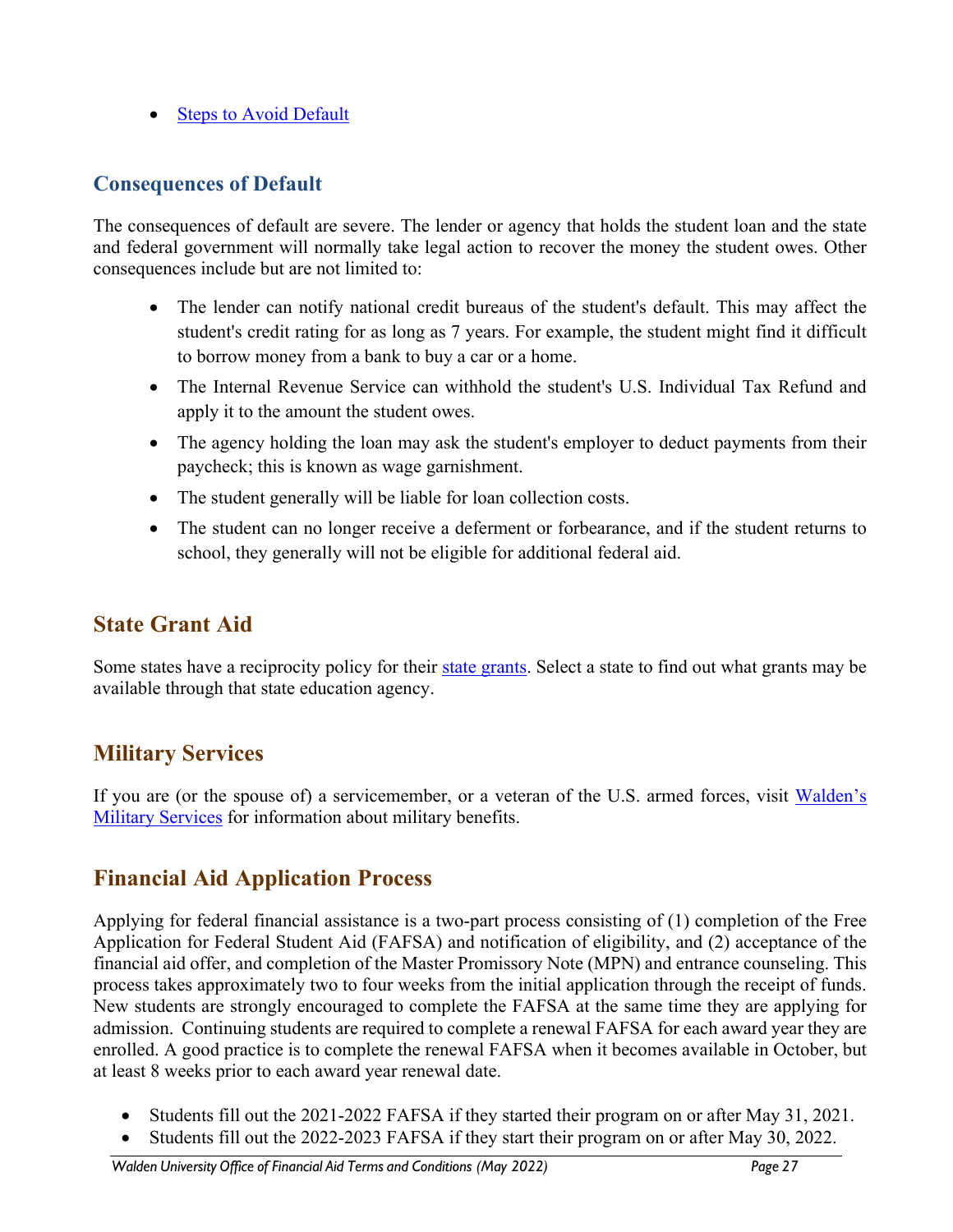*Note: Walden University's Title IV code is 025042.* Students will need the code when filling out their FAFSA.

Walden University strongly suggests that all students who are eligible and who filed a federal tax return use the IRS Data Retrieval Tool when filling out their FAFSA on the web. Using the IRS Data Retrieval Tool may expedite the verification and financial aid offer process.

# <span id="page-27-0"></span>**Verification Policy**

In accordance with U.S. Department of Education regulations, Walden University is required to verify the accuracy of financial aid application information for selected students. The U.S. Department of Education and/or Walden University may randomly select students for verification or may select students based on predetermined criteria. Students selected for verification are required to submit additional information. Additional information for the verification process may include but is not limited to the following: IRS tax return transcript/signed 1040 tax return and schedules, W-2s, IRS verification of non-filing, official proof of High School Completion Status (prior to 2022-2023 award year), identification documents, and a signed Statement of Educational Purpose. If students are selected for verification, the documents that they will need to submit to the Office of Financial Aid will be scheduled on their myFinAid Document portal. There are a few ways students can request a tax return transcript if they do not have a copy of their IRS 1040 Tax Return: online at [www.irs.gov,](https://www.irs.gov/) by calling 1-800-908-9946, or by mailing the paper [IRS](https://www.irs.gov/forms-instructions) Form 4506T-EZ, which can be printed out from the IRS [website.](https://www.irs.gov/forms-instructions) Students can obtain an IRS Verification of Non-Filing Letter by mailing the paper IRS Form 4506-T, which is also located on th[e IRS website.](https://www.irs.gov/forms-instructions) If students are having difficulty obtaining the required tax documents, they should contact the Office of Financial Aid.

Once the required documents are received in the Office of Financial Aid, the normal processing time is up to 10 business days to review documents and receive FAFSA corrections. Participation in the verification process is not optional and financial aid offers cannot be determined until verification is complete. If students do not complete the verification process by the end of the enrollment period, they will not be able to receive federal financial assistance for that award year.

Upon reviewing their verification documentation, the Office of Financial Aid will correct a student's FAFSA if any information was reported in error. Students will be notified via email to their Walden University email account or through messaging on their myFinAid Document portal if they must make a correction to their FAFSA or, as a result of completing the verification process, their expected family contribution (EFC) changes and results in a change to their offer amount.

On July 13, 2021, the U.S. Department of Education waived verification of income data elements, taxes paid, household size, or number in college on a 2021-22 FAFSA. However, any students applying for federal financial aid based off their 2022-23 FAFSA must continue to complete the verification process if selected – this waiver does not apply to award years prior to or after 2021-22.

Unless a student is subject to the July 13, 2021, waiver, a student whose FAFSA information is selected for verification by the U.S. Department of Education must complete the verification process before the Office of Financial Aid can make any changes to their cost of attendance (COA) or to the values of the data items required to calculate their expected family contribution (EFC).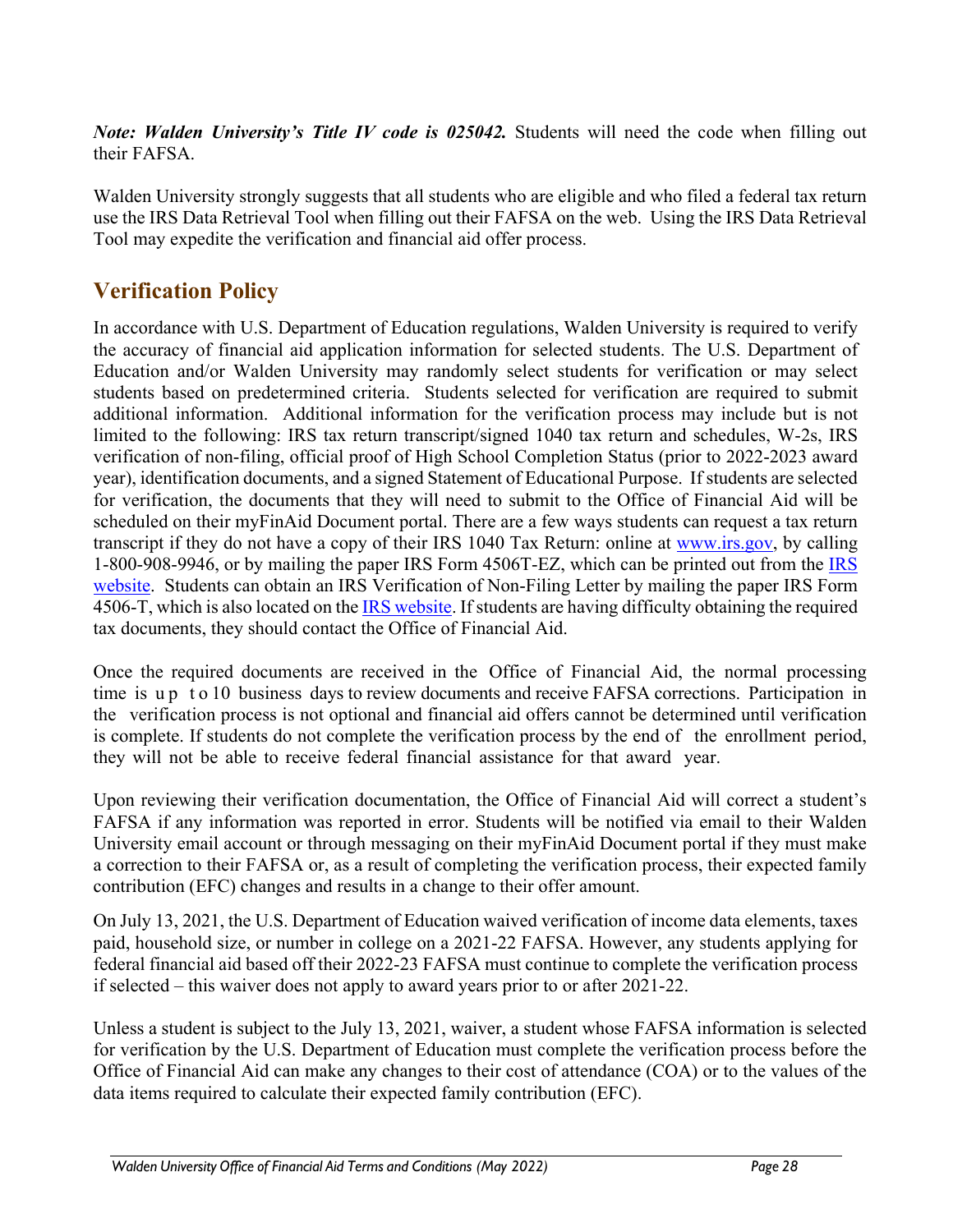Please note that Walden University must, per federal regulations, review any conflicting information that may impact a student's Title IV eligibility and has the right to request verification of income data elements, taxes paid, household size, number in college or any additional documentation if needed for resolution.

Please be aware that if students intentionally misreport information and/or alter documentation for the purpose of increasing aid eligibility or fraudulently obtaining federal funds, they will be reported to the U.S. Department of Education Office of the Inspector General or to local law enforcement officials.

# <span id="page-28-0"></span>**Unusual Enrollment History Flag**

The U.S. Department of Education added the Unusual Enrollment History (UEH) Flag to the ISIR (Institutional Student Information Record) to indicate whether students have an unusual enrollment history in regard to the receipt of Federal Pell Grant and/or Federal Direct Loan funds (not including a Direct Consolidation Loan, Perkins Loan or a Parent PLUS loan). The U.S. Department of Education enforced this process to determine if recipients were enrolling with the sole purpose of collecting Title IV credit balances. Students may be required to submit additional documentation to determine federal financial aid eligibility at Walden.

#### <span id="page-28-1"></span>**Financial Aid Deadlines**

The Office of Financial Aid processes offers on a rolling basis. It is strongly recommended that students complete their Financial Aid Application at the same time they are applying for admission or 8 weeks prior to the renewal date of their existing loan. Students must have a complete Financial Aid Application within 30 days prior to the end of the term for funds to be processed for that term or financial aid award year. A complete Financial Aid Application includes all documents required for offering and disbursing financial aid funds. Required documents may include but are not limited to the following items:

- Proof of Social Security number
- Proof of legal name
- Proof of date of birth
- Proof of citizenship
- Proof of registration with the Selective Service (prior to 2021-2022 award year)
- Proof of High School Completion Status (prior to 2022-2023 award year)
- Identity/Statement of Educational Purpose
- Official IRS tax return transcript/signed 1040 tax return and schedules or IRS proof of nonfiling
- Copies of W-2 forms
- Aggregate Reaffirmation of Debt Letter from loan holder
- Documentation of federal student loan default resolution
- Documentation of federal student grant overpayment resolution
- Academic records from previously attended institutions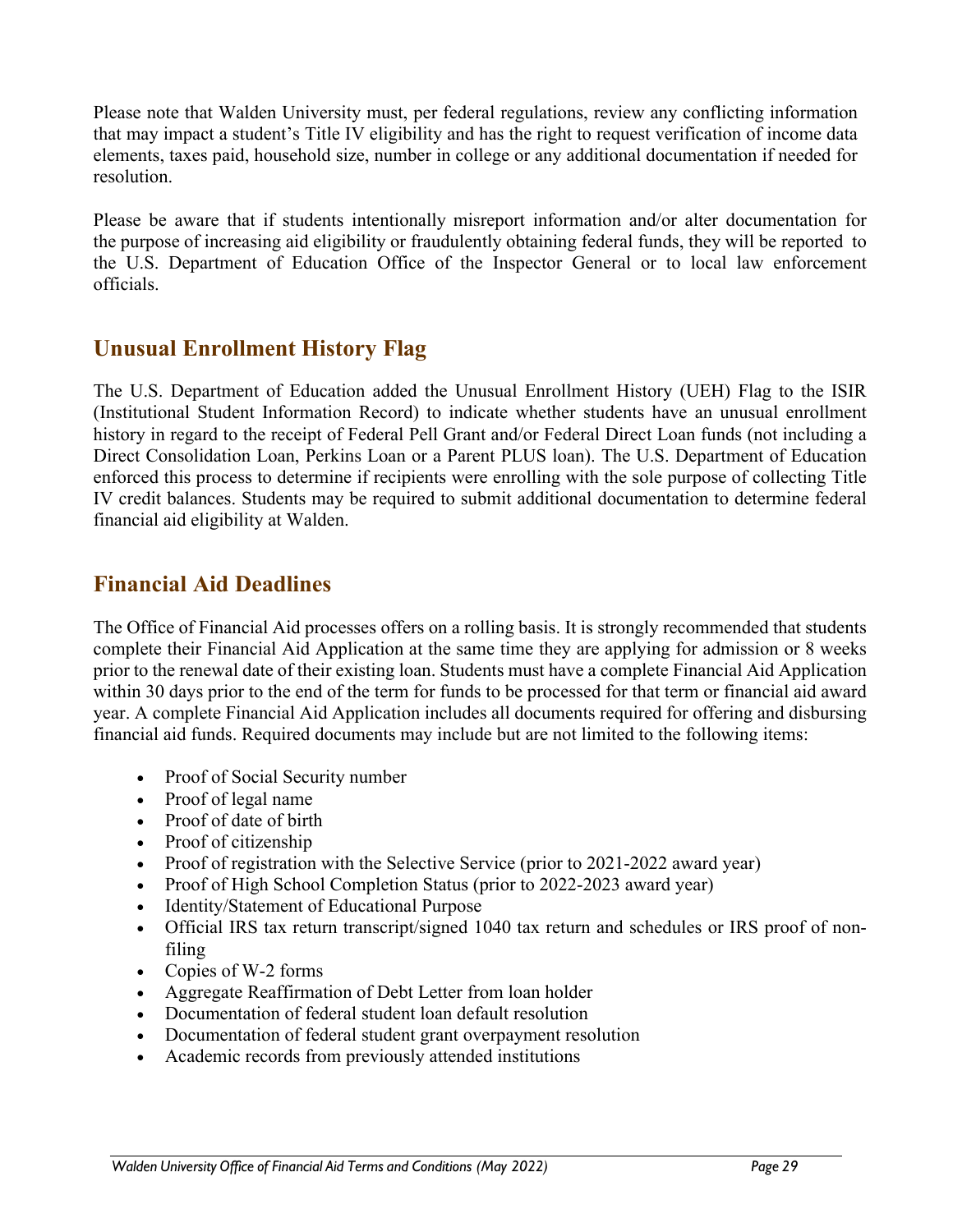Students must also maintain all federal aid eligibility requirements for the entire term or payment period. If at any time during the financial aid process conflicting information is presented, Walden University will request additional documentation to resolve the conflict. Walden will hold all financial aid offers and disbursements until the conflict is resolved

**New students:** Offer notifications will be sent to admitted students with completed financial aid files via email to their Walden University email account. *However, financial aid cannot be disbursed until all required official transcripts are received by the Office of Admissions.*

**Current students**: If a student is beginning a new Walden program within a term or payment period after completing a Walden program, financial aid for the new program cannot be disbursed until the student's degree/certificate is conferred by the Office of the Registrar.

The Office of Financial Aid will continue to accept applications, provide financial aid offers, and process disbursements in the last 30 days of the term or payment period, but cannot be held responsible if funds are not able to disburse for the term or payment period. Delays outside of the control of the Office of Financial Aid can occur. For example, a student may not be able to obtain third-party documentation, official transcripts, and Graduate PLUS endorsers in a timely manner.

# <span id="page-29-0"></span>**Financial Aid Notifications**

The myFinAid Web portal is the source for financial aid information for students who complete the FAFSA. The Office of Financial Aid will notify the student via email to their Walden University email account when updates, including offer notifications and changes, are made to financial aid information on myFinAid; however, financial aid recipients are responsible for checking their myFinAid page periodically for any updates. Students should contact the Office of Financial Aid via telephone 1-800- 925-3368 if they have any questions. Students who complete the FAFSA will receive a Student Aid Report (SAR). Students should **read the SAR** carefully as it contains **important** information about the student's eligibility.

# <span id="page-29-1"></span>**Student Eligibility Requirements**

To receive aid from any of the federal student aid programs administered by Walden University's Office of Financial Aid, a student must meet all of the following criteria:

- Be a U.S. citizen or [eligible noncitizen;](https://studentaid.gov/understand-aid/eligibility/requirements/non-us-citizens)
- Have a high school diploma or a recognized equivalent such as a General Educational Development (GED) certificate, or have completed a high school education in an approved homeschool setting;
- Enroll in an eligible program as a [regular student](https://studentaid.gov/help-center/answers/topic/glossary/search/regular%20student) seeking a degree or certificate;
- Enroll at least half-time to be eligible for Direct Loan program funds;
- Be registered with Selective Service, if required (prior to 2021-2022 award year);
- Have a valid Social Security number (with the exception of students from the Republic of the Marshall Islands, Federated States of Micronesia, or the Republic of Palau);
- Maintain satisfactory academic progress (SAP) standards;
- Not be in default on a federal student loan and not owe money (overpayment) on a federal student grant; and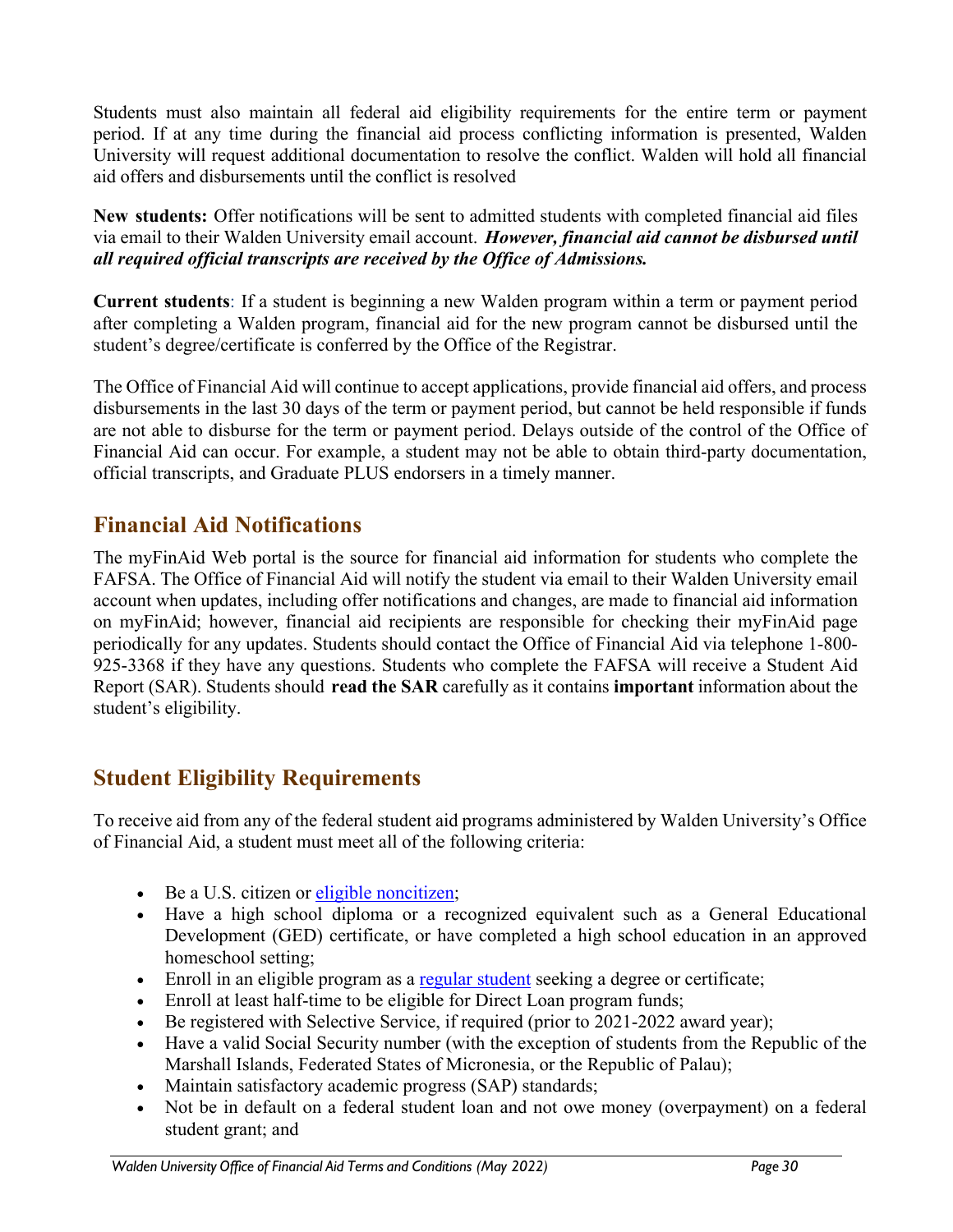• Not exceed the lifetime aggregates or annual loan limits without documentation that the debt has been reaffirmed.

Be advised that a federal or state conviction for any offense involving the possession or sale of illegal drugs, during a period of enrollment for which a student is receiving Title IV financial aid, will affect the eligibility for federal financial aid. This applies to any students receiving federal financial aid prior to the 2021-2022 award year.

#### **Misrepresentation for Purposes of Title IV Aid**

Statements made and documents supplied by Walden applicants and students for purposes of obtaining federal financial aid must be complete and accurate. The university will not tolerate any misrepresentation by a student or applicant at any point in the financial aid process. If unexplained discrepancies appear between statements or documents provided to Walden or information obtained otherwise, applicants may be rejected for admission and enrolled students may be dismissed. Verification of confirmed fraud or misrepresentation at any point in the financial aid process will result in permanent dismissal from the university and additional notification of fraud findings may also be provided to the U.S. Department of Education Office of the Inspector General.

# <span id="page-30-0"></span>**Attended Another School? Overlapping Financial Aid**

Federal aid received at another institution may impact the amount of federal aid that a student may receive at Walden. As required by federal regulations, Walden participates in the federal transfer monitoring process whereby the U.S. Department of Education may take up to 90 days into the start of a student's first term or payment period to notify Walden that the student has federal aid offered at another institution that overlaps their enrollment dates at Walden. The Office of Financial Aid may not be able to make an initial financial aid offer, may make an initial financial aid offer at a reduced amount, or may have to cancel or reduce aid that has already been offered if it receives information that the student has applied for and/or received federal aid at another institution for an overlapping period.

For example, if the academic year at a student's prior institution ends even 1 day after the start quarter/semester, subscription period, or financial aid academic year at Walden, the student has an overlapping period and Walden must deduct aid received at the other institution from the student's annual eligibility at Walden. For Walden programs that allow mid-term starts, the start date of the full term is used to determine if there is an overlap with the prior institution.

To prevent duplication of the living allowance between schools, Walden removes the living allowance from the student's cost of attendance at Walden during periods of overlapping enrollment. Students must make alternative arrangements for payment if they become ineligible for federal aid based on aid received at another institution.

# <span id="page-30-1"></span>**Financial Aid Annual Award Year Definition**

Walden defines the annual award year as three 12-week quarters and 30 credits (undergraduate) and 18 credits (graduate) or three 16-week semesters and 18 credits (graduate).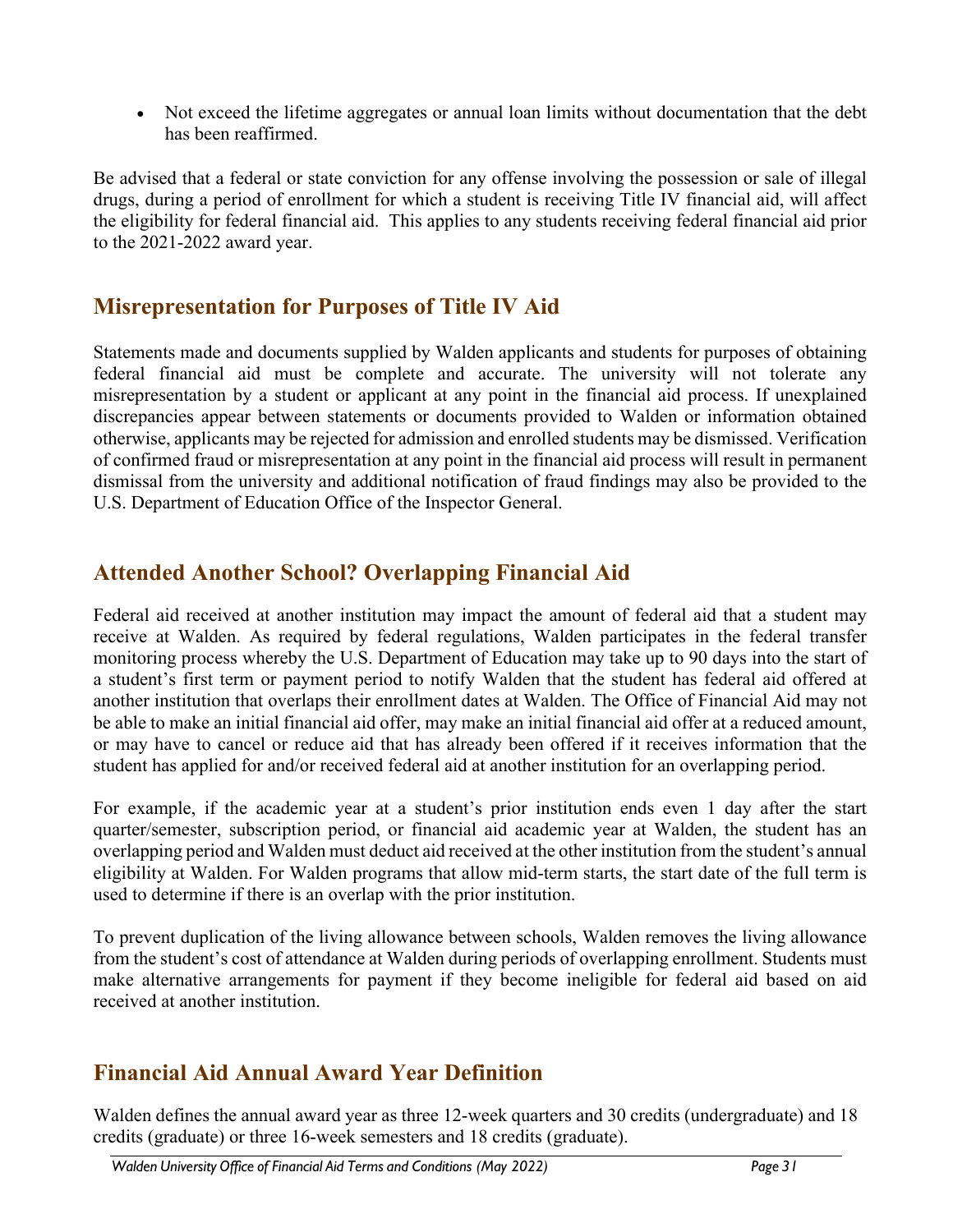For the Tempo Learning® programs, the annual award year is defined by program as 52 weeks and a specific number of credit equivalencies (please see **Financial Aid Disbursement Process and Requests for Excess Funds for Tempo Learning® Programs** for program specific information). If the student does not complete the required credit equivalencies in 52 weeks, the annual award year is extended beyond 52 weeks until such time that the student completes the required number of credits.

# <span id="page-31-0"></span>**Enrollment Policy and Transfer of Credits**

#### **Course-Based Programs:**

**Undergraduate Students -** Financial aid is offered based on the assumption that undergraduate students will be enrolled for 9–11 credits per 12-week quarter for the entire period of the financial aid offer. When students enroll for fewer credits in a term, their aid may be adjusted prior to disbursement to reflect their current enrollment status. Students must be enrolled at least half-time to remain eligible for federal student loans. Undergraduate students enroll in two sequential courses over the 12-week quarter. Students should register for both courses before the start of the 12-week quarter to avoid disbursement delays.

*Please note that if both courses are in the second six weeks of the quarter, the disbursement will be delayed until day 12 of the course.*

**Transfer of Credits** - The Office of Financial Aid uses official transfer credits as approved by the Office of Admissions to determine annual Federal Direct Loan limits. In most cases, students receive an initial Federal Direct Loan at the first-year undergraduate level. The Office of Financial Aid will review official transfer credits approved during the first quarter of enrollment and update the loan amount accordingly. If additional transfer credits are approved after the first quarter of enrollment, students may contact the Office of Financial Aid for possible grade level loan increases. Students who qualify for additional funding will be notified via email to their Walden University email account.

**Graduate Students** – Financial aid is offered for most programs based on the assumption that students will be enrolled in at least 6 credits per term for the entire period of the financial aid offer. When students enroll for fewer credits in a term, their aid may be adjusted prior to disbursement to reflect their current enrollment status. Students must be enrolled at least half-time to remain eligible for federal student aid. If students are enrolled half-time for multiple terms consecutively, their renewal offer will be based on that half-time status. Students processed this way who change to full-time may contact financial aid to borrow the difference between the part-time cap and the \$20,500 unsubsidized loan maximum if they are below due to this reason.

#### **Tempo Learning® Programs:**

Financial aid is offered based on the assumption that students will agree to the minimum credit equivalencies per subscription period as defined by program.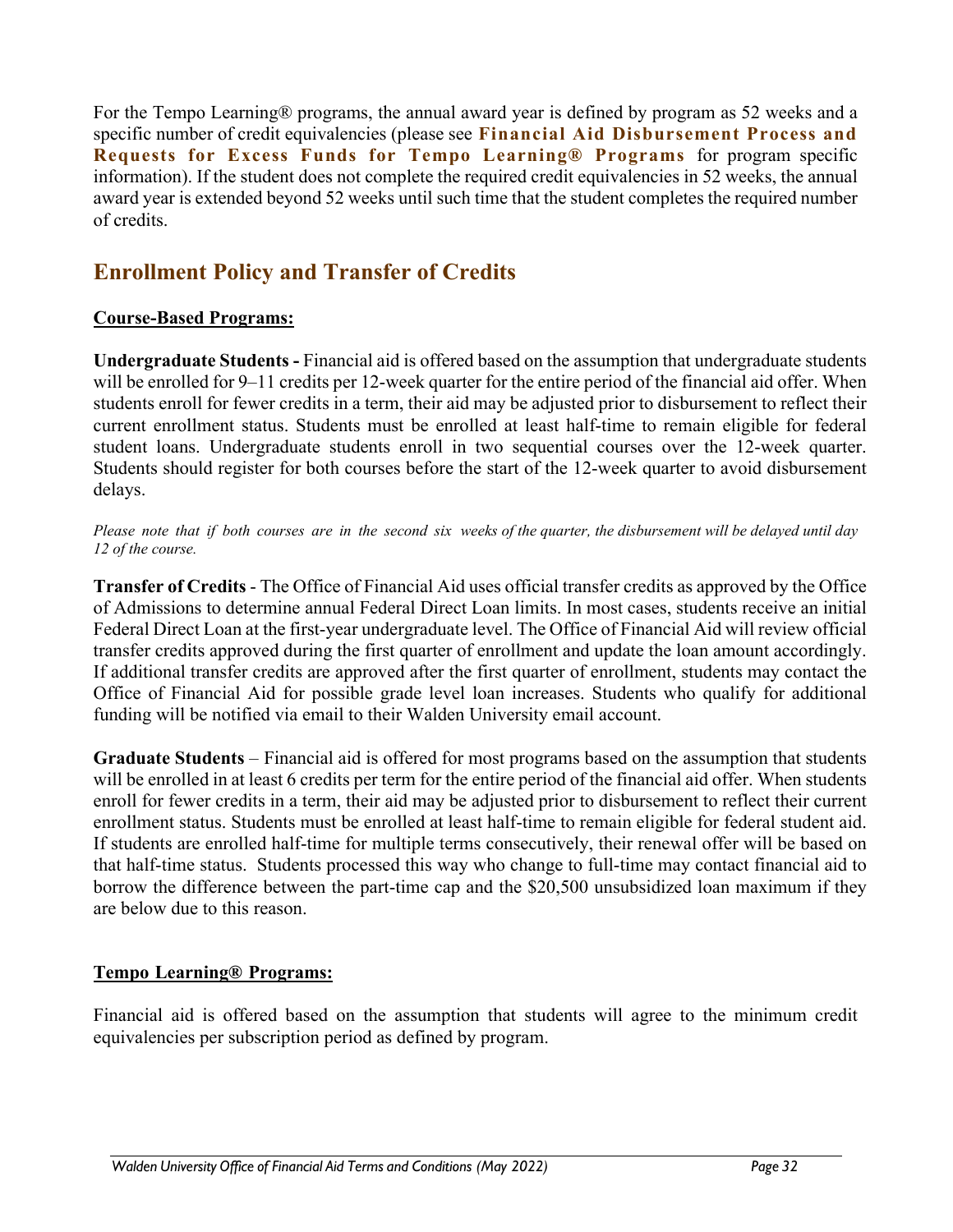| Program                                                                                             | <b>Minimum Credit Equivalencies per</b><br><b>Subscription Period</b> |
|-----------------------------------------------------------------------------------------------------|-----------------------------------------------------------------------|
| Bachelor of Science in Nursing (RN to BSN Completion<br>Program): RN-BSN Track and RN-BSN-AIM Track | 11.25                                                                 |
| <b>BS</b> in Business Administration                                                                | 11.25                                                                 |
| <b>BS</b> in Criminal Justice                                                                       | 11.25                                                                 |
| <b>BS</b> in Early Childhood Studies                                                                | 11.25                                                                 |
| <b>BS</b> in Health Studies                                                                         | 11.25                                                                 |
| <b>BS</b> in Healthcare Management                                                                  | 11.25                                                                 |
| <b>BS</b> in Public Health                                                                          | 11.25                                                                 |
| Graduate Certificate in Early Childhood Administration,<br>Management, and Leadership               | 3.75                                                                  |
| Master of Business Administration (MBA)                                                             | 4.5                                                                   |
| Master of Healthcare Administration (MHA)                                                           | 6.625                                                                 |
| Master of Science in Nursing (MSN) BSN-MSN Track                                                    | 6.625                                                                 |
| Master of Science in Nursing (MSN) RN-MSN Track                                                     | 6.625                                                                 |
| MS in Criminal Justice                                                                              | 6                                                                     |
| MS in Early Childhood Studies                                                                       | 4.125                                                                 |
| MS in Human Resource Management                                                                     | 3.75                                                                  |
| MS in Industrial and Organizational (I/O) Psychology                                                | 6                                                                     |
| MS in Psychology                                                                                    | 6                                                                     |

*Please note that the Graduate Certificate in Applied Project Management is not listed since it is not approved by the U.S. Department of Education for Title IV funds.*

**Courses or competencies that do not count toward the degree or certificate:** Generally speaking, in order to receive financial aid, students must be taking classes or working on competencies that count toward a degree or certificate offered at Walden. If students are enrolled in courses or competencies that do not count toward their degree or certificate (such as student success or remedial courses), they cannot be used to determine enrollment status. For additional information, contact the Office of Financial Aid.

**Transfer of Credits (undergraduate students)** - The Office of Financial Aid uses official transfer credits as approved by the Office of Admissions to determine annual Federal Direct Loan limits. In most cases, students receive an initial Federal Direct Loan at the first-year undergraduate level, unless more official transfer credits have been approved or if the program has a minimum transfer credit requirement. The Office of Financial Aid will review official transfer credits approved during the first subscription period and update the loan amount accordingly. If additional transfer credits are approved after the first subscription period, students may contact the Office of Financial Aid for possible grade level loan increases. Students who qualify for additional funding will be notified via email to their Walden University email account. Please note: While the Office of Financial Aid can increase loan amounts based on official transfer credits, we cannot increase loan amounts based on credit equivalencies earned at Walden University during a financial aid academic year.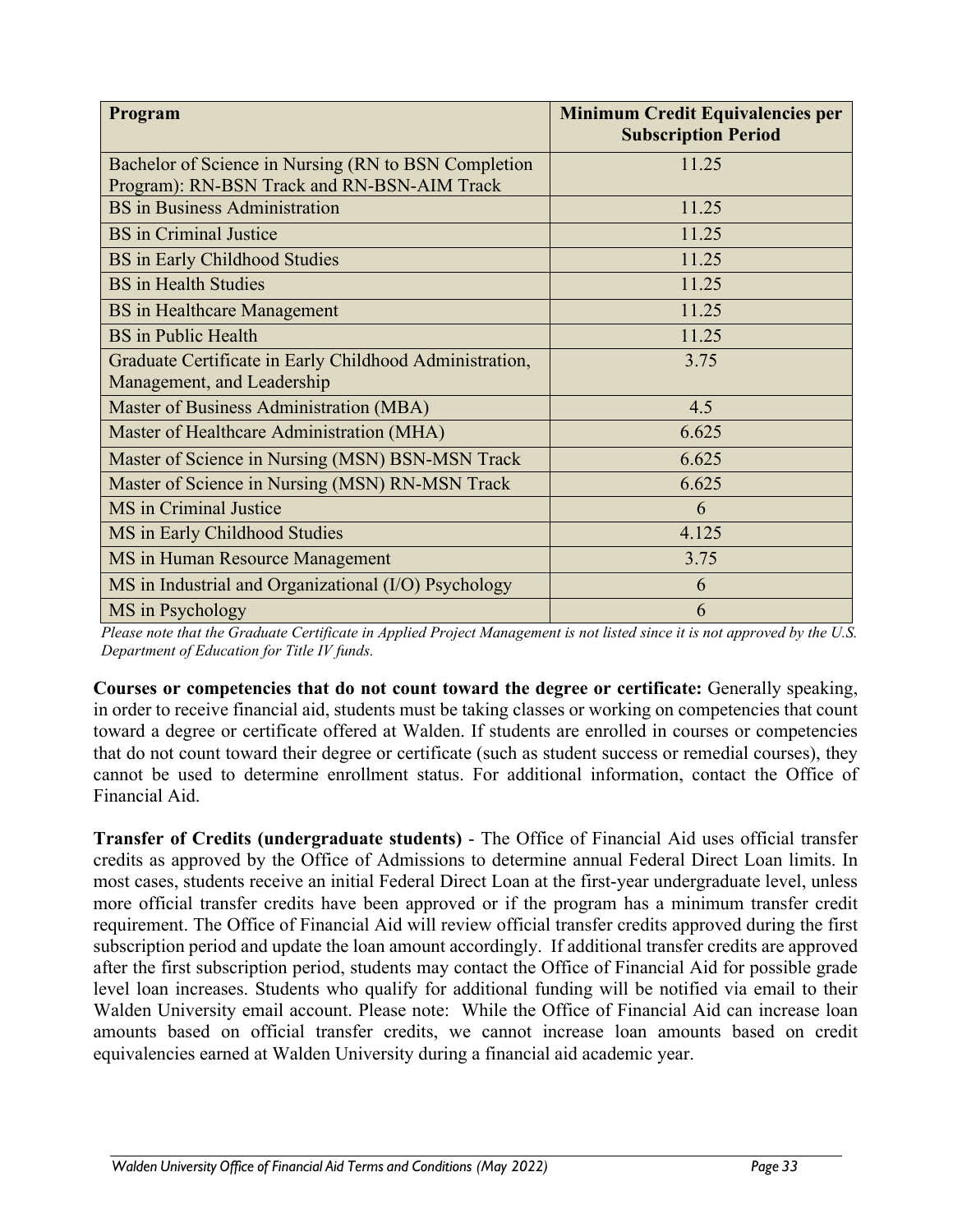# <span id="page-33-0"></span>**Enrollment Statuses for Financial Aid**

| <b>Enrollment</b><br><b>Status</b> | <b>Course-Based</b><br><b>Graduate</b><br><b>Students</b><br>(Graduate<br>Certificate,<br>Master's,<br><b>Ed.S.,</b><br>Doctoral,<br><b>Post-Doctoral</b> )<br><b>Students</b> | <b>Undergraduate</b><br><b>Students</b> | <b>Students</b><br>enrolled in<br><b>Preparatory</b><br><b>Courses for</b><br>the Master of<br><b>Science in</b><br><b>Nursing</b><br>(MSN) | <b>Tempo</b><br>Learning<br>Competency-<br><b>Based</b><br><b>Programs</b><br>(Graduate) | <b>Tempo Learning</b><br>Competency-<br><b>Based Programs</b><br>(Undergraduate) |
|------------------------------------|--------------------------------------------------------------------------------------------------------------------------------------------------------------------------------|-----------------------------------------|---------------------------------------------------------------------------------------------------------------------------------------------|------------------------------------------------------------------------------------------|----------------------------------------------------------------------------------|
| <b>Full Time</b>                   | 6 or more<br>credits per<br>term                                                                                                                                               | 12 or more<br>credits per term          | 12 or more<br>credits per term                                                                                                              | 3 or more<br>credit<br>equivalencies<br>per payment<br>period                            | 6 or more credit<br>equivalencies per<br>payment period                          |
| Three-Quarter<br>Time              | N/A                                                                                                                                                                            | 9-11 credits per<br>term                | 9-11 credits per<br>term                                                                                                                    | N/A                                                                                      | N/A                                                                              |
| Half-Time                          | 3-5 credits per<br>term                                                                                                                                                        | 6-8 credits per<br>term                 | 6-8 credits per<br>term                                                                                                                     | N/A                                                                                      | N/A                                                                              |
| Less than<br>Half-Time             | 1-2 credits per<br>term                                                                                                                                                        | 1-5 credits per<br>term                 | 1-5 credits per<br>term                                                                                                                     | Less than 3<br>credit<br>equivalencies<br>per payment<br>period                          | Less than 6 credit<br>equivalencies per<br>payment period                        |

# <span id="page-33-1"></span>**Residency Policy**

Students cannot receive federal financial aid for any term in which they register only for a residency. The Office of Financial Aid reviews registrations at the start of each term and cancels federal aid for any students registered for residency only. All students are responsible for managing their student loan refunds to be sure they can pay for residency travel expenses when they arise.

# <span id="page-33-2"></span>**Study at Another Institution or Study Abroad**

Enrollment in certain programs of study at another school or study abroad approved for credit by Walden may be considered enrollment at Walden for the purpose of applying for assistance under the Federal Title IV financial aid programs.

For students to access federal financial aid, a consortium agreement is required between the two schools whereby the home school disburses federal aid for courses taken at the host school. The host school agrees not to disburse federal aid and to monitor the student's enrollment for the home school. Consortium agreements may be made between Walden University (home school) and a host school if the student has been approved by Walden to take coursework at the host institution that will fully transfer toward the Walden degree program.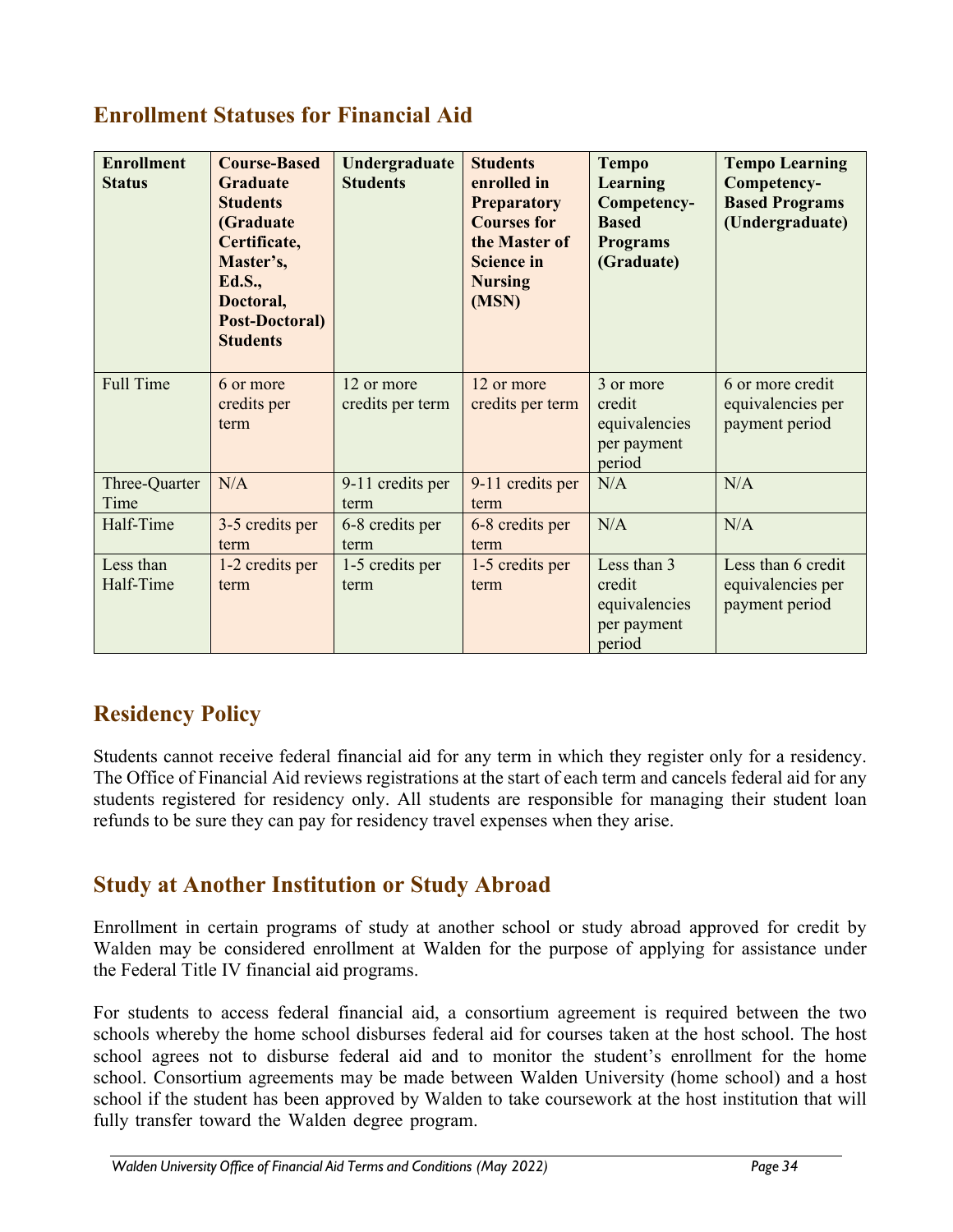Walden degree-seeking students must submit a copy of the Walden University [Letter of Permission](https://academicguides.waldenu.edu/forms)  [to Take a Course at Another Institution](https://academicguides.waldenu.edu/forms) form that is signed by Walden's Admissions Office and a [Consortium](https://waldenu.edu.verifymyfafsa.com/) Agreement form signed by the host school's financial aid office to the Walden Office of Financial Aid*.*

Students must also meet all other federal financial aid eligibility requirements. If Walden approves the student for a consortium agreement, Walden University will disburse federal aid to the Walden student account, and the Office of the Bursar will issue the refund to the student. The student is responsible for meeting payment deadlines set by the host school. Walden University does not typically pay the host school on behalf of the student, and Walden University does not alter the financial aid disbursement schedule to meet deadlines set by the host school.

# <span id="page-34-0"></span>**Adjustments to Financial Aid**

Federal financial aid is offered based on an estimate of the student's eligibility. The Office of Financial Aid may have to cancel or reduce financial aid before or after disbursement, based on new information that becomes available after financial aid is offered or disbursement. Students will be notified via email to their Walden University email account if an adjustment is made to their financial aid offer. Examples of changes that would require adjustments to aid are as follows:

- Student does not begin attendance in any courses.
- Federal Pell Grant recipient does not begin attendance in all courses of the term or their amount of registered credits has changed. Walden's Pell recalculation date is the first day of week eight. This means the total credits registered with participation determine the Pell Grant amount.
- Student withdraws from all courses in the term (officially or unofficially).
- Student receives other resources not reported at the time of the financial aid offer or disbursement.
- Student becomes federally ineligible based on the receipt of updated information from the U.S. Department of Education.
- Student does not meet course participation requirements.
- Student enrolls in only one course, which may require an adjustment of federal aid. (Most students are offered financial aid based on the assumption of enrollment in two classes per quarter/semester.)
- Change of program.

Note: In some instances, a federal Return of Title IV (R2T4) calculation will be required. Details may be *found in a later section of this document.*

# <span id="page-34-1"></span>**Confirmation of Return Enrollment After Withdrawal From Part of a Term**

Students who withdraw from a course in the first part of a term and remain registered for a course in the second part of a term will be reviewed for Return of Title IV (R2T4). Students may submit a confirmation of return for a later course to prevent an R2T4. If the student indicates in writing that they will return, and they do not return, a federal Return to Title IV calculation will be processed using the earlier withdrawal date.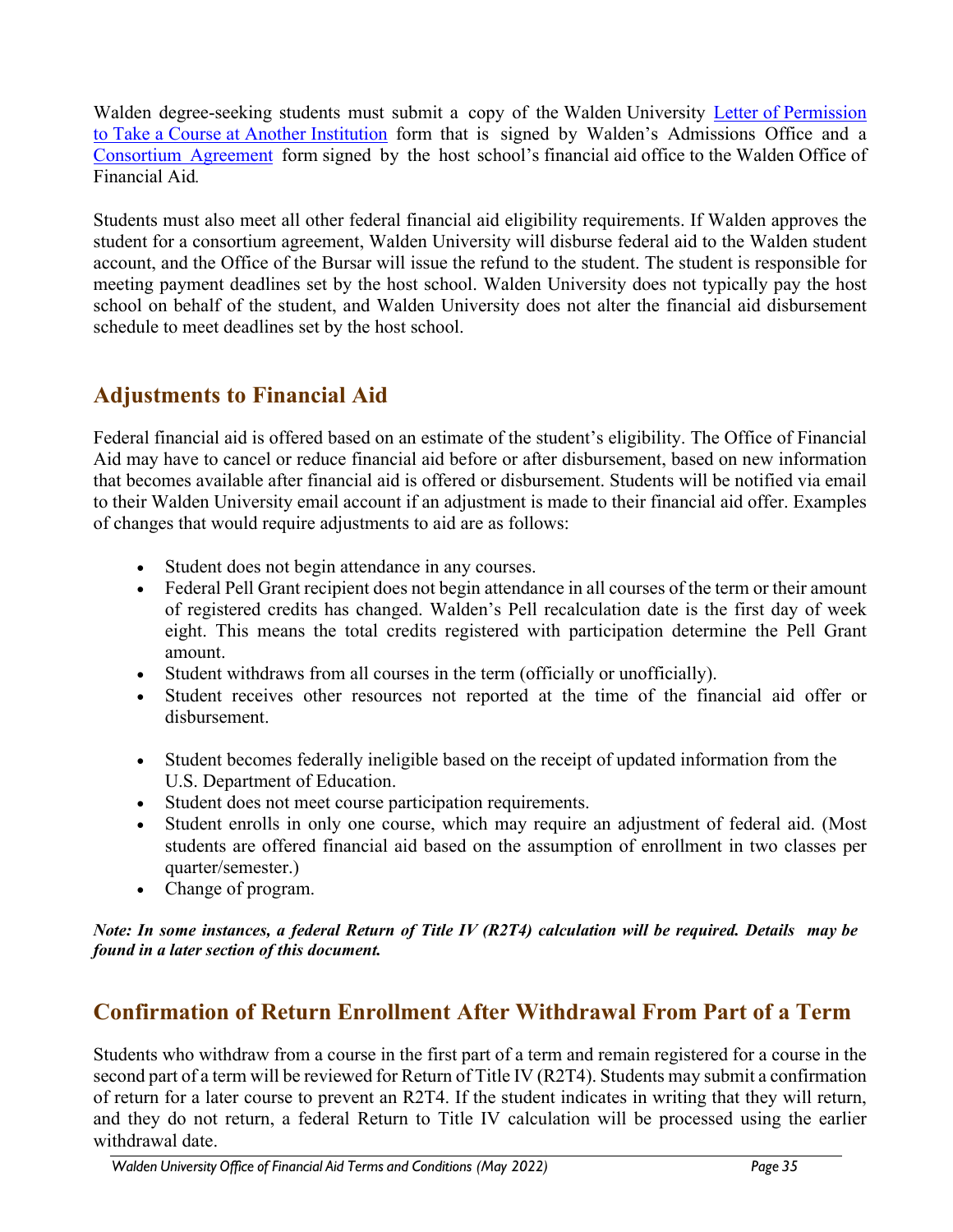# <span id="page-35-0"></span>**Withdrawal From a Term for Course-Based Programs**

Students withdrawing from any or all courses in the term prior to the completion of 60% of the quarter/semester may find that funds are owed to the university as a result of the required Return of Title IV (R2T4) calculation process. Students who stop engaging in academically related activities during the term without officially withdrawing from the courses are subject to the Return of Title IV calculation. In such cases, the last date of academically related activity, as determined by the university, is used as the withdrawal date for the term.

Please note that [withdrawal](http://www.waldenu.edu/financial-aid/resources/glossary#Withdrawal) is different from [drop.](http://www.waldenu.edu/financial-aid/resources/glossary#Drop) Dropping is when a student enrolls in a course and decides not to stay enrolled any time before it starts or within the first seven days. If a student discontinuestaking a course after the seventh day, then the student will be considered having withdrawn from that point on. Prior to withdrawing from all courses in the term or ceasing to engage in academically related activity, students should contact the Office of Financial Aid to determine the amount of federal aid that must be returned. Federal student aid may not cover all unpaid charges due to the university upon the student's withdrawal.

#### <span id="page-35-1"></span>**Withdrawal From Tempo Learning® Based Programs**

Students who officially withdraw from the Tempo Learning® program will be subject to the Return to Title IV calculation on a payment period basis. The withdrawal date for students who officially withdraw from the program will be the last date of engagement as documented within the learning platform.

Student engagement in the learning platform is continually tracked and monitored on a weekly basis. If a student has failed to demonstrate engagement in the learning platform for 30 consecutive days, the student will be considered an unofficial withdrawal and will be administratively withdrawn from the program.

Every student is required to submit a Customized Learning Plan (CLP) by day 14 of each 3-month subscription period. This submission signifies the start of academic engagement for the period. If a student does not submit a CLP by day 14, the student is considered an unofficial withdrawal, and the student will be administratively withdrawn from the university. Students who are administratively withdrawn will be subject to the return of Title IV funds using the last date of engagement as the withdrawal date.

#### <span id="page-35-2"></span>**Leave of Absence for Course-Based Programs**

A student who takes a university approved leave of absence (LOA) is considered, for financial aid purposes, to have withdrawn from the school. The Return to Title IV refund calculation applies to both university approved leaves of absence and withdrawals for recipients of Title IV aid. When a student loan borrower begins a university approved leave of absence, the student's repayment begins after the grace period is over. Students are advised that once a grace period is utilized, there is no provision allowing an additional grace period, and students will go into repayment. Students with federal financial aid or federal loan obligations are advised to contact their servicer to ascertain their loan repayment status during the leave of absence.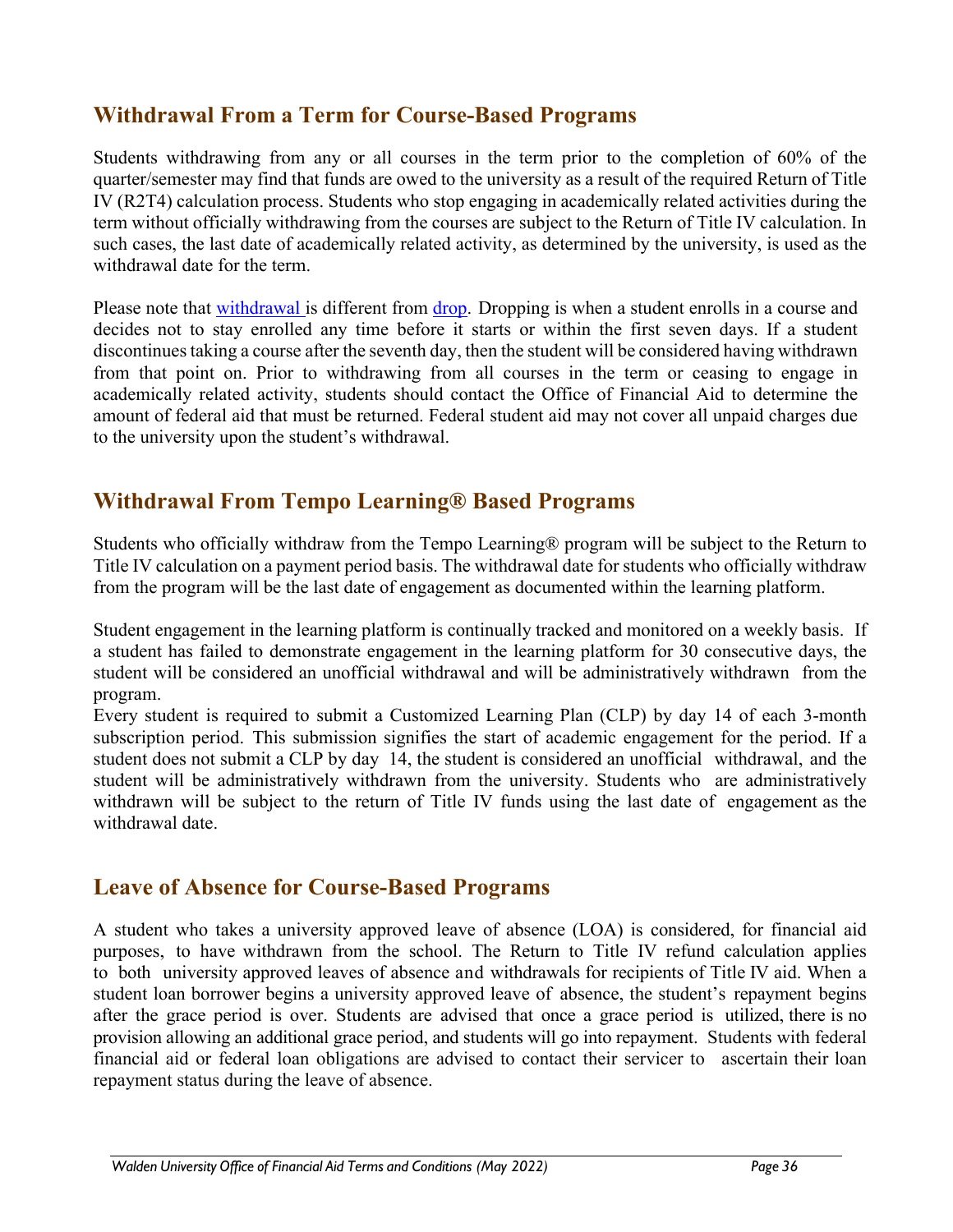#### <span id="page-36-0"></span>**Leave of Absence for Tempo Learning® Based Programs**

The Tempo Learning® leave of absence (LOA) policy permits students to request a leave of absence if the student is experiencing hardships that make effective academic progress unusually difficult. A leave of absence is defined as a temporary break  $(30 - 180)$  calendar days) from their program with a clear intent to return to the program of study. Students who enter into an approved leave of absence (LOA) will not be considered a withdrawal unless they fail to return from leave as scheduled. In such cases, students will be subject to the return of Title IV funds using the last date of engagement as the withdrawal date.

Students may be approved for multiple LOAs, but the total of all LOAs may not exceed 180 calendar days in a 12-month period. Students on an approved LOA will not be assessed any additional institutional charges and will not receive federal financial disbursements.

# <span id="page-36-1"></span>**Overaward of Federal Aid**

The receipt of additional estimated financial assistance and/or a reduction in the cost of attendance that was not accounted for at the time of the initial financial aid offer may cause an overaward of federal funds. (The term overaward refers to any estimated aid that exceeds a student's financial need and/or cost of attendance.) Estimated financial assistance includes but is not limited to the following: scholarships, grants, graduate PLUS loans, third-party payments, waivers, and other resources. In such instances, the Office of Financial Aid will correct the overaward by adjusting the federal financial aid offer.

Federal aid may be adjusted by reducing or reallocating funds prior to disbursement or returning funds to federal programs if disbursement has already occurred. The highest cost loans will be reduced before any reduction is made to scholarship or grant offers.

# <span id="page-36-2"></span>**Financial Aid Disbursement Process and Requests for Excess Funds for Course-Based Programs**

Most financial aid is disbursed in three equal payments over the award year. Students in good standing may have any excess balance in their account returned to them to pay for indirect education expenses. Any time financial aid proceeds credited to a student's account exceed direct charges, the Office of the Bursar will automatically forward the credit balance directly to the student, no later than 14 calendar days after the credit balance occurs.

Walden requires all students to accept the loan type and amount offered to them on their myFinAid portal prior to the disbursement of federal loan funds. If a student requests or is offered additional federal loan amounts, they must log back into their myFinAid portal and accept the new loan amount before it can be disbursed.

Fully admitted Pell Grant recipients who have completed all financial aid application requirements may request a book advance before the term start if their financial aid exceeds their charges.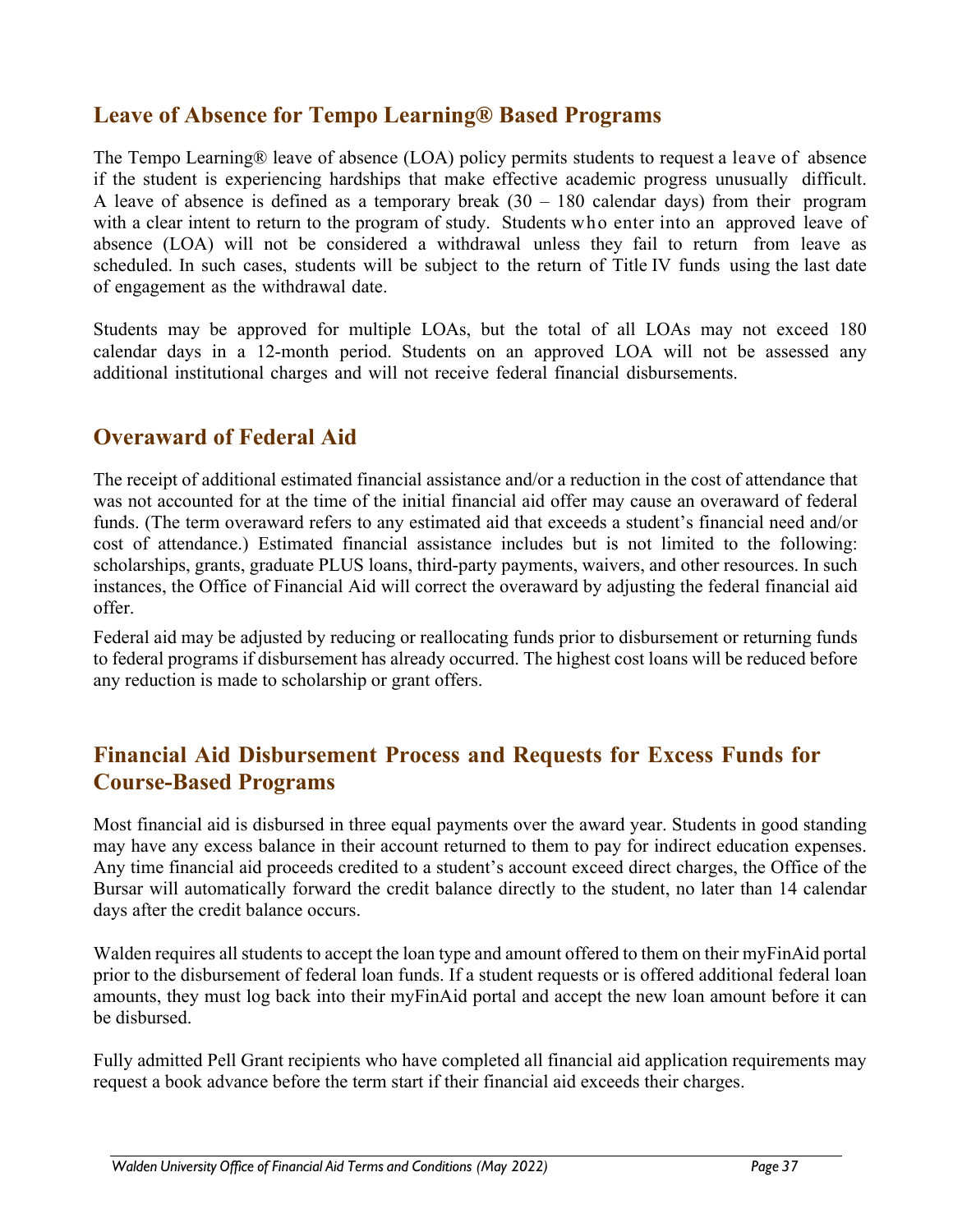Students are responsible for payment of tuition and fees incurred after a full credit balance refund has been released (e.g., added courses and residencies fees). Credit balance refund distributions are made in accordance with applicable federal guidelines. Any outstanding debt to the university as a result of a required credit balance refund is the responsibility of the student.

Financial aid generally begins disbursing on day 12 of the term and refunds are released to eligible students by day 26 of the term (14 days after funds have disbursed to the student's account). Students must participate in their online coursework to establish eligibility and remain eligible for federal aid.

Failure to participate in academically related activity will result in loss of eligibility for all or part of the term. If two sequential courses make up a student's quarter or semester and they do not register for the first half of the quarter/semester, federal aid cannot disburse until day 12 of the second half of the term. Disbursements may be delayed if the student is subject to a Satisfactory Academic Progress review for a prior term.

# <span id="page-37-0"></span>**Refund Policy for Minnesota GI Bill® Program (MN OHE GI Bill®)**

Minnesota GI Bill® (MGIB) financial aid recipients who do not complete the required MGIB period of instruction may not be entitled to keep the full amount of MGIB financial aid disbursed to them.

#### <span id="page-37-1"></span>**Financial Aid Disbursement Process and Requests for Excess Funds for Tempo Learning® Programs**

Walden's financial aid academic year for federal student aid in Tempo Learning® Programs is defined as follows:

| Program                                                 | <b>Weeks</b> | <b>Credit Equivalencies</b> |
|---------------------------------------------------------|--------------|-----------------------------|
| Bachelor of Science in Nursing (RN to BSN Completion    | 52           | 45                          |
| Program): RN-BSN Track and RN-BSN-AIM Track             |              |                             |
| <b>BS</b> in Business Administration                    | 52           | 45                          |
| <b>BS</b> in Criminal Justice                           | 52           | 45                          |
| <b>BS</b> in Early Childhood Studies                    | 52           | 45                          |
| <b>BS</b> in Health Studies                             | 52           | 45                          |
| <b>BS</b> in Healthcare Management                      | 52           | 45                          |
| <b>BS</b> in Public Health                              | 52           | 45                          |
| Graduate Certificate in Early Childhood Administration, |              | 15                          |
| Management, and Leadership                              |              |                             |
| Master of Business Administration (MBA)                 | 52           | 18                          |
| Master of Healthcare Administration (MHA)               | 52           | 26.5                        |
| Master of Science in Nursing (MSN) BSN-MSN Track        | 52           | 26.5                        |
| MS in Criminal Justice                                  | 52           | 24                          |
| MS in Early Childhood Studies                           | 52           | 16.5                        |
| MS in Human Resource Management                         | 52           | 15                          |
| MS in Industrial and Organizational (I/O) Psychology    | 52           | 24                          |
| MS in Psychology                                        | 52           | 24                          |

*Walden University Office of Financial Aid Terms and Conditions (May 2022) Page 38*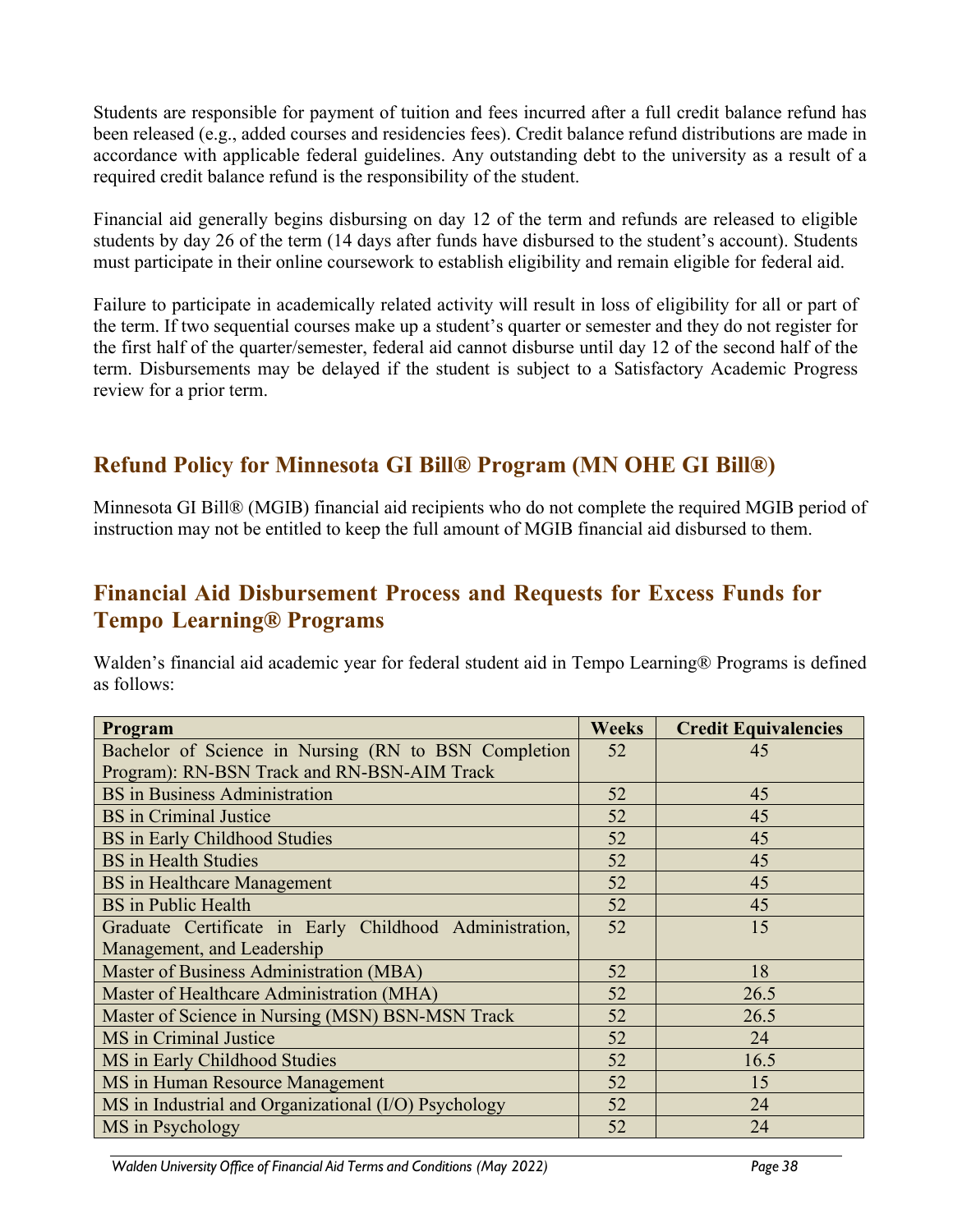*Please note that the Graduate Certificate in Applied Project Management is not listed since it is not approved by the U.S. Department of Education for Title IV funds.*

The academic year is also the loan period. The loan period is then divided into two equal payment periods. The first payment period ends when the student successfully completes half the credit equivalencies and half the weeks in the academic year. The second payment period ends when the student completes the remaining credit equivalencies and weeks in the academic year.

If the payment period weeks have elapsed and the student has not successfully completed the required credit equivalencies, additional financial aid will not be reviewed for disbursement until the required credit equivalencies are completed. Likewise, if a student completes the required credit equivalencies in the payment period before the required weeks have elapsed, additional financial aid will not be reviewed for disbursement until the required number of weeks have elapsed.

The loan amount for the loan period is divided equally between the two payment periods. Each payment period is then broken into two disbursements designed to align with the student's 3-month subscription periods. Therefore, in most cases, financial aid is disbursed in four equal payments over the award year.

All disbursements require that the student has submitted a Customized Learning Plan (CLP) by day 14 of each 3-month subscription period which confirms that they will attempt the full-time credit equivalency for that period. All disbursements also require the student must meet all federal financial aid eligibility requirements and all Satisfactory Academic Progress requirements. Students who are eligible for disbursements at the beginning of a subscription period will have their federal funds posted to their Walden student account after the 2-week CLP / agree-to-credits deadline date.

Disbursements at the start of the payment period (with the exception of the first disbursement of the program) require that the student has earned half the semester credit equivalencies and has completed half the weeks in their financial aid academic year.

Disbursements at the midpoint of the payment period require that the student has completed half the weeks in the payment period. This disbursement schedule is designed to align with the student's subscription billing period. It is important to note that a student's pace or transfer from a prior school may result in payment periods and disbursement dates that do not fully align with the subscription billing periods.

If the student's remaining credit equivalencies at the start of an academic year are less than the defined credits in an academic year for their program, it is possible for the academic year to be less than 52 weeks.

Likewise, if a student transfers to Walden with an overlapping enrollment from a prior school, this could also result in an academic year to be less than 52 weeks. Consequently, there may only be one payment period or one disbursement in the payment period. In these cases, the disbursement dates may not align with the subscription billing due dates.

Students in good standing may have any excess balance in their account returned to them to pay for indirect education expenses. Any time financial aid proceeds credited to a student's account exceed direct charges, the Office of the Bursar will automatically forward the credit balance directly to the student, no later than 14 calendar days after the credit balance occurs.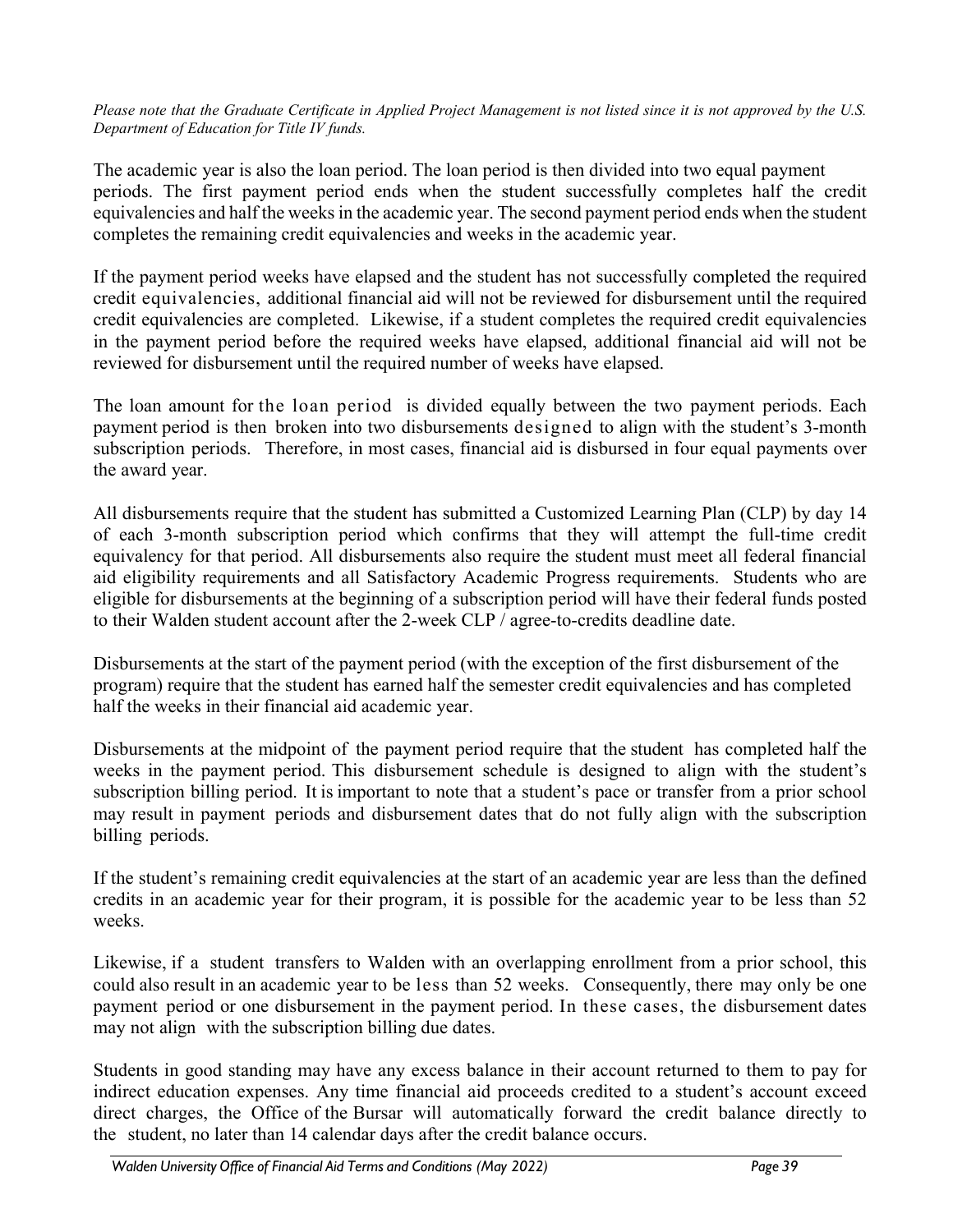Students are required to accept their offered loan amounts on their myFinAid portal prior to funds disbursing. If a student requests or is offered additional loan amounts within the award year, they must log back into their myFinAid portal and accept the new loan amount before the additional loan funds can be disbursed.

Students are responsible for payment of tuition and fees incurred after a full credit balance refund has been released. Credit balance refund distributions are made in accordance with applicable federal guidelines. Any outstanding debt to the university as a result of a required credit balance refund is the responsibility of the student.

# <span id="page-39-0"></span>**Federal Return of Title IV (R2T4) Funds**

When a recipient of Title IV grant or loan funds withdraws from an institution during a term or payment period, the university must determine the amount of Title IV grant or loan funds the student earned as of the student's withdrawal date. Federal regulations established by the U.S. Department of Education require the Office of Financial Aid to apply a formula, entitled Return to Title IV (R2T4), to determine the percentage of federal financial aid a student has earned up through the last date of academically related activity in any or all courses or competencies during the term or payment period. The Title IV programs included in this policy are the Federal Pell Grant, Federal TEACH Grant, Federal Direct Loan, Federal Direct PLUS Loan, Iraq and Afghanistan Service Grant (IASG), and Federal Supplemental Educational Opportunity Grant (FSEOG).

Course-based students who withdraw, drop, or do not otherwise complete all of the courses that they are scheduled to attend in the term and Tempo Learning® students who withdraw officially or unofficially, may have disbursed funds returned to the federal government. This includes students who stop engaging in academically related activities in any or all courses or competencies during the term or payment period.

Students withdrawing from any course(s) in the term or competencies prior to the completion of 60% of the days scheduled to attend in the quarter/semester or payment period may find that funds are owed to the university as a result of the R2T4.

#### **The following enrollment changes in Course-Based Programs that may trigger an R2T4:**

- Drop or withdrawal to zero credits (official through university policy).
- Official Leave of Absence during the term.
- Lack of engagement in academically related activities for at least 14 consecutive days or more in a term.
- For consecutive enrollment within a term, withdrawal from an earlier course with no confirmation of return in a later course.
- For consecutive enrollment within a term, dropping, not attending, or withdrawing from a later course, even after the completion of an earlier course.
	- $\circ$  Beginning for withdrawal dates of July 1, 2021, or later, students are excluded from this withdrawal rule if they successfully complete the following:
		- earn a passing grade in the earlier course or combination of courses greater than or equal to half-time enrollment (3 credits graduate, 6 credits undergraduate);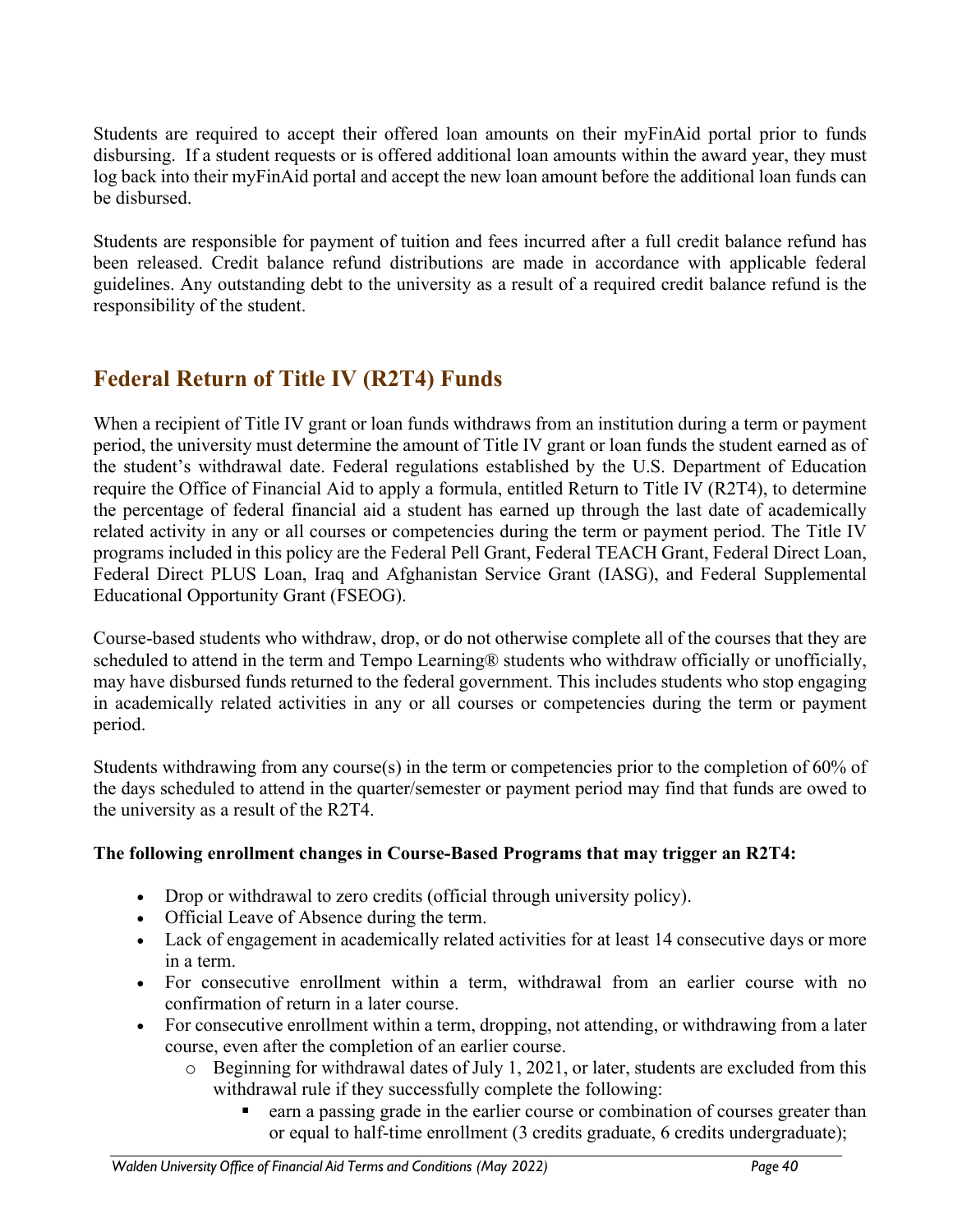- earn a passing grade in courses that when alone or combined contain 49% of the days in the term, excluding scheduled breaks of 5 or more consecutive days and all days between courses; or
- **n** meet graduation requirements.

Note: Students do not qualify for these exemptions if they fail the earlier course(s).

- For consecutive enrollment within a term, failure to participate in more than 60% of the days scheduled to attend in the term, along with failure to earn a passing grade in the last course in the term, even after passing an earlier course.
- Failure to participate in more than 60% of the days scheduled to attend in the term along with failure to earn a passing grade in all courses attempted in the term.

#### **The following enrollment changes in Tempo Learning® Programs that may trigger an R2T4:**

- Official withdrawal from the program.
- Administrative withdrawal due to lack of participation for 30 consecutive days. Administrative withdrawal for not submitting a Customized Learning Plan (CLP) by day 14 of the subscription period.
- Administrative withdrawal for failure to meet the satisfactory academic progress requirements.
- Failure to return from a Leave of Absence.

Please Note: Graduating during the financial aid payment period is not considered a withdrawal for R2T4 even though the student may not have completed all of the days in the financial aid payment period.

The last date of academically related activity, as determined by the university, is used as the financial aid withdrawal date to determine the completion percentage for R2T4.

The calculation of the percentage of federal financial aid earned includes all financial aid disbursed or that which could have been disbursed to a student. This percentage is calculated by taking the number of calendar days completed by the student in the term or payment period divided by the total number of calendar days the student is scheduled to attend in the term or payment period (scheduled breaks of 5 consecutive days or more are excluded from the calculation). The percentage is then multiplied by the amount of Title IV financial aid awarded in the payment period to determine the amount earned. If the federal aid disbursed is greater than the percentage of federal aid earned, the difference must be returned to the appropriate Title IV program.

Students who complete more than 60% of the term or payment period are considered to have earned 100% of the federal financial aid disbursed to them for the term or payment period.

If the student did not receive all of the funds that were earned prior to their last day of participation, a post-withdrawal disbursement may be due. If the post-withdrawal disbursement includes loan funds that did not disburse, the student must give permission before the funds can be disbursed. Students will be notified of their post-withdrawal disbursement eligibility via email to their Walden University email account within 30 days of the withdrawal determination date.

There may be some Title IV funds that a student may have been scheduled to receive that cannot be disbursed once the student withdraws because of other eligibility requirements.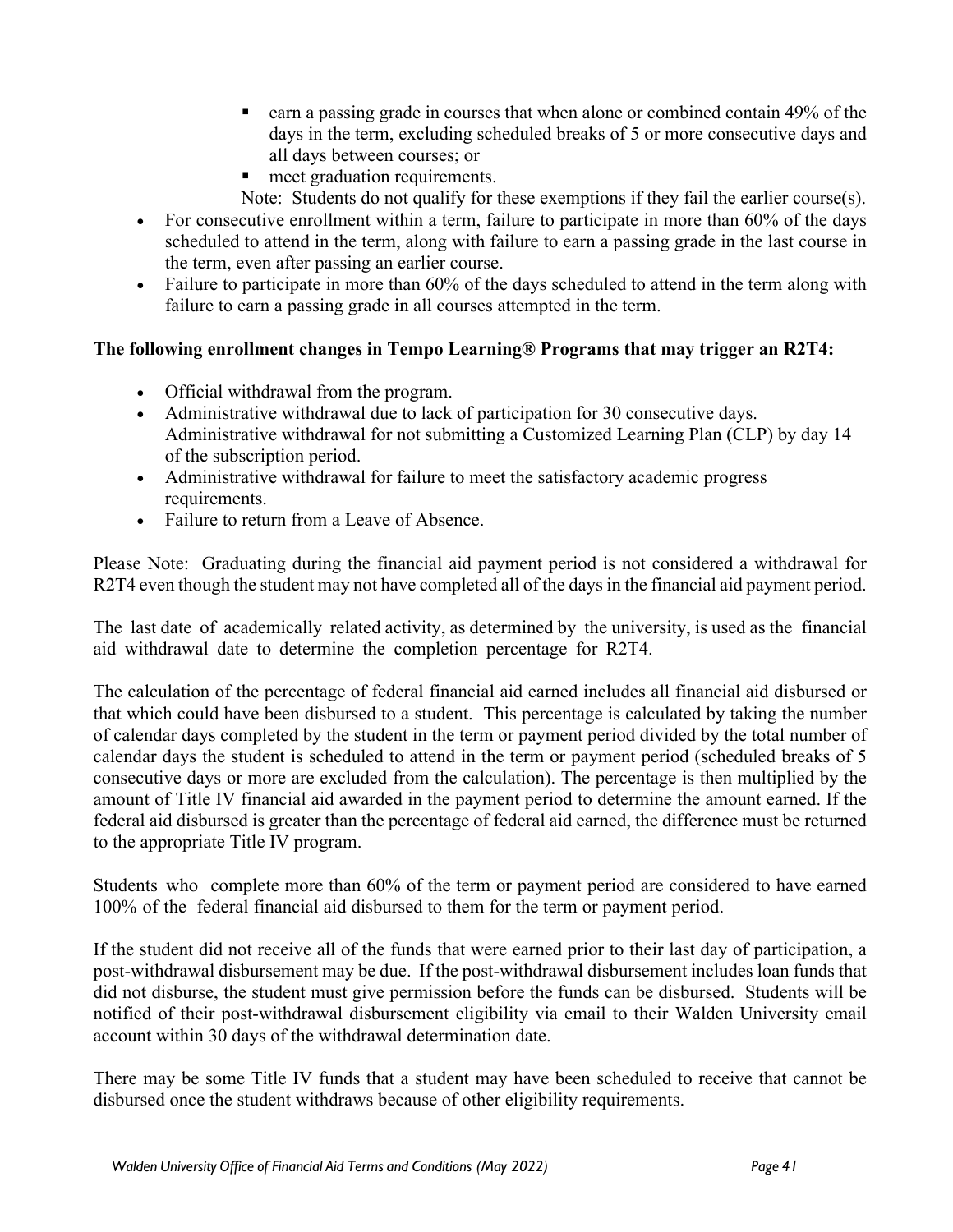The Office of Financial Aid returns federal financial aid funds to programs in the following order:

- 1. Unsubsidized Direct Loans (other than Direct PLUS Loans)
- 2. Subsidized Direct Loans
- 3. Direct PLUS Loans (parent or graduate)
- 4. Federal Pell Grants
- 5. Iraq and Afghanistan Service Grant
- 6. FSEOG
- 7. TEACH Grants

Regulations require the Office of Financial Aid to complete a student's R2T4 calculation and return Title IV funds as soon as possible but no later than 45 days after the date the university determines the student withdrew. Regulations also require the Office of Financial Aid to determine if the student is eligible for a post-withdrawal disbursement of Title IV funds within 30 days of the date the university determines the student withdrew.

The student will be notified via email to their Walden University email account when the R2T4 calculation is completed and what federal aid was returned. In addition, any student that had federal Direct Loans disbursed will be sent exit counseling information.

The withdrawal date for federal financial aid purposes is not the same as the withdrawal date processed by the Office of the Registrar to determine tuition adjustments. The requirements for Title IV program funds when a student withdraws are separate from Walden's refund policy.

Federal student aid may not cover all charges due to the university that result from the return of funds upon the student's withdrawal, and students may owe a balance to Walden. Any student with a remaining balance should log in to the Payment Gateway [\(course based a](https://payments.waldenu.edu/portal/#/banner)nd [Tempo Learning®\)](https://payments.waldenu.edu/portal/#/tempo) to make payment arrangements.

If a student who withdraws, officially or unofficially, from a program with courses that do not span the entire length of the quarter or semester, later participates in the same program prior to the end of the term, they will be treated as if they did not cease attendance. If an R2T4 was processed, it will be undone and federal financial aid funds that were returned will be re-disbursed according to applicable federal eligibility guidelines.

If a student who withdraws from a Tempo Learning® program reenters within 180 days, they are treated as if they did not cease attendance. If an R2T4 was processed, it will be undone and federal financial aid funds that were returned will be re-disbursed according to applicable federal eligibility guidelines.

If a student ceases to attend after an R2T4 has been undone, a subsequent R2T4 may be required for the same period.

Prior to withdrawing or making any enrollment changes, students should contact the Office of Financial Aid to determine if the change will result in a return of funds and to understand the financial options to get back on track for future terms.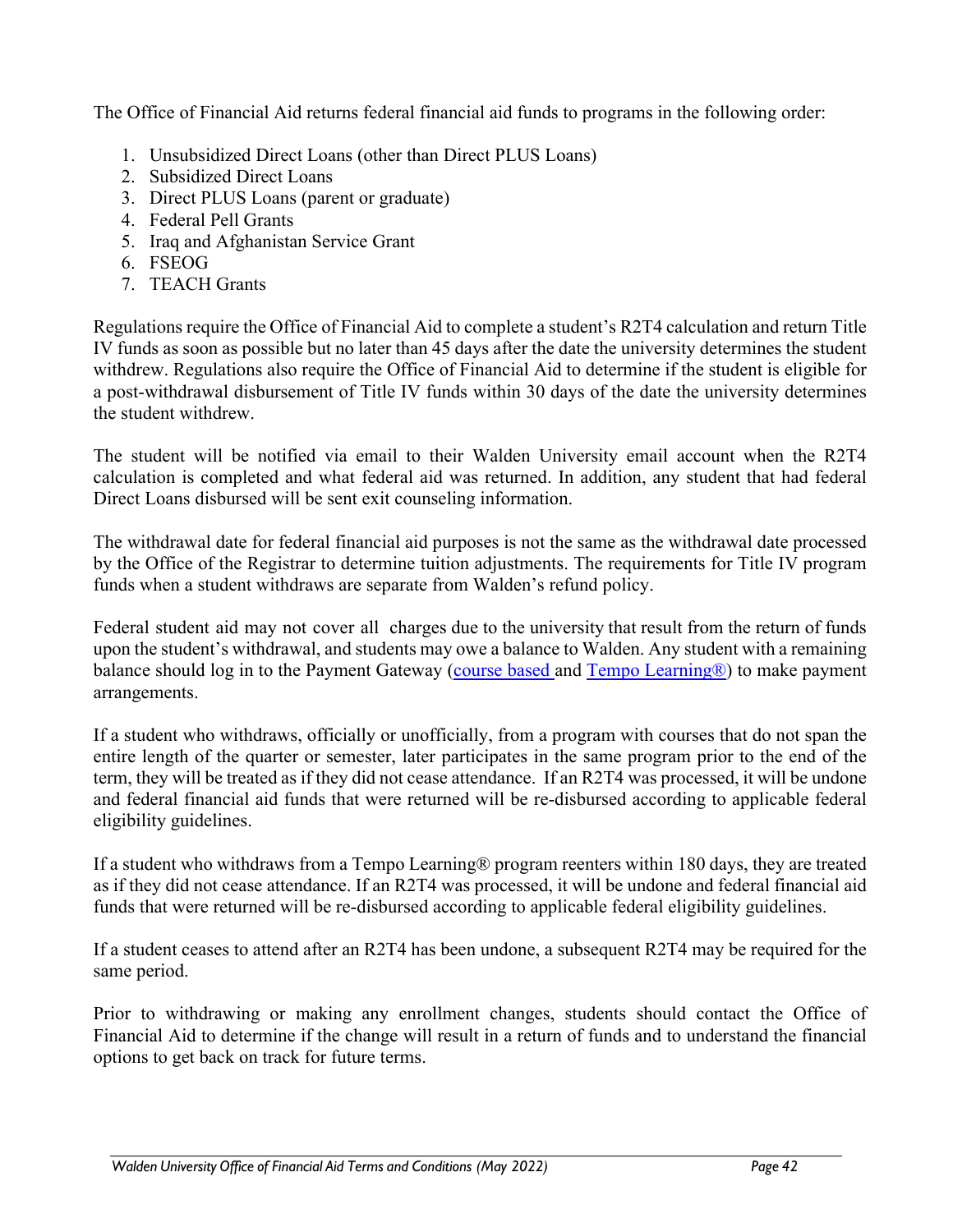#### <span id="page-42-0"></span>**Examples of Title IV Calculations**

#### <span id="page-42-1"></span>**Example 1 Course-Based Program -- Enrollment in Modules:**

Allyssa is an undergraduate student enrolled in the B.S. in Computer Information Systems program. Her fall term enrollment is from September 2 through November 23. She is enrolled in two back-to-back classes for the term. The first class is from September 2 through October 12. The second class is from October 13 through November 23. Allyssa fails the first class and decides on October 15 to drop her second class.

| Allyssa's cost of attendance is as follows:  | Cost    |
|----------------------------------------------|---------|
| Tuition                                      | \$3,000 |
| Fees                                         | \$160   |
| Total                                        | \$3,160 |
| Allyssa's financial aid package consists of: |         |
| <b>Federal Direct Subsidized Loan</b>        | \$1,485 |
| <b>Federal Direct Unsubsidized Loan</b>      | \$1,979 |
| Total                                        | \$3,464 |

| Allyssa completed 42 days of the term (September 2 through October 12). |         |
|-------------------------------------------------------------------------|---------|
| Walden is required to return the following:                             |         |
| <b>Federal Direct Subsidized Loan</b>                                   | ISC.    |
| <b>Federal Direct Unsubsidized Loan</b>                                 | \$1,612 |
| After returning the \$1,612, Allyssa will owe Walden:                   | \$112   |

Allyssa received a tuition cancellation of \$1,500 for dropping the class. After funds were returned to reduce her federal student loan, she had a balance of \$112.

#### <span id="page-42-2"></span>**Example 2 Course-Based Program --Failing All Classes or the Last Class:**

Fred is a master's degree student. His fall term is from September 2 through November 23. He is enrolled in two classes for the fall. The first class is from September 2 through October 12 and the second class begins September 6 and ends on November 23. Fred receives *F's* in both classes. The latest day that Fred actively participated in either class was September 17.

| Cost    |
|---------|
| \$4,250 |
| \$160   |
| \$4,410 |
|         |
|         |

*Walden University Office of Financial Aid Terms and Conditions (May 2022) Page 43*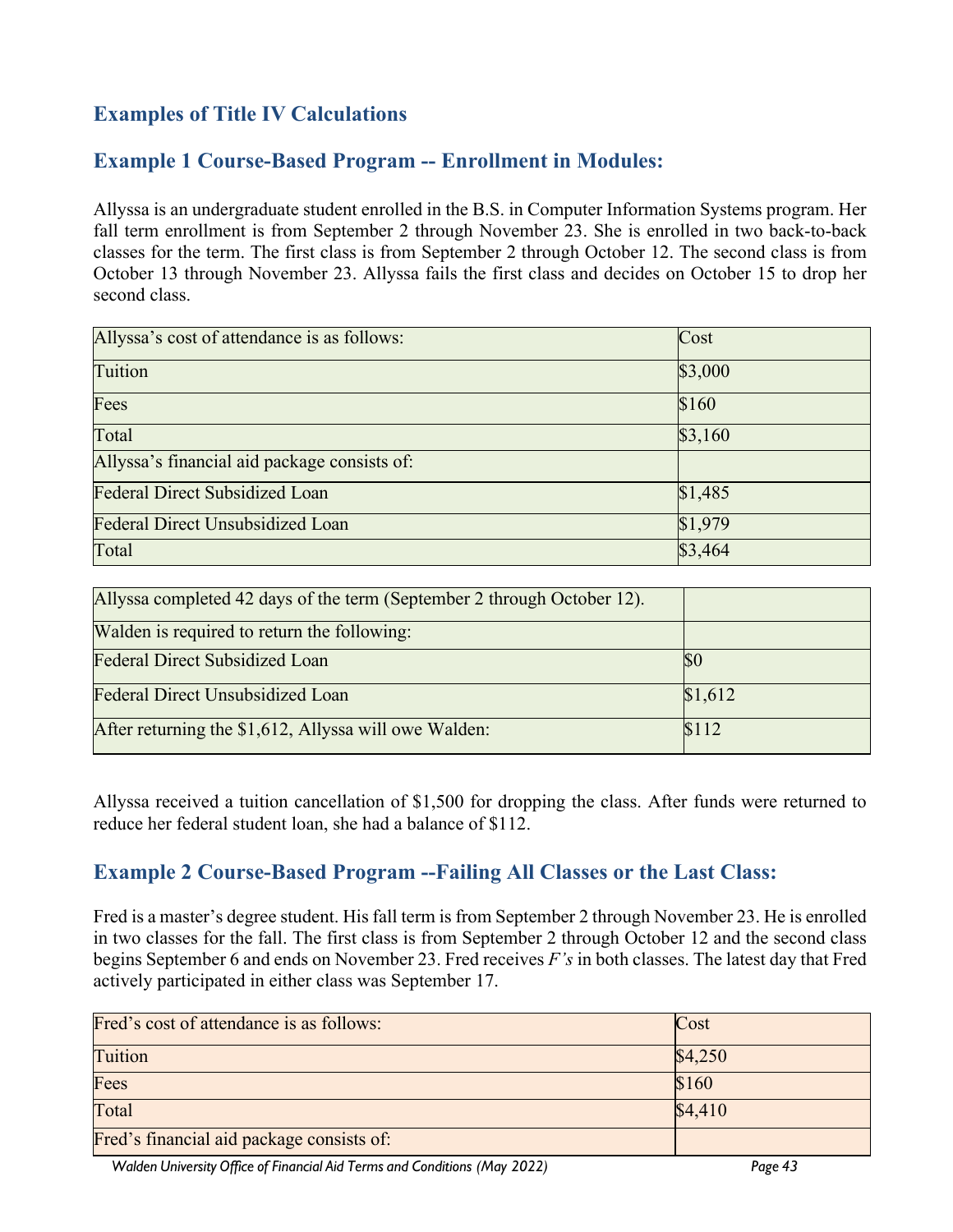| <b>Federal Direct Unsubsidized Loan</b> | \$6,761 |
|-----------------------------------------|---------|
| Total                                   | \$6,761 |

Fred completed 16 days of the term (September 2 through September 17).

| Walden is required to return the following:    |         |
|------------------------------------------------|---------|
| <b>Federal Direct Unsubsidized Loan</b>        | \$3,528 |
| After returning the \$2,570, Fred owes Walden: | \$3,528 |

A bursar hold is placed on Fred's account at the time that funds are returned to the government, which prevents Fred from registering for any additional classes and from receiving any academic transcripts until he repays Walden what he owes.

#### <span id="page-43-0"></span>**Example 3 Course-Based Program--Withdrawal from Term:**

Susie is a doctoral degree student in public policy. Her quarter term begins on December 1 and ends on February 22. On January 11, she stops participating while trying to decide if she will drop her classes. Susie makes the decision to drop all classes on January 15, but her last day of participation is January 11 (42 days into the term).

| Susie's cost of attendance is as follows:  | Cost    |
|--------------------------------------------|---------|
| Tuition                                    | \$4,550 |
| Fees                                       | \$160   |
| Total                                      | \$4,710 |
| Susie's financial aid package consists of: |         |
| <b>Federal Direct Unsubsidized Loan</b>    | \$6,800 |
| Total                                      | \$6,800 |

As Susie has completed only 42 days of her semester, she earned 50% of the \$6,800. According to the federally mandated calculation, 50% of the unearned portion of her aid, equaling \$3,400, must be returned.

| Walden is required to return the following:         |         |
|-----------------------------------------------------|---------|
| Federal Direct Unsubsidized Loan                    | \$3,400 |
| After returning the \$3,400, Susie will owe Walden: | \$1,190 |

Susie is not eligible to receive a tuition refund because she dropped her classes after the refund period. A bursar hold is placed on Susie's account at the time the funds are returned to the government, which prevents Susie from registering for any additional classes and from receiving transcripts until she repays Walden what she owes.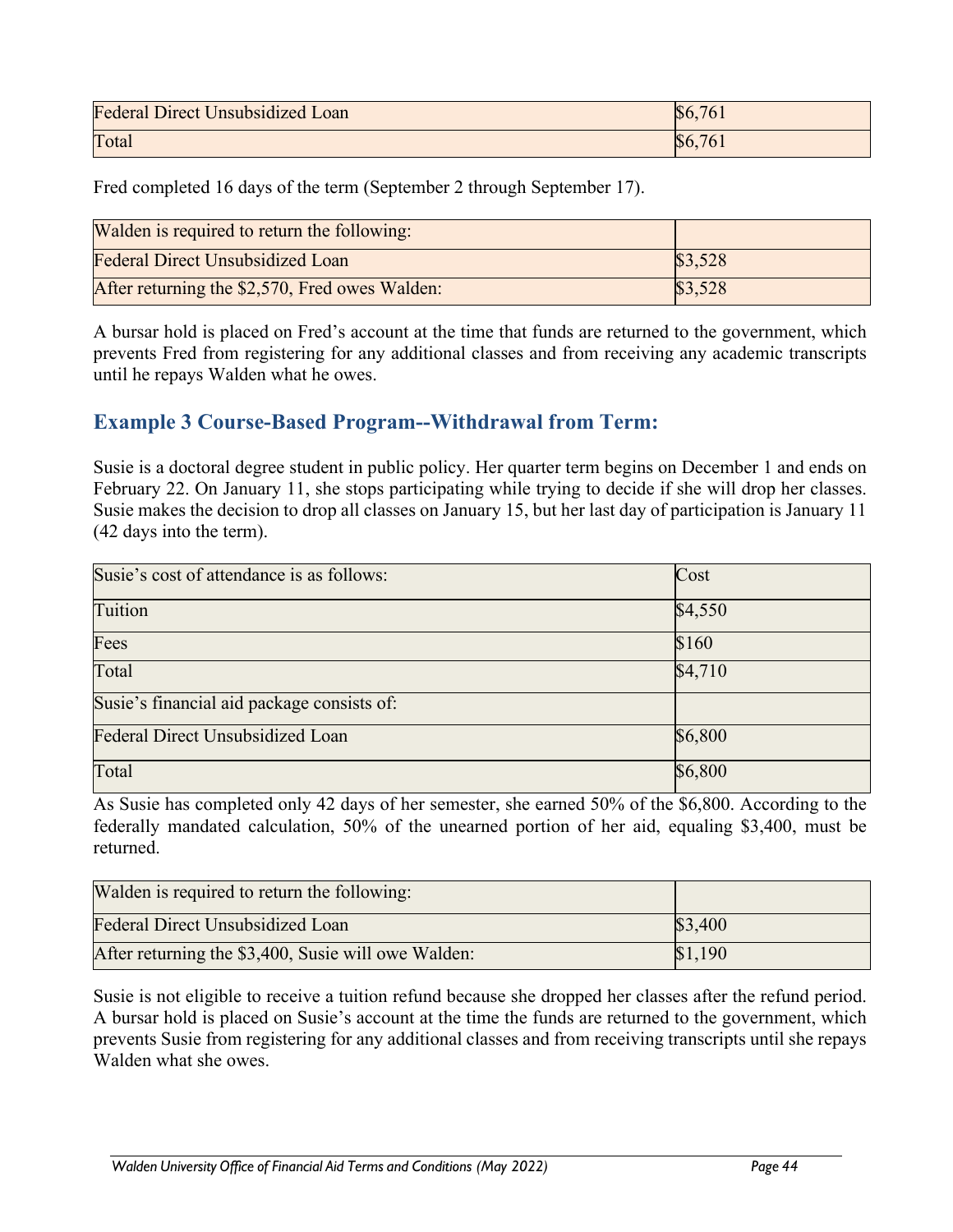#### <span id="page-44-0"></span>**Example 4 Course-Based Program —Participation for More Than 60% of the Term:**

Ernie is a master's degree student in the teaching program. His semester begins January 5 and ends April 26. On March 13 (68 days into the term), Ernie accepts a full-time job and drops his classes.

| Ernie's cost of attendance is as follows: | Cost    |
|-------------------------------------------|---------|
| Tuition                                   | \$3,300 |
| Fees                                      | \$160   |
| Total                                     | \$3,460 |
|                                           |         |
| His financial aid package consists of:    |         |
| <b>Federal Direct Unsubsidized Loan</b>   | \$6,800 |
| Total                                     | \$6,800 |

Based on Ernie's attendance (61% of the term), he has "earned" all of his financial aid for the term and will not have any funds returned.

#### <span id="page-44-1"></span>**Example 5 Tempo Learning® —Participation for More Than 60% of the Payment Period:**

Sam is a graduate student enrolled in the M.S. in Early Childhood Studies program beginning on July 6. His first payment period is from July 6 to January 3. He is required to complete 26 weeks (182 days) and 8.25 credits to progress to the next payment period. He completes 2.5 credit equivalencies before withdrawing on October 1. Sam's last date of engagement was September 30. He attended 87 days in the payment period. To determine the percentage of the payment period completed in the Tempo Learning® program, federal regulations require Walden to project how long it would have taken Sam to complete the additional 5.75 required credit equivalencies. Walden calculates a credit equivalency completion rate for Sam by dividing the days completed in the payment period by the credit equivalencies completed.

Walden then multiplies the 5.75 remaining credits in the payment period by the credit equivalency completion rate to project that it would take Sam 200 days to complete the 5.75 credits and adds 87 days completed for a total of 287 days in the projected payment period. Walden then divides 87 days completed in the payment period by 287 projected total days in the payment period to determine that Sam has completed 30.3% of the payment period. Tuition is calculated using the greater of federal aid used to pay charges and the projected tuition charges of Sam's original payment period of 26 weeks which is determined by multiplying the number of weeks by a weekly tuition rate.

| Sam's cost of attendance is as follows:            | Cost     |
|----------------------------------------------------|----------|
| <b>Projected Tuition</b>                           | \$3,000  |
|                                                    |          |
| Sam's financial aid package consists of:           |          |
| <b>Federal Direct Unsubsidized Net Loan Amount</b> | \$10,142 |
| Total                                              | \$10,142 |

*Walden University Office of Financial Aid Terms and Conditions (May 2022) Page 45*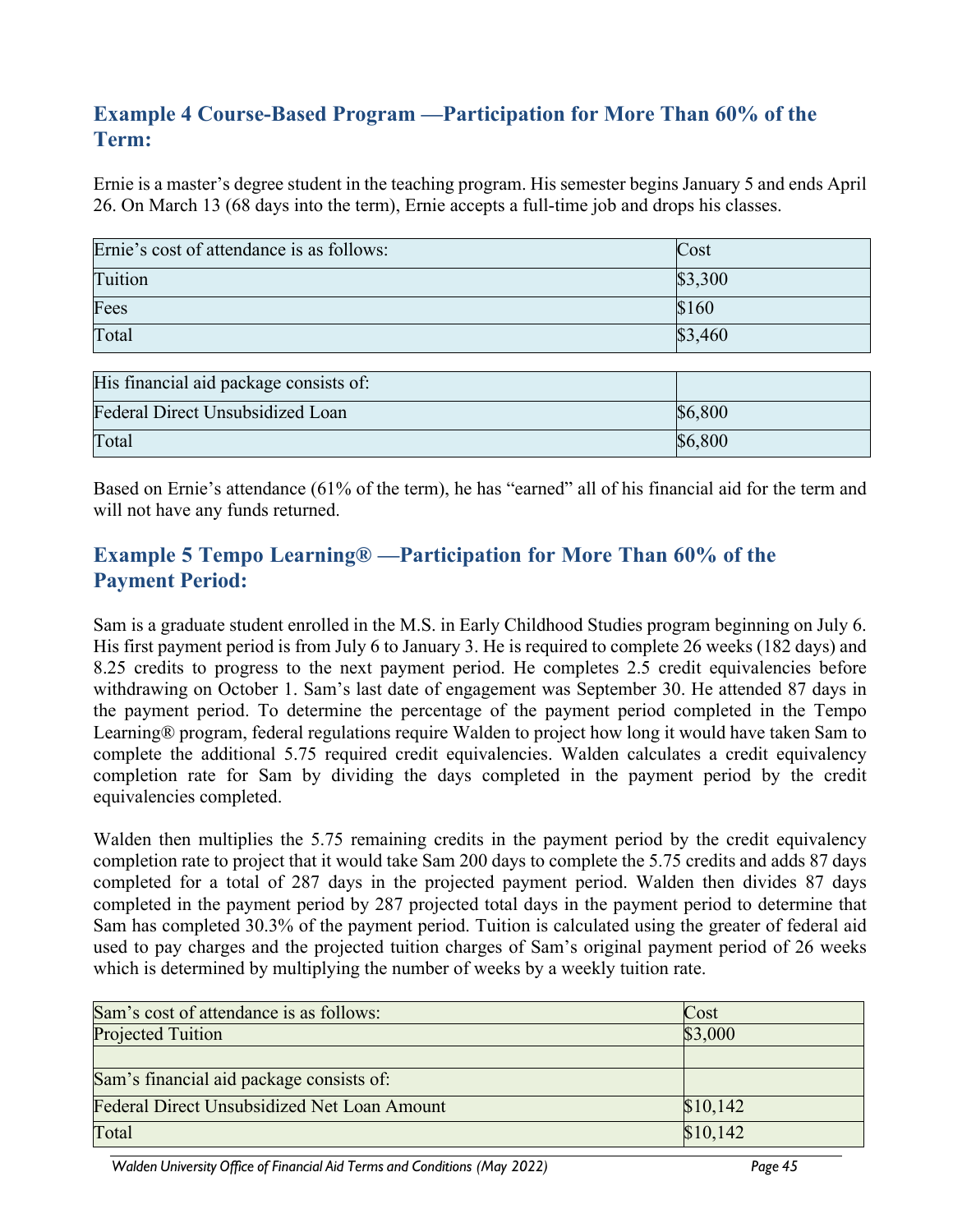| Sam completed 30.3% of the payment period                       |         |
|-----------------------------------------------------------------|---------|
| Walden Calculates the following:                                |         |
| Earned Federal Aid                                              | \$3,083 |
| <b>Unearned Federal Aid</b>                                     | \$1,988 |
| <b>Unearned Tuition Projected Tuition Charges</b>               | \$2,088 |
| Amount of Federal Direct Unsubsidized Loan for Walden to Return | \$1,988 |

The R2T4 calculation requires the university to compare the amount of Unearned Federal Aid to the Unearned Tuition and return the lesser of the two to federal programs.

In Sam's case, the R2T4 formula requires Walden to return \$1,988 to the Federal Unsubsidized loan program. Prior to withdrawal, Sam had received half of his Federal Direct Unsubsidized Loan Disbursement. The second half of the disbursement was scheduled to disburse after he withdrew. Federal regulations dictate that Sam is no longer eligible for any portion of this disbursement.

# <span id="page-45-0"></span>**Satisfactory Academic Progress (SAP) Standards**

Walden University's Satisfactory Academic Progress (SAP) requirements to receive Title IV student financial aid comply with the U.S. Department of Education's financial aid regulations.

These standards are intended to establish minimum, reasonable levels of advancement toward degree completion and to guard against abuse of federal financial aid programs. *Satisfactory academic progress requirements for receipt of federal financial aid are separate and distinct from the university's academic progress requirements for academic continuance.*

The requirements in this section also apply to Minnesota State Financial Aid Programs.

Satisfactory academic progress is reviewed for all students at the end of a payment period. All grades must be posted to the academic record before the SAP status will be determined. If the student is back in compliance with minimum standards after all grades are posted to the academic record for the payment period, federal aid eligibility will begin with the next payment period. Students receive written notification via email to their Walden University email account if they are placed on *financial aid warning status*. Upon receiving this status, a student has one payment period to return to the standards listed in the following section. If the student does not meet these standards, they may appeal for one additional period of financial aid probation. If the appeal is not granted, the student becomes ineligible for federal financial aid.

It is the student's responsibility to know the requirements for satisfactory academic progress. Failure to receive notification will not nullify a student's financial aid status with Walden University. Students considering a decision to withdraw from a class, drop a class, or stop participating in a class should check first with their student success advisor. Such a decision may affect their financial aid status.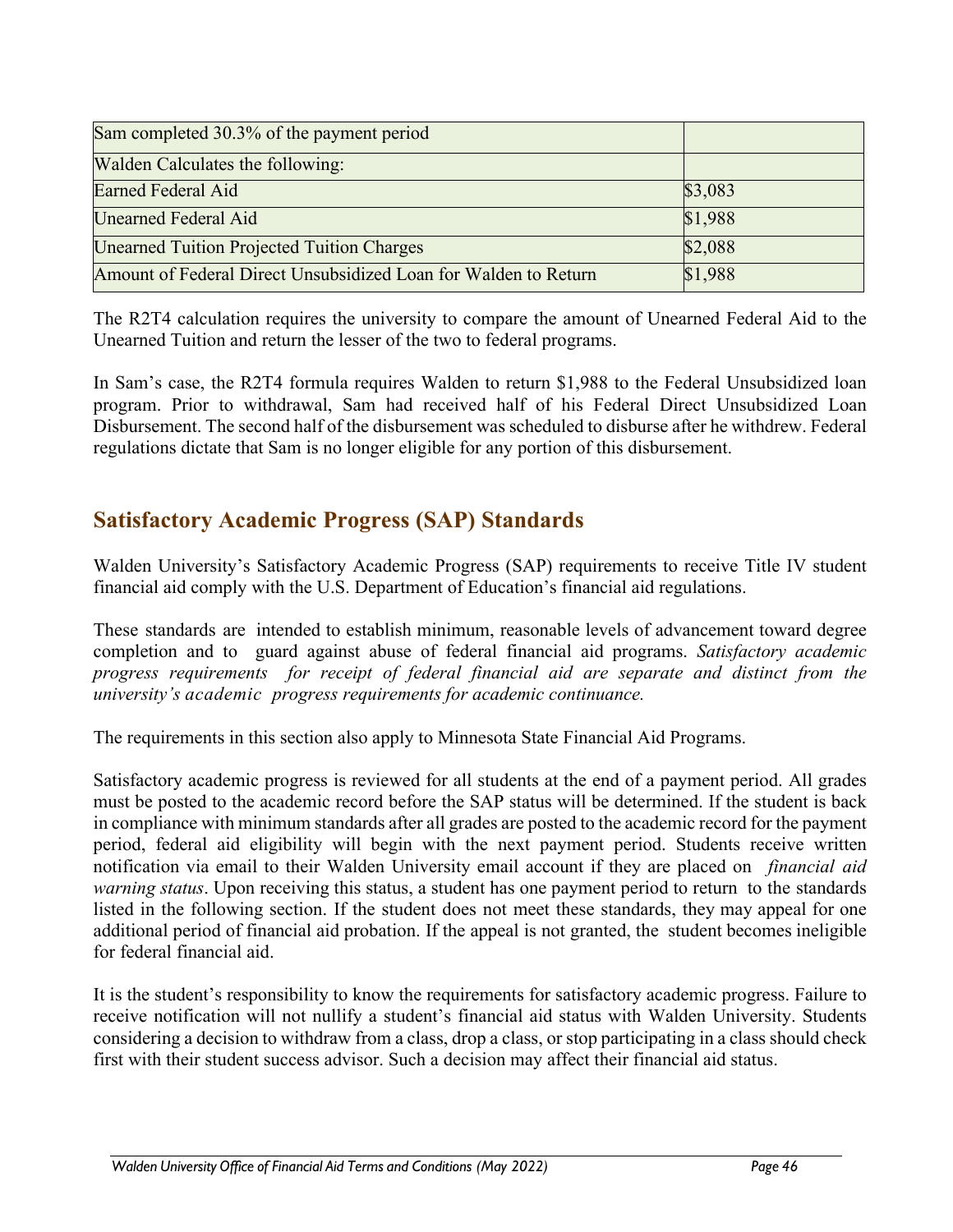# <span id="page-46-0"></span>**Satisfactory Academic Progress (SAP) Standards for Course-Based Programs**

<span id="page-46-1"></span>

| <b>Program Type</b>                                            | <b>Minimum Financial</b><br><b>Aid Course</b><br><b>Completion Rate</b><br>(Pace) | <b>Minimum</b><br><b>Cumulative</b><br><b>Financial Aid GPA</b> | <b>Maximum Time Frame to</b><br><b>Receive Federal Aid</b> |
|----------------------------------------------------------------|-----------------------------------------------------------------------------------|-----------------------------------------------------------------|------------------------------------------------------------|
| <b>Bachelor's Degree *</b>                                     | 67%                                                                               | 2.0                                                             | 272 financial aid attempted<br>credits                     |
| <b>Master's Degree</b>                                         | 67%                                                                               | 3.0                                                             | 20 quarters or 15 semesters                                |
| <b>Doctoral Degree</b>                                         | 67%                                                                               | 3.0                                                             | 32 quarters or 24 semesters                                |
| <b>Stand Alone Quarter-Based</b><br><b>Certificates</b>        | 67%                                                                               | 3.0                                                             | 1-29 credit program<br>8 quarters                          |
|                                                                |                                                                                   |                                                                 | 30-45 credit program<br>12 quarters                        |
| <b>Stand Alone Semester-Based</b><br><b>Certificates</b>       | 67%                                                                               | 3.0                                                             | 1-19 credit program<br>6 semesters                         |
|                                                                |                                                                                   |                                                                 | 20-30 credit program<br>9 semesters                        |
| <b>Education Specialist</b>                                    | 67%                                                                               | 3.0                                                             | 20 quarters or 15 semesters                                |
| <b>Teacher Preparation (without</b><br>master's degree option) | 67%                                                                               | 3.0                                                             | 56 financial aid attempted<br>credits                      |
| <b>Endorsement (without master's</b><br>degree option)         | 67%                                                                               | 3.0                                                             | 32 financial aid attempted<br>credits                      |
| <b>Preparatory Coursework</b>                                  | 67%                                                                               | 2.0                                                             | 12 consecutive months                                      |

*\*Some Walden bachelor's programs have GPA requirements that are higher than 2.0. The minimum financial aid GPA requirement will be the same as the university GPA requirement for those programs. Please refer to the Walden Student Handbook for the program GPA requirements.*

#### **The following policies will apply:**

• Minimum financial aid GPA is cumulative for the current program of study.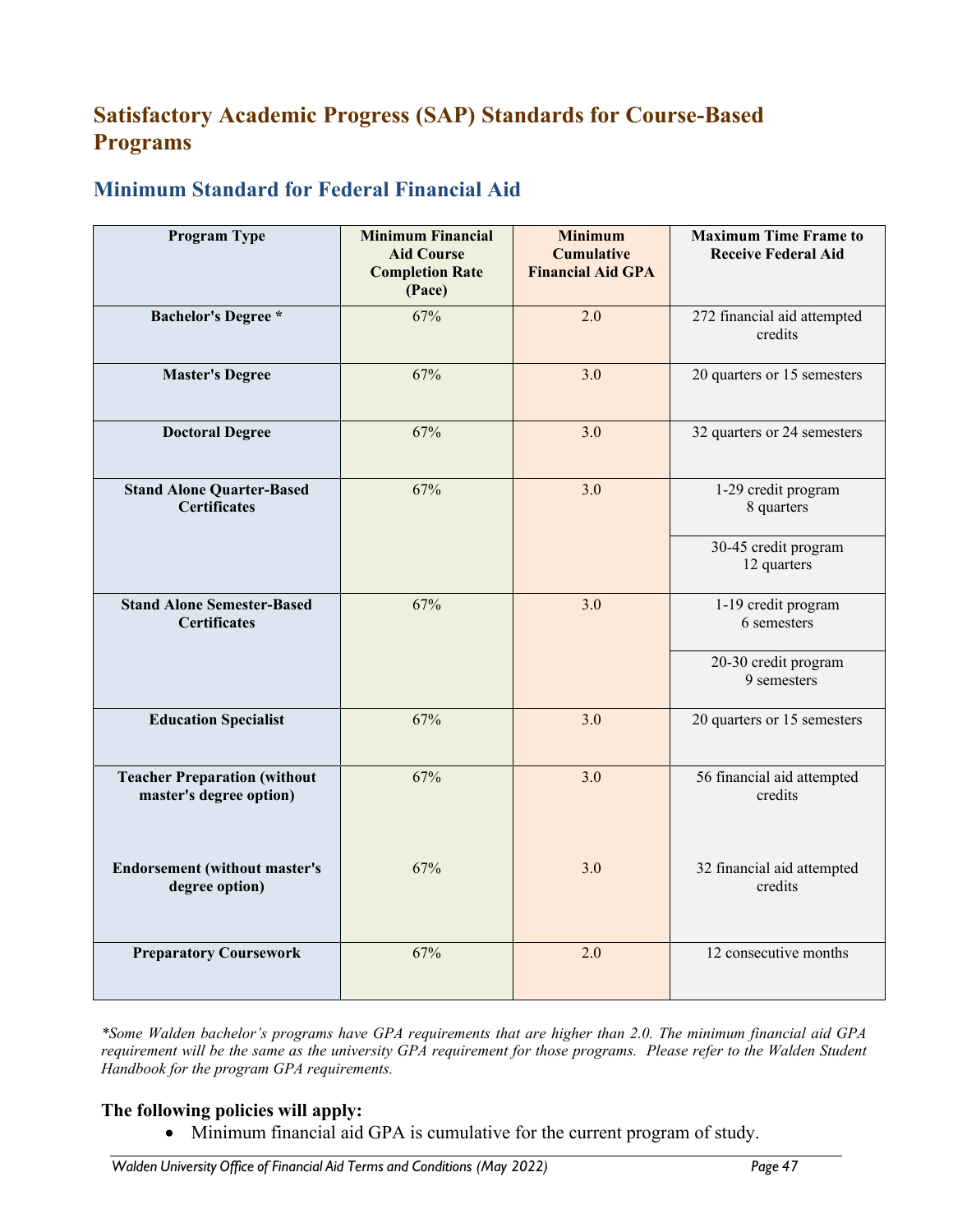- Minimum financial aid course completion rate is calculated, using bankers rounding, by dividing financial aid completed credits by financial aid attempted credits (e.g., if 40 credits are attempted, the student must have successfully completed 27 credits).
- Financial aid attempted and completed credits are cumulative for all courses in all programs attempted at Walden.
- The following grades adversely impact the course completion rate: *I* (incomplete), *F* (fail), *NC* (no credit), *U* (unsatisfactory), *W* (withdrawal), and *XF/XU* (code of conduct violation).
- Students must meet both the GPA and course completion rate requirements within the defined maximum time frame.
- Financial aid attempted and completed credit requirements include transfer credits.
- Financial aid attempted credits include all registered courses with the exception of courses dropped before the start of the term or during the drop period.
- For course repetitions, only the most recent grade is counted in the cumulative GPA and the most recent credits are counted in the completed credits; the credits from all attempts must be counted in the course completion rate and maximum time frame.
- The maximum time frame will be reset for students completing a second or further degree at Walden or changing from a non-degree to a degree seeking status.
- The maximum time frame will not be reset for students that have earned degrees or certificates "Along the Way" at Walden University.
- The maximum time frame for students who change programs without earning a Walden degree is cumulative for all programs attempted and is measured against the maximum time frame for the current program.
- The maximum time frame excludes quarters/semesters of non-enrollment and quarters/semesters in which all courses are dropped before the start of the term or during the drop period.
- Financial aid progress requirements include all terms of enrollment, including periods in which the student did not receive federal aid.
- Courses that adversely impact financial aid academic progress cannot be removed from the academic transcript.

# <span id="page-47-0"></span>**Maximum Time Frame**

Federal financial aid eligibility expires without warning when the student reaches the maximum time frame or if the financial aid academic progress review makes it clear that the student cannot mathematically finish the current program within the maximum time frame.

# <span id="page-47-1"></span>**Right to Appeal**

Occasionally, a student's academic progress may be impacted by unusual circumstances that are beyond the student's control. A student may appeal for an extension of financial aid if after a period of financial aid warning the student successfully completes the warning term, or if the student reaches maximum time frame.

In both instances, the student must be able to document that unexpected, unusual, and temporary circumstances affected the student's ability to progress at the required rate. Examples of such mitigating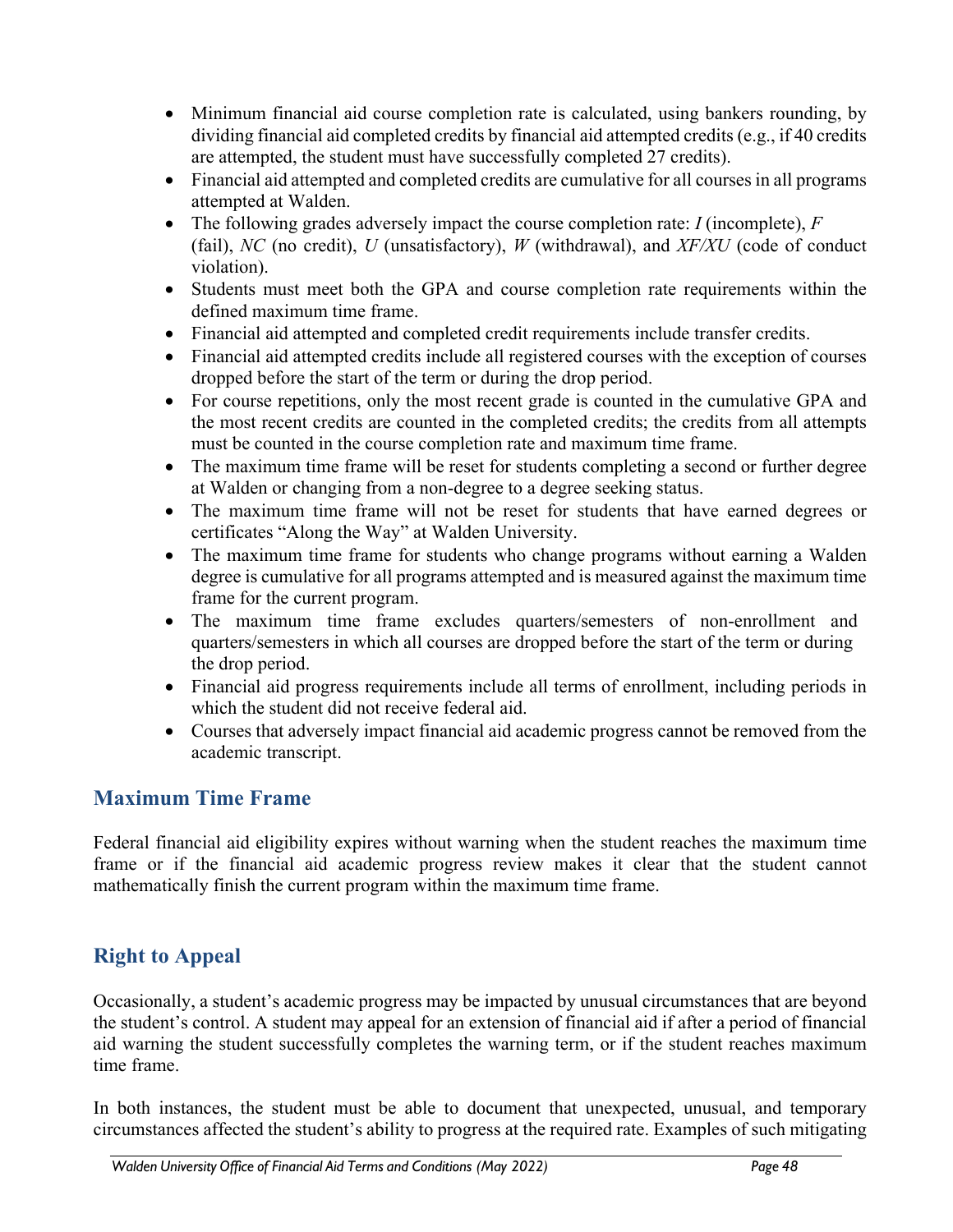circumstances are a death in the immediate family, illness, or other significant life change.

Students who wish to appeal must log in to their myFinAid Document portal and submit an appeal request. The student is required to submit to the Office of Financial Aid a personal letter and supporting documentation regarding the following:

- Why the student failed to make satisfactory academic progress
- What has changed in the student's situation that will allow the student to demonstrate satisfactory academic progress at the next evaluation

Failure to provide supporting documentation will result in an automatic denial. If the appeal is accepted, the student must meet the requirements outlined in the written approval of the appeal.

A pre-existing condition (a condition or illness that a student had before beginning any Walden University program) is not cause for appeal unless there was an unexpected change in that condition.

Students may not use the same circumstances in a subsequent appeal, although a student may submit an appeal for a future period of difficulty for different mitigating circumstances. Courses that adversely impact financial aid academic progress cannot be removed from the student's academic transcript.

#### <span id="page-48-0"></span>*SAP decisions by the Office of Financial Aid are final.*

#### **Treatment of Courses and Credits**

**Course Repetitions**: Repeated courses for which a grade of "D" or better has already been earned do not count as earned or as completed credits toward the student's completion rate.

**Drops**: Courses dropped before the end of the add/drop period are not included in the financial aid satisfactory progress calculations.

**Incompletes**: Incomplete grades count as credits attempted and not completed, but do not impact GPA.

**No Credit**: No credit grades count as credits attempted and not completed, but do not impact GPA.

**Periods with No Financial Aid**: Financial aid progress requirements include all periods of enrollment, including periods in which the student did not receive financial aid.

**Second Program:** The maximum time frame will be reset for students who complete one program or degree at Walden University and begin a subsequent program or degree. The maximum time frame will not for be reset for students that have earned degrees or certificates "Along the Way" at Walden University.

**Transfer Credits**: All transfer credits are considered as both attempted and completed when calculating the minimum course completion rate and maximum time frame.

**Unsatisfactory Grades**: Unsatisfactory grades (a grade of "U or XU") count as credits attempted and not completed, but do not impact GPA.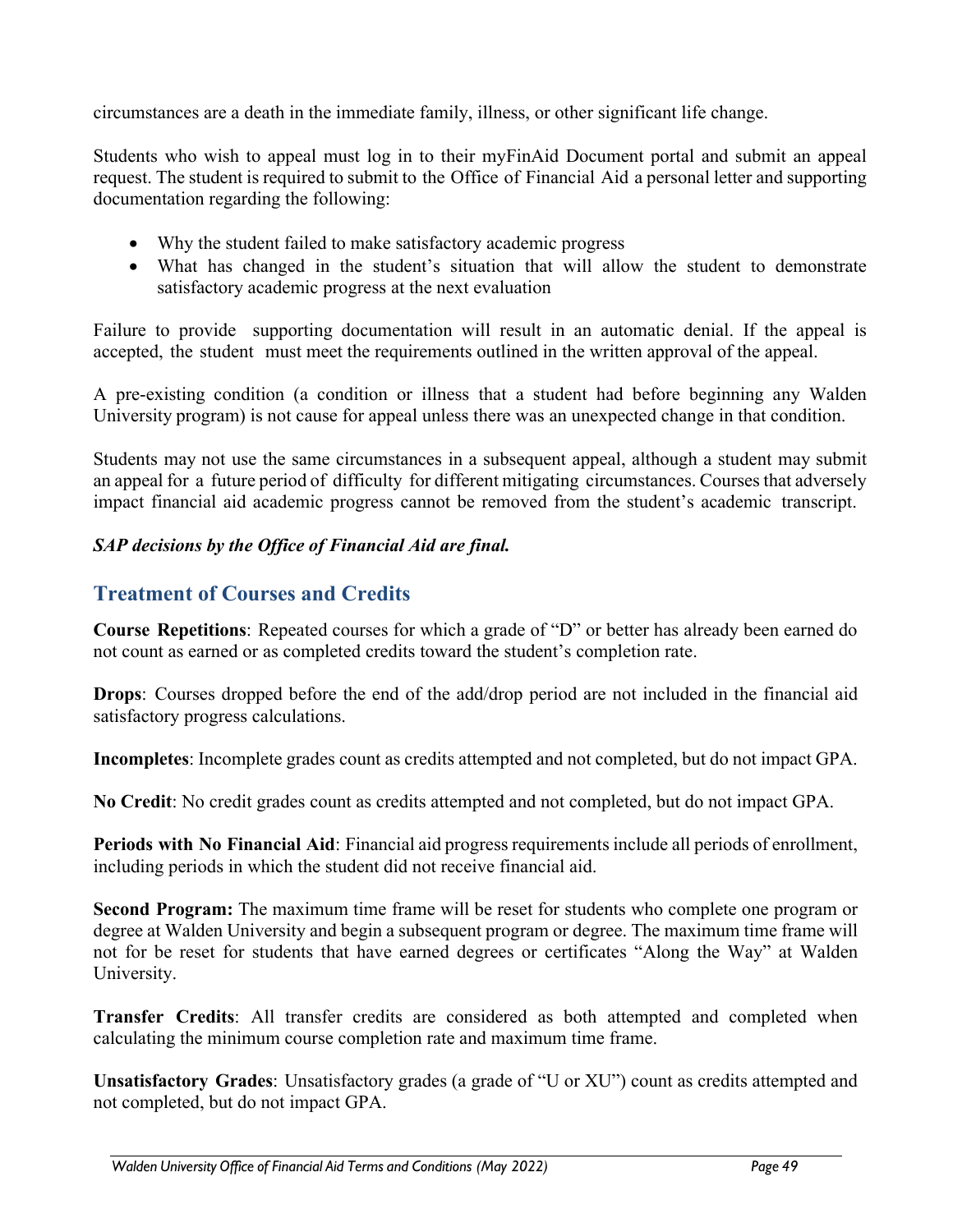**Withdrawals**: Courses dropped after the add/drop periods are considered to be attempted but not completed.

#### <span id="page-49-0"></span>**Policy and Definitions**

**Appeal**: Occasionally, a student's academic progress may be impacted by unusual circumstances that are beyond the student's control. A student may appeal for an extension of financial aid if the student successfully completes the warning term and can document that unexpected, unusual, and temporary circumstances affected the student's ability to progress at the required rate. See the Right to Appeal section of this policy for details.

**Financial Aid Annual Award Year:** Walden defines the annual award year as three 12-week quarters or three 16-week semesters.

**Maximum Time Frame**: Federal financial aid eligibility expires without warning when the student reaches the maximum time frame or if the financial aid academic progress review makes it clear that the student cannot mathematically finish the current program within the maximum time frame.

- The maximum time frame will be reset for students completing a second or additional degree at Walden. The maximum time frame will not for be reset for students that have earned degrees or certificates "Along the Way" at Walden University.
- The maximum time frame for students who change programs without earning a Walden degree is cumulative for all programs attempted and is measured against the maximum time frame for the current program.
- The maximum time frame excludes quarters/semesters of non-enrollment and quarters/semesters in which all courses are dropped before the start of the term or during the drop period.
- Financial aid eligibility for an academic program ceases as soon as all academic requirements for graduation have been met regardless of maximum time frame standing.

**Minimum Course Completion Rate (Pace)**: A percentage calculated by dividing cumulative successfully completed credits by total credits attempted. For example, a student who has successfully completed 27 credits at Walden out of a total of 40 attempted credits has a course completion rate of 67%. This rate includes credits transferred in to Walden.

**Minimum GPA—Cumulative**: The GPA for all coursework pertaining to the current program of study.

**Minimum GPA—Payment Period**: The GPA for all courses attempted during the most recent payment period.

**Period of Enrollment**: One semester or one quarter.

**Status—Financial Aid Warning**: This status is assigned to a student who fails to make satisfactory academic progress during their most recent payment period. The student has one payment period to be successful and maintain eligibility for financial aid.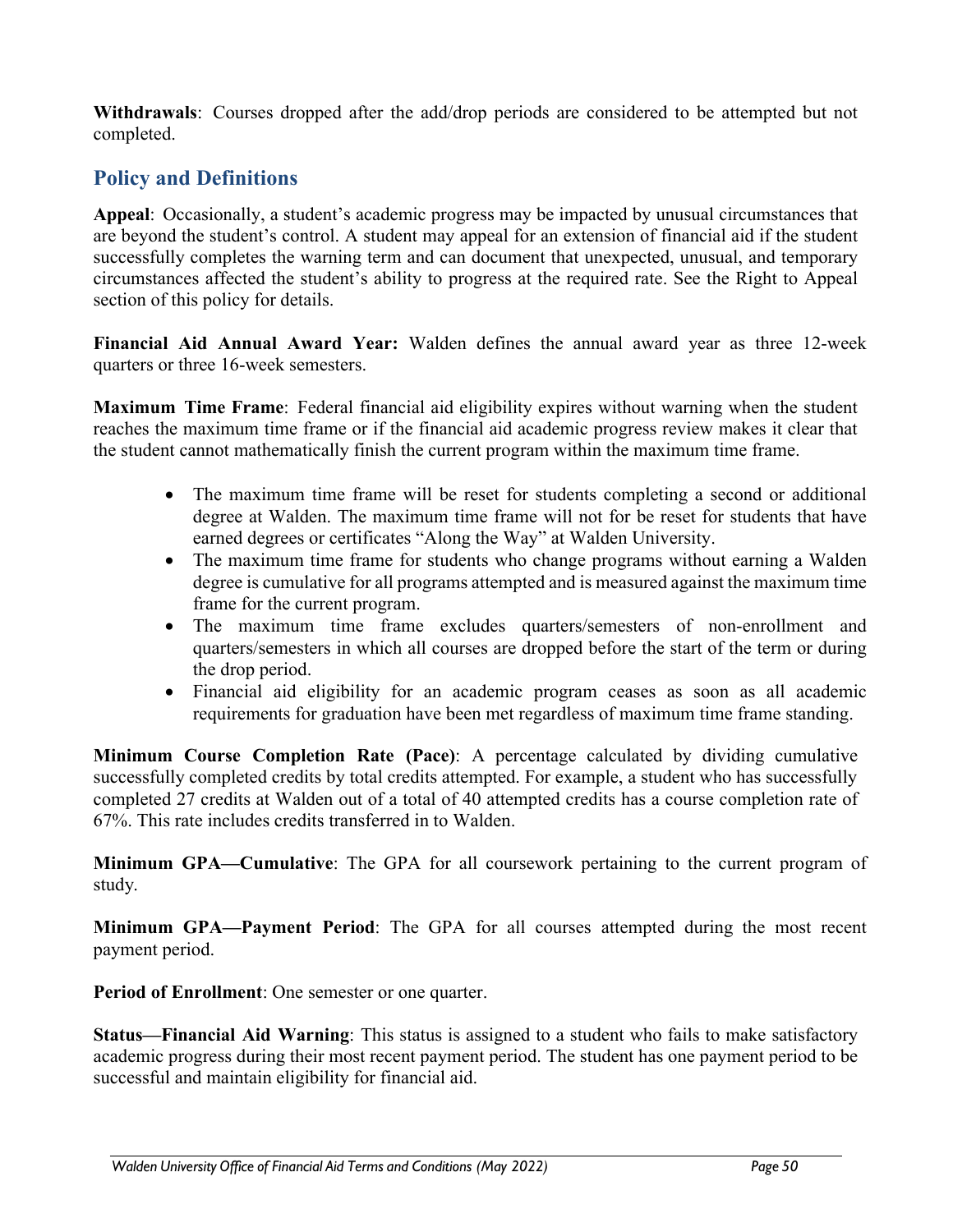**Status—Financial Aid Probation**: This status is assigned to a student who fails to make satisfactory academic progress during their payment period, fails to successfully return to satisfactory progress during one term of financial aid warning, completes a successful appeal for mitigating circumstances, and has eligibility for financial aid reinstated on a probationary basis. Financial aid probation is assigned for one payment period. If an appeal is completed and determined that it will require more than one payment period to meet satisfactory requirements, the student may be placed on an academic plan.

**Status—Academic Plan**: This status is assigned in order to assist students in returning to compliance by a specified date. If an appeal is completed and it's determined that it will require more than one payment period to meet satisfactory requirements, the student may be placed on an academic plan. The Office of Financial Aid will review the student's progress at the end of one payment period as is required of a student on probation status, to determine if the student is meeting the requirements of the academic plan. If the student is meeting the requirements of the academic plan, the student is eligible to receive Title IV aid as long as the student continues to meet those requirements. The Office of Financial Aid will review the student's status at the end of each payment period to determine if the student continues to meet the academic plan requirements.

The option for an academic plan is only available if it is not reasonable to expect the student to achieve successful academic progress during the typical one-term extension of probation. An academic plan may be a course-by-course plan for degree completion, a specification for number of credits and/or grade requirements for particular payment periods, and/or requirements for the student to get academic support or to use other academic resources. A student must comply with all aspects of an academic plan in order to retain eligibility for financial aid.

**Status—Financial Aid Ineligibility**: This status is assigned to a student who failed to be successful during the period of financial aid warning or probation. Students who do not complete a successful appeal, who are not successful during a single-term financial aid probation, or who do not comply with an academic plan for an extended period of financial aid probation will lose all federal financial aid eligibility. A student with financial aid ineligibility status is not eligible for federal financial aid until the student meets all the requirements again. Simply sitting out a term, paying cash, or changing academic programs will not return a student to satisfactory academic progress.

# <span id="page-50-0"></span>**Loss of Federal Financial Aid Eligibility**

Students who become ineligible to receive federal financial aid but remain in compliance with the academic progress standards for continuance in their program are not withdrawn from the program, but they must make alternative payment arrangements by logging in to the Payment Gateway (course based and [Tempo Learning®\)](https://payments.waldenu.edu/portal/#/tempo) before the appropriate tuition due date. Students may still be eligible for private education loans if federal aid eligibility is lost.

# <span id="page-50-1"></span>**Financial Aid SAP for Modality Switch from Tempo Learning® to Course Based**

Students who are not in a denied SAP status who switch from Tempo Learning® to course based will have their SAP status forwarded to the new modality until the end of the first SAP evaluation period in the new program. Outside of the initial 6-month SAP evaluation, if the status is denied, the student will have to appeal to receive federal aid in the course-based modality.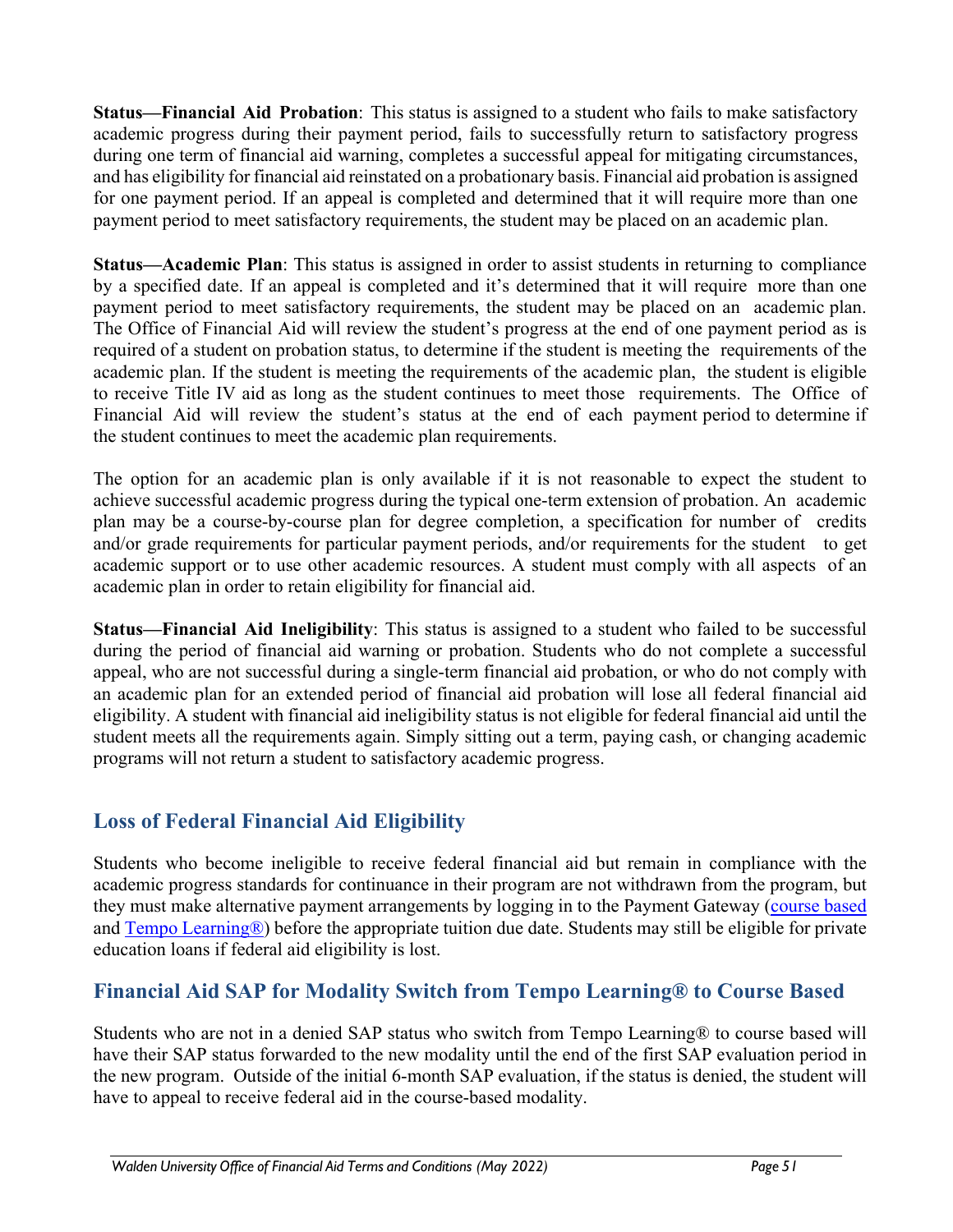# <span id="page-51-0"></span>**Tempo Learning® Satisfactory Academic Progress (SAP) Policy**

Required for all Tempo Learning® students, Satisfactory Academic Progress (SAP) ensures students are making adequate progress through their program to complete their degree on or before the maximum allowable time frame. The SAP tracks student progress as it relates to completion of credit equivalencies, which are the associated credit values that students would have earned if they successfully demonstrated the same learning outcomes in the Walden course-based program.

For example, all of the competencies found in the Tempo Learning® programs have an associated credit equivalency value that is aligned with existing courses in the course-based versions of the programs. While students may earn credit toward their SAP as they work through their competencies, credit is only awarded to students on their transcripts upon the completion of all of the competencies that correspond to a traditional Walden course.

The image below is just one example of how credit equivalency values of competencies add up to the full credit value of a traditional Walden course.



| <b>Walden Course</b>   | <b>Walden Competencies</b>        | Credit<br>Equivalency |
|------------------------|-----------------------------------|-----------------------|
| MMHA 6999: Strategic   | FM008: Strategic Planning Process | 0.75                  |
| Planning in Healthcare | FM009: SWOT Analysis              |                       |
| Administration         | FM010: Strategic Planning         | 2.25                  |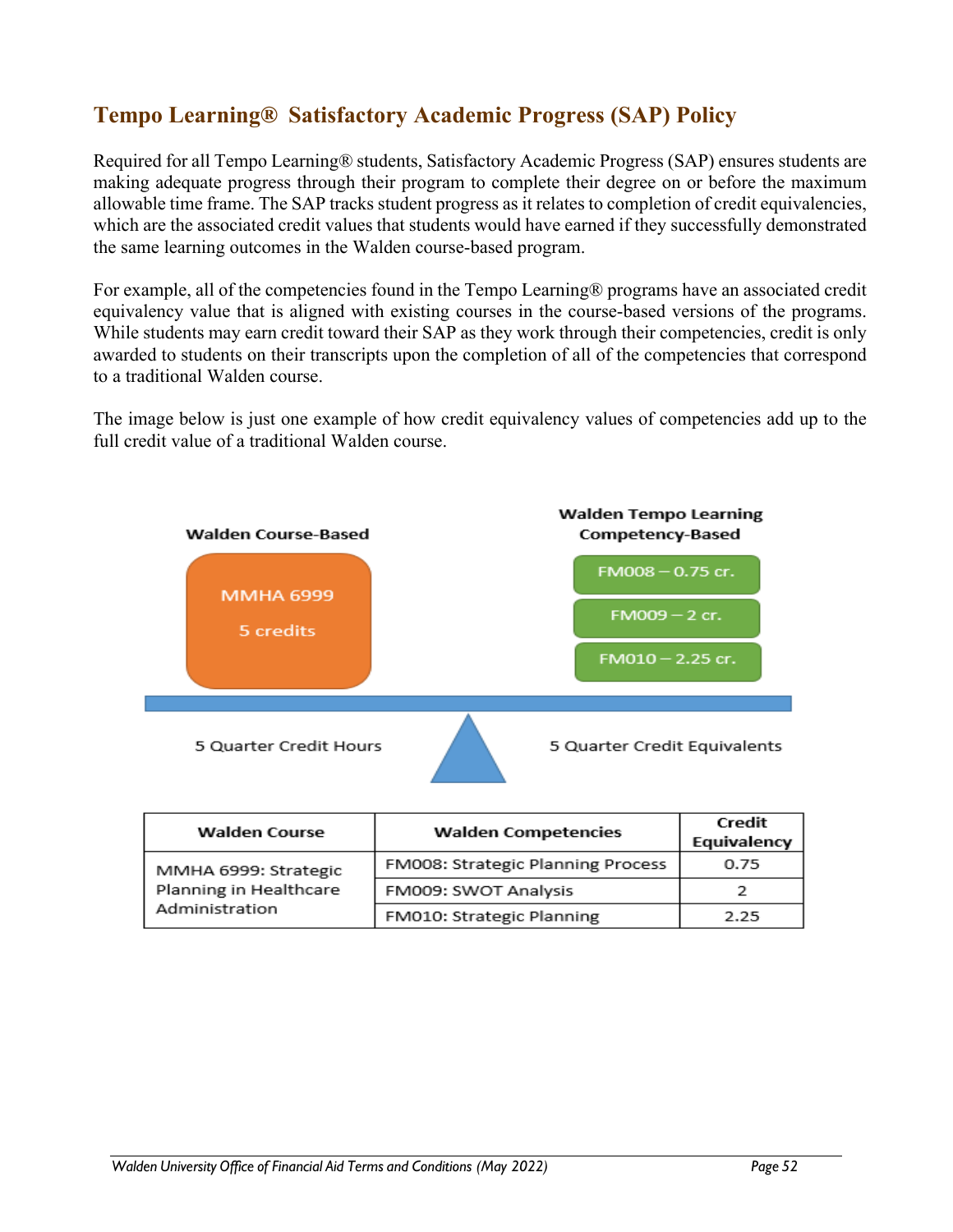| Strategic Planning in Healthcare Administration (MMHA 6999)<br><b>BADUIN A</b><br>In this area of expertise, students will leverage the knowledge and skills gained throughout their MHA program to create a SWOT analysis related to a healthcare<br>organization and develop and integrated strategic plan to address a challenge or opportunity faced by a healthcare organization. |                          | 0/3<br><b>COMPLETE</b> |  |
|----------------------------------------------------------------------------------------------------------------------------------------------------------------------------------------------------------------------------------------------------------------------------------------------------------------------------------------------------------------------------------------|--------------------------|------------------------|--|
| <b>Strategic Planning Process</b>                                                                                                                                                                                                                                                                                                                                                      | <b>FM008</b>             | 0.75                   |  |
| Subject Matter Expert To be assigned<br><b>READ MORE w</b>                                                                                                                                                                                                                                                                                                                             | CONFETINCY MARIER        | CALCUT # DOPAIN ENTI   |  |
| <b>SWOT Analysis</b>                                                                                                                                                                                                                                                                                                                                                                   | 306230<br>FM009          | 2.0                    |  |
| Subject Matter Expert To be assigned<br><b>BEAD MORE +</b>                                                                                                                                                                                                                                                                                                                             | CONFERINCY MUNICE        | CREW LOUNGENT          |  |
| Strategic Planning                                                                                                                                                                                                                                                                                                                                                                     | <b>FM010</b>             | 2.25                   |  |
| Subject Matter Expert To be assigned<br>READ MORE W                                                                                                                                                                                                                                                                                                                                    | <b>CONFETENCY MUNIER</b> | CREDIT EQUIVALENTS     |  |
| HOE COMPETENCIES                                                                                                                                                                                                                                                                                                                                                                       |                          |                        |  |

Tempo Learning® programs have a unique minimum number of credit equivalencies a student must accept per subscription period depending on the course-based program structure and number of total credits.

This requirement ensures that each student is attempting a credit equivalency value that would equate to the estimated time to completion of the course-based equivalent program. To stay in good academic standing and meet the Walden SAP policy, graduate students will need to successfully complete at least 50% of the attempted credit equivalencies, and undergraduate students must successfully complete at least 67% of the attempted credit equivalencies. SAP is checked every 6 months to ensure students are making adequate progress. All Agreed-to Credits will be factored into SAP compliance whether or not the student completed the period, withdrew, or was administratively withdrawn. Transfer credits are also included in the completed and attempted credits for the SAP completion rate.

The credit completion requirement ensures that students are making qualitative progress and are on track to finish within the maximum timeframe for program completion and for the receipt of federal aid (if applicable).

The table below outlines the minimum number of credit equivalencies students must agree to per subscription period and the maximum time frame for program completion for the various programs currently offered: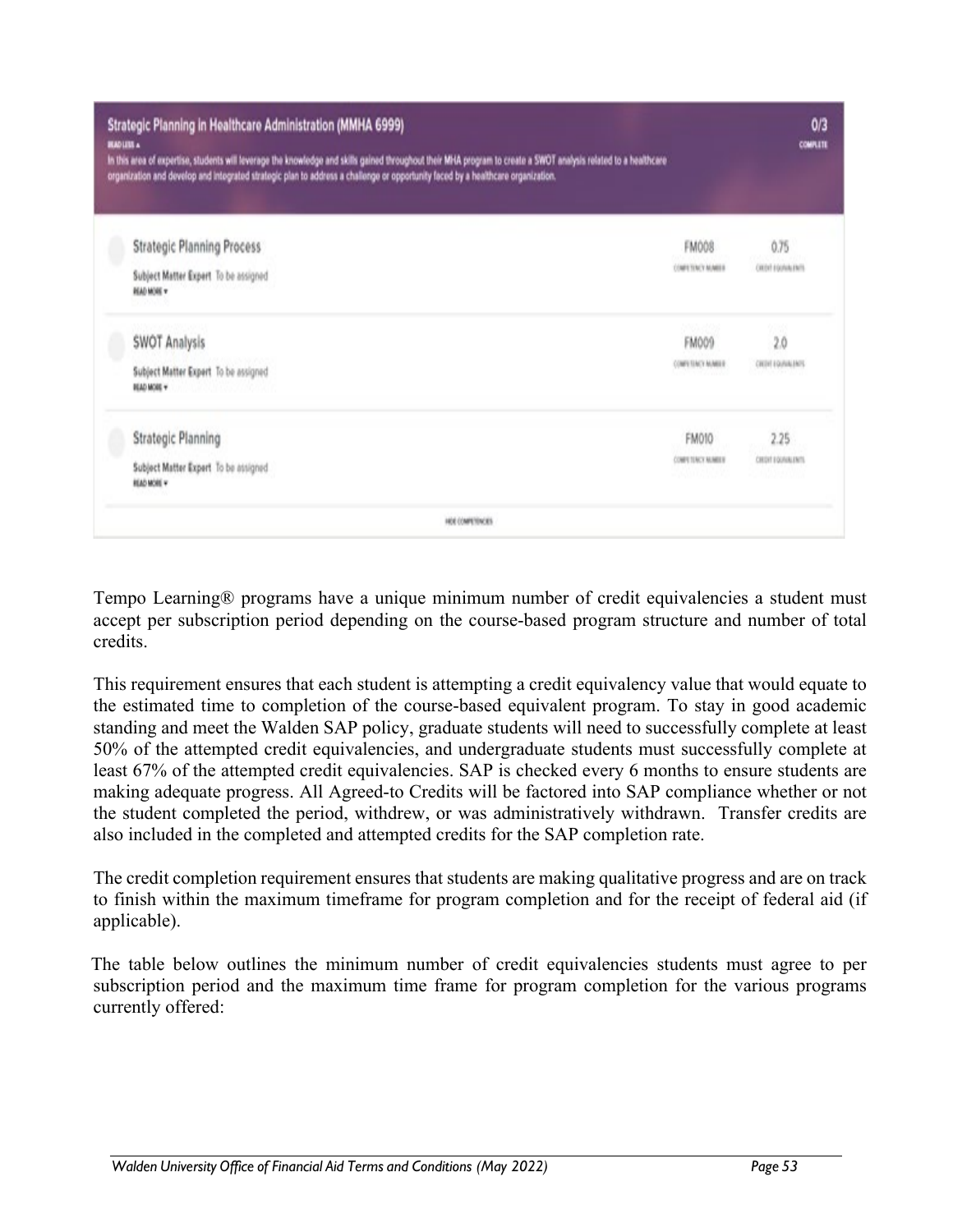| Program                                                                                                        | <b>Minimum Number of</b><br><b>Credit Equivalencies</b><br>per Subscription Period | <b>Maximum Time Frame</b><br>to Complete Program |
|----------------------------------------------------------------------------------------------------------------|------------------------------------------------------------------------------------|--------------------------------------------------|
| Bachelor of Science in Nursing (RN to BSN<br>Completion Program): RN-BSN Track and RN-<br><b>BSN-AIM Track</b> | 11.25                                                                              | 36 months                                        |
| <b>BS</b> in Business Administration                                                                           | 11.25                                                                              | 72 months                                        |
| <b>BS</b> in Criminal Justice                                                                                  | 11.25                                                                              | 72 months                                        |
| BS in Early Childhood Studies                                                                                  | 11.25                                                                              | 72 months                                        |
| <b>BS</b> in Health Studies                                                                                    | 11.25                                                                              | 72 months                                        |
| <b>BS</b> in Healthcare Management                                                                             | 11.25                                                                              | 72 months                                        |
| <b>BS</b> in Public Health                                                                                     | 11.25                                                                              | 72 months                                        |
| Graduate Certificate in Applied Project<br>Management*                                                         | 3.75                                                                               | 18 months                                        |
| Graduate Certificate in Early Childhood<br>Administration, Management, and Leadership                          | 3.75                                                                               | 24 months                                        |
| Master of Business Administration (MBA)                                                                        | 4.5                                                                                | 42 months                                        |
| Master of Business Administration (MBA):<br>Healthcare Management and Project<br>Management specializations    | 4.5                                                                                | 48 months                                        |
| Master of Healthcare Administration (MHA)                                                                      | 6.625                                                                              | 48 months                                        |
| Master of Science in Nursing (MSN)<br><b>BSN-MSN Track</b>                                                     | 6.625                                                                              | 48 months                                        |
| Master of Science in Nursing (MSN) RN-MSN<br>Track                                                             | 6.625                                                                              | 85 months                                        |
| MS in Criminal Justice                                                                                         | 6                                                                                  | 48 months                                        |
| MS in Early Childhood Studies                                                                                  | 4.125                                                                              | 48 months                                        |
| MS in Human Resource Management                                                                                | 3.75                                                                               | 48 months                                        |
| MS in Industrial and Organizational (I/O)<br>Psychology                                                        | 6                                                                                  | 48 months                                        |
| MS in Psychology                                                                                               | 6                                                                                  | 48 months                                        |

*\*Program not approved by the U.S. Department of Education for Title IV funds*

If students' completion of earned credit equivalencies is below the benchmark percentage (graduate students =  $50\%$ , undergraduate students =  $67\%$ ) of their attempted credit equivalencies at the time SAP is checked (every 6 months), they will be placed in a "warning" status. Students are required to bring their completion rate of earned credit equivalencies up to or above the benchmark percentage by the next SAP check, 6 months later. Students who are on warning and fail to meet the benchmark percentage requirement will be placed in a "denied" federal financial aid status (if applicable) and removed from the Tempo Learning® modality. Students receive written notification via email to their Walden University email account if they are placed on warning or denied status.

*Example: A graduate student agrees to 14.25 credit equivalencies over a 6-month period. At the end of the 6 month evaluation period, the student has successfully completed 8.5 credit equivalencies. Student is in good*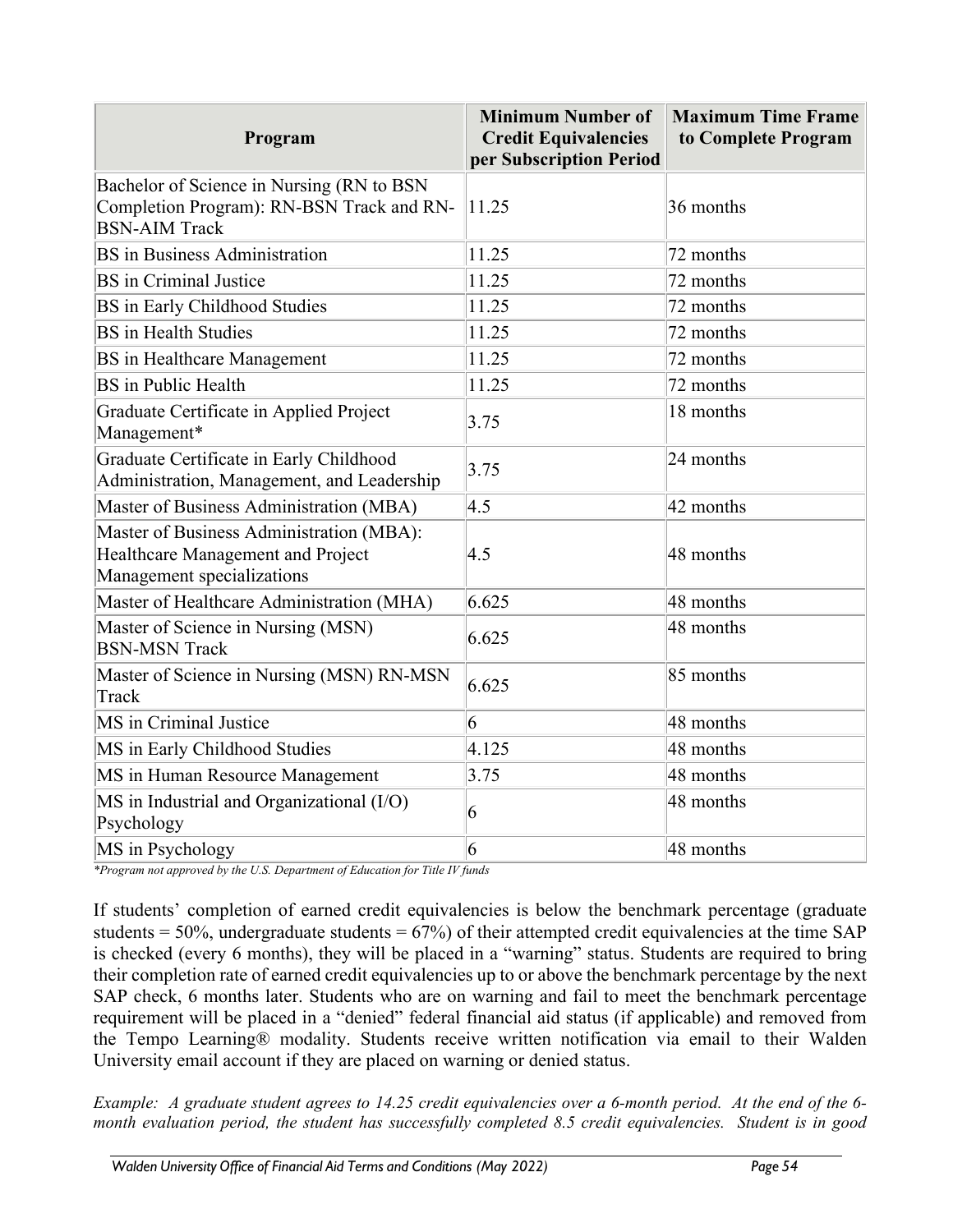*academic standing since 50% of 14.25 credit equivalencies is 7.125 credit equivalencies, and the student successfully completed 8.5 credit equivalencies.*

Additionally, students should engage in some sort of measurable academic activity as often as possible but no less than once in each 30-day period. Student engagement in the learning platform is continually tracked and monitored. If a student has failed to demonstrate academic engagement in the learning platform for 30 consecutive days, the student will be considered an unofficial withdrawal and will be administratively withdrawn from the modality. For more information, please see [Engagement with the](https://catalog.waldenu.edu/content.php?catoid=194&navoid=75515)  [Learning Platform.](https://catalog.waldenu.edu/content.php?catoid=194&navoid=75515)

Students utilizing financial aid who are administratively withdrawn from Tempo Learning® for any reason will be subject to the return of Title IV funds using the last date of engagement as the withdrawal date.

In addition to keeping their academic progress at or above the benchmark percentage of Agreed-to-Credits value by each SAP period, during their first 6-month period, students must complete a minimum number of credit equivalencies at Walden (graduate students  $= 2$  credits, undergraduate students  $= 3$ credits). At the first 6-month SAP evaluation, students who do not meet the minimum credit equivalency requirement, even if they meet the completion rate requirement, will be placed in a denied federal aid status (if applicable) and academically dismissed from the Tempo Learning® modality. This additional policy during the first 6 months is to ensure that the Tempo Learning® modality is a good academic fit.

Students who are academically dismissed from the competency-based modality after their first 6-month SAP evaluation may return to the same program in the course-based modality but will be placed on Academic and Financial Aid SAP warning and will be required to meet the policies and requirements of the course-based version of the program.

Students who wish to explore moving into a course-based modality should reach out to their Academic Coach, who will assist students in taking the necessary steps to move out of Tempo Learning®.

#### **The following policies will apply:**

- Qualitative progress is demonstrated by the completion of competency credit equivalencies.
- Minimum financial aid credit completion rate is calculated by dividing the completed credit equivalencies by the attempted credit equivalencies (e.g., if 16.5 credit equivalencies are attempted, the student must have successfully completed 8.25 credit equivalencies).
- Financial aid attempted and completed credit equivalencies are cumulative for the program.
- Financial aid attempted and completed credit requirements include transfer credits.
- Financial aid attempted credits include all registered credit equivalencies with the exception of credit equivalencies dropped during the drop period.
- The maximum time frame will be reset for students completing a second or further degree at Walden or changing from a non-degree to a degree seeking status.
- The financial aid maximum time frame for students who change programs without earning a Walden degree is cumulative for all programs attempted and is measured against the maximum time frame for the current program.
- The maximum time frame excludes periods of LOA.
- Financial aid progress requirements include all periods of enrollment, including periods in which the student did not receive federal aid.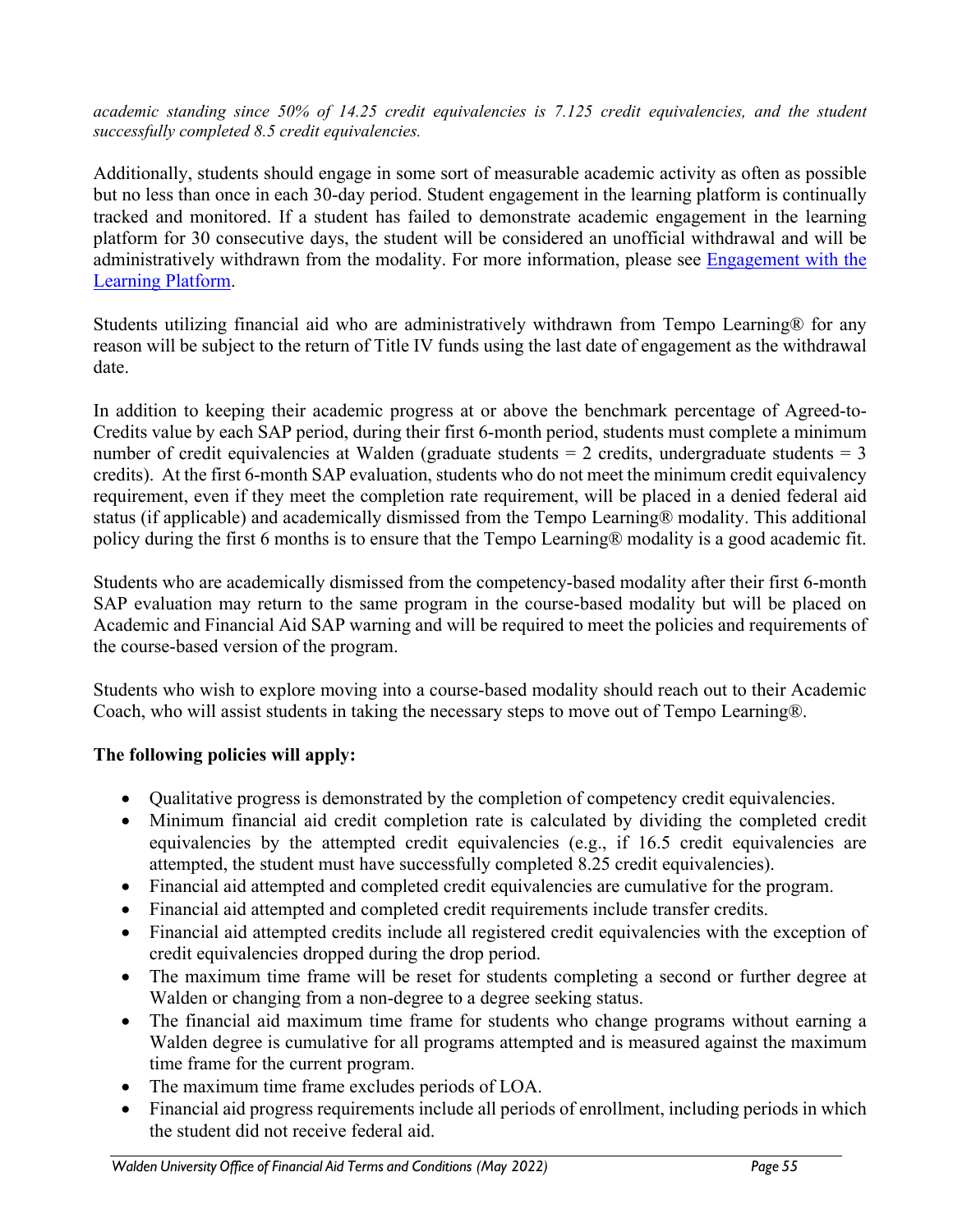• Financial Aid SAP will be reset for students who change from course based to Tempo.

# <span id="page-55-0"></span>**Right to Appeal**

Occasionally, a student's academic progress may be impacted by unusual circumstances that are beyond the student's control. A student may appeal for an extension of academic continuance and financial aid after a period of SAP warning if the student completes the following: at least the minimum required credit equivalencies for the program within the warning evaluation period and if the student can document that unexpected, unusual, and temporary circumstances affected the student's ability to progress at the required rate. Examples of such mitigating circumstances are a death in the immediate family, illness, or other significant life change. Students may appeal to Tempo Learning® Academic Appeal Committee at the end of the financial aid warning period. Students who wish to appeal must complete the *Academic Progress Appeal* form and provide the Academic Appeal Committee with supporting documentation regarding the following:

- Why the student failed to make satisfactory academic progress
- What has changed in the student's situation that will allow the student to demonstrate satisfactory academic progress at the next evaluation

Failure to provide supporting documentation will result in an automatic denial. If the appeal is accepted, the student must meet the requirements outlined in the written approval of the appeal. A pre-existing condition (a condition or illness that a student had before beginning any Walden University program) is not cause for appeal unless there was an unexpected change in that condition. Students may not use the same circumstances in a subsequent appeal, although a student may submit an appeal for a future period of difficulty for different mitigating circumstances.

#### *SAP decisions by the Academic Appeal Committee are final.*

#### <span id="page-55-1"></span>**Maximum Time Frame**

Federal financial aid eligibility expires without warning when the student reaches the maximum time frame or if the financial aid academic progress review makes it clear that the student cannot mathematically finish the current program within the maximum time frame.

#### <span id="page-55-2"></span>**Treatment of Competencies and Credit Equivalencies**

**Competency Repetitions**: Because competencies are not time bound, there are no repetitions.

**Credit Equivalencies are not tied to specific competencies:** The student agrees to a specific number of competencies in the Customized Learning Plan at the start of a subscription period. The student may switch the competencies attempted within the subscription period without necessarily changing the overall attempted credit equivalency attempted total.

**Drops**: Credit equivalencies dropped before the end of the drop period are not included in the financial aid satisfactory progress calculations.

**Periods with No Financial Aid**: Financial aid progress requirements include all periods of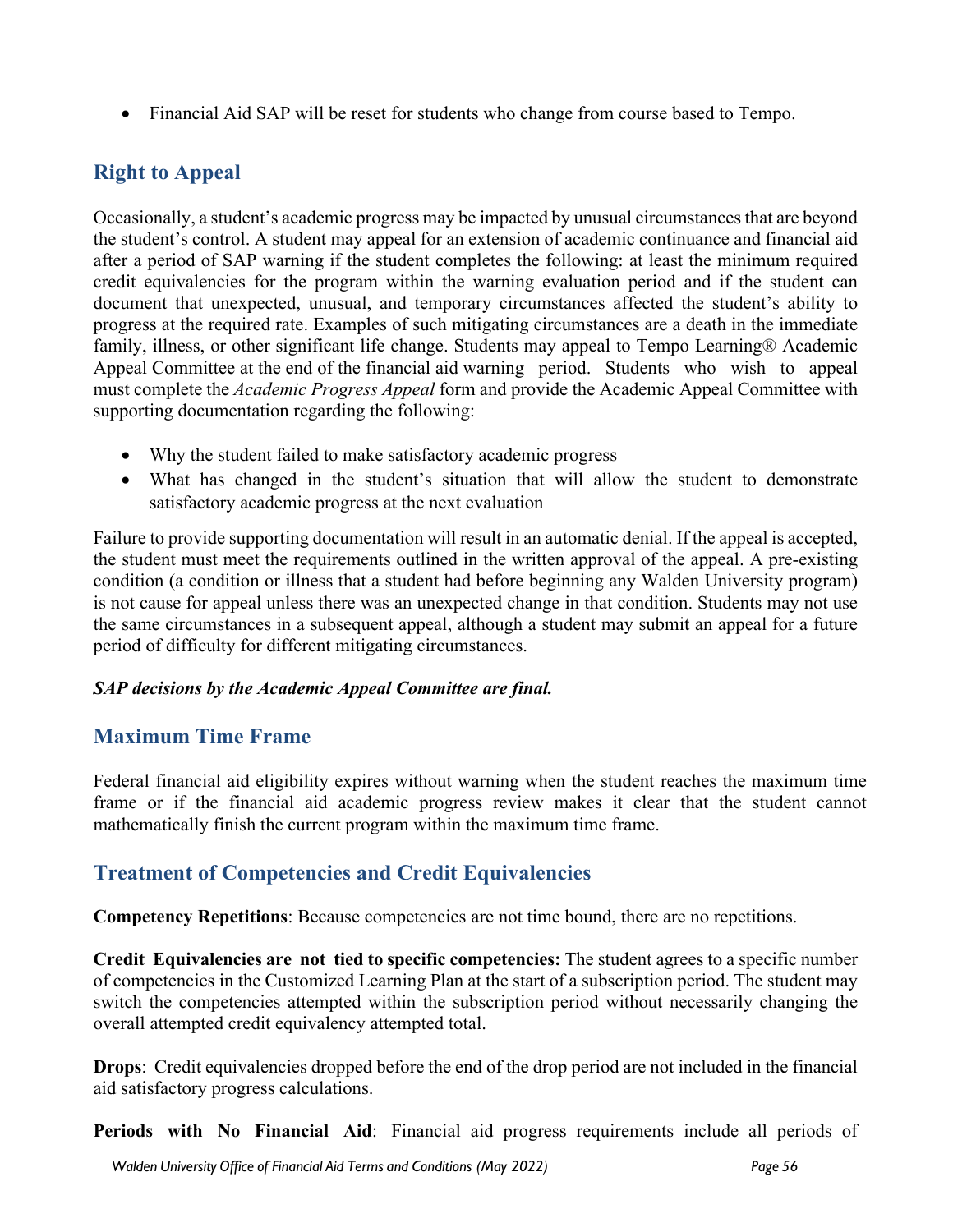enrollment, including periods in which the student did not receive financial aid.

**Second Program**: The maximum time frame will be reset for students who complete one program or degree at Walden University and begin a subsequent program or degree.

**Transfer Credits**: All transfer credits are considered as both attempted and completed when calculating the minimum credit completion rate and maximum time frame.

#### <span id="page-56-0"></span>**Policy and Definitions**

**Academic Plan**: This status is assigned in order to assist students in returning to compliance by a specified date. The option for extended probation with an academic plan is only available if it is not reasonable to expect the student to achieve successful academic progress during the typical one evaluation period extension of probation. An academic plan may be a specification of the number of credit equivalencies for specific SAP evaluation periods, and/or requirements for the student to get academic support or to use other academic resources. A student must comply with all aspects of an academic plan in order to retain eligibility for academic continuance and financial aid.

**Appeal**: Occasionally, a student's academic progress may be impacted by unusual circumstances that are beyond the student's control. A student may appeal for an extension of academic continuance and financial aid if the student completes the following: at least the minimum required credit equivalencies for the program during the warning evaluation and can document that unexpected, unusual, and temporary circumstances affected the student's ability to progress at the required rate. See the Right to Appeal section of this policy for details.

**Maximum Time Frame**: Federal financial aid eligibility expires without warning when the student reaches the maximum time frame or if the financial aid academic progress review makes it clear that the student cannot mathematically finish the current program within the maximum time frame.

- The maximum time frame will be reset for students completing a second or additional degree at Walden.
- The maximum time frame for students who change programs without earning a Walden degree is cumulative for all programs attempted and is measured against the maximum time frame for the current program.
- The maximum time frame excludes periods of LOA.
- Financial aid eligibility for an academic program ceases as soon as all academic requirements for graduation have been met regardless of maximum time frame standing.

**Minimum Credit Completion Rate (Pace)**: A percentage calculated by dividing cumulative successfully completed program credit equivalencies by total program credit equivalencies attempted. For example, a student who has successfully completed 8.25 credit equivalencies out of a total of 16.5 attempted credit equivalencies has a course completion rate of 50%. This rate includes credits transferred into Walden.

**SAP Evaluation Period**: The 6-month interval beginning with the start date of the student's first subscription period. The first SAP evaluation period includes the first and second subscription periods, the second includes the third and fourth subscription periods and so on.